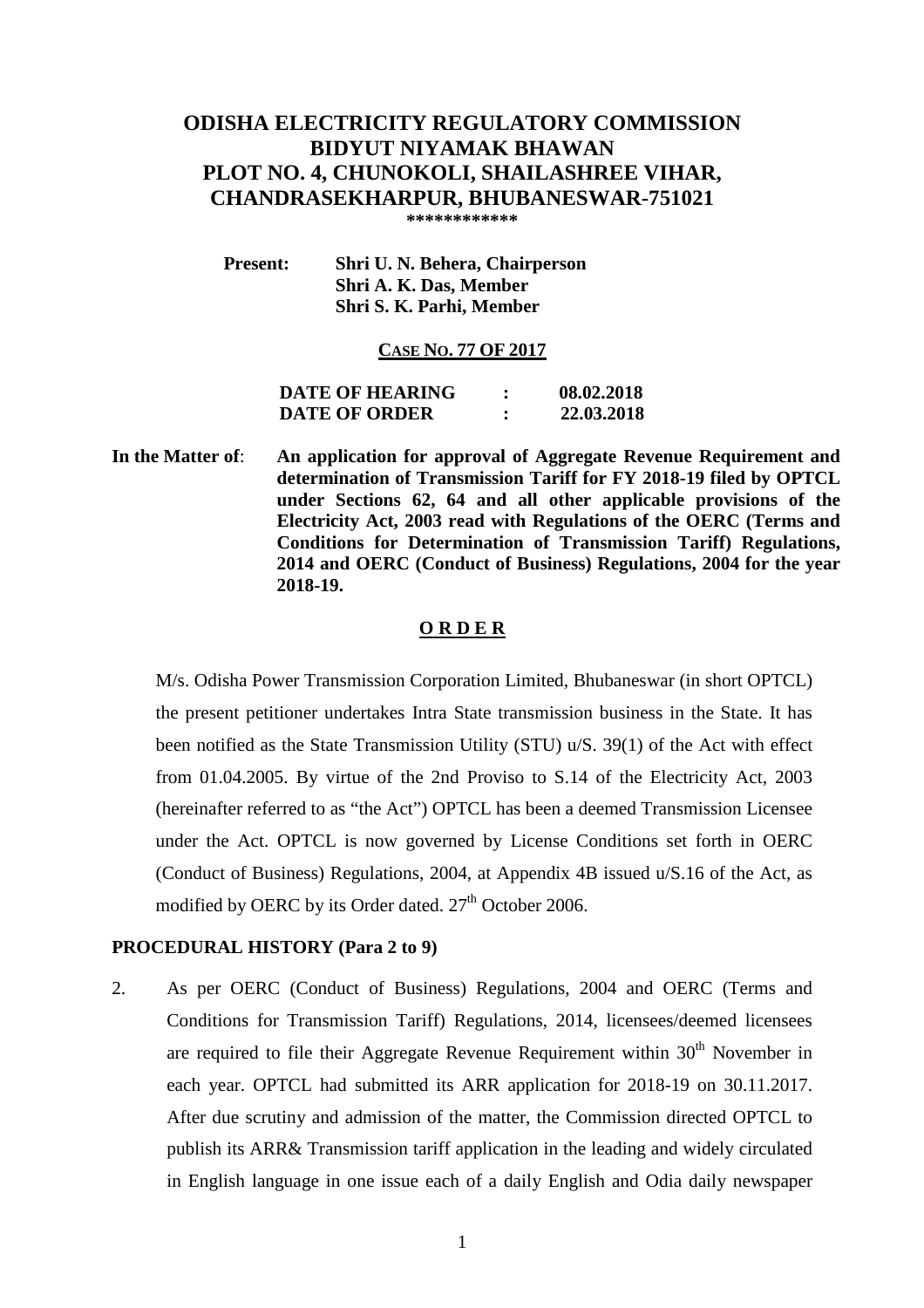and in Odia language in one issue of daily Odia newspaper. The matter was also posted in the Commission's website in order to invite objections/views. The Commission had also directed the applicant to file its rejoinder to the objections and to serve a copy of the same on them.

- 3. Accordingly, OPTCL published the said public notice in leading daily English and Odia newspapers. The Commission issued individual notice to the applicant, objectors and to the Govt. of Odisha (represented by Department of Energy) to send their authorized representative to take part in the ensuing tariff proceedings.
- 4. In response to the aforesaid public notice of the applicant, the Commission received nine numbers of objections/suggestions from the following persons/ associations/ institutions/ organizations.

(1) Sri G.N. Agrawal, Convenor-cum-Gen. Secy, Sambalpur District Consumers Federation, Balajee Mandir Bhawan, Khetrajpur, Sambalpur-768003,(2) Shri M.V.Rao, M/s. Ferro Alloys Corporation Limited, GD-2/10, Chandrasekharpur, Bhubaneswar-751023,(3) Shri Ramesh Ch. Satpathy, Secretary, National Institute of Indian Labour & President Upobhokta Mahasangha, Plot No.302(B), Beherasahi, Nayapalli, Bhubaneswar-751012,(4) Sri Ananda Kumar Mohapatra, Power Analyst, S/o-Jachindranath Mohapatra, Plot No. L-II/68, SRIT Colony, Budharaja, Ps-Ainthapali, Dist-Sambalpur-768004,(5) M/s. Adhunik Metaliks Limited, IPICOL House, 3rd Floor, Annexe Building, Janapath, Bhubaneswar-751022,(6) North Odisha Chamber of Commerece and Industry (NOCCI), Ganeswarapur Industrial Estate, Januganj, Balasore-756019, (7) M/s. Visa Steel Limited(VSL), Kalinganagar Industrial Complex, At VISA House,11 Ekamra Kanan, Nayapalli,Bhubaneswar-751015, (8) M/s Swain & Sons Power Tech Pvt. Ltd., At-K-8/82,Kalinga Nagar, Ghatikia, Bhubaneswar-751003, (9) Shri R. P. Mahapatra, Retd. Chief Engineer & Member (Gen.), Plot No-775 (P), Lane-3, Jayadev Vihar, Bhubaneswar-751013. All the above named objectors/their representatives along with the representative of Dept. of Energy, GoO were present during tariff hearing and their written submission filed by them were taken on record and also considered by the Commission.

5. The applicant submitted its reply to issues raised by the various objectors and also to the queries of the Commission made during the hearing.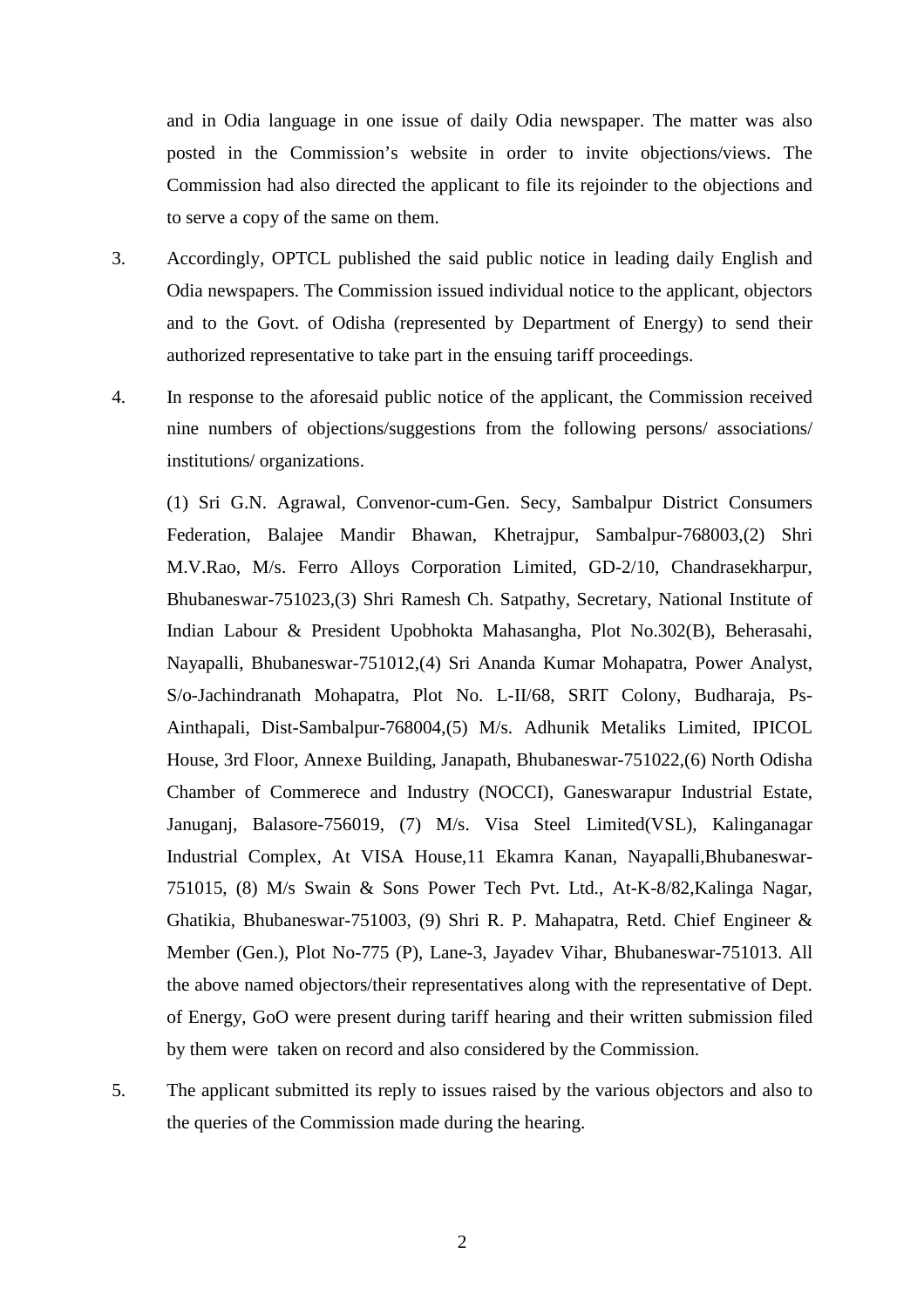- 6. In exercise of the power under Section 94(3) of the Electricity Act, 2003 and to protect the interest of the consumers, the Commission appointed WISE, Pune as Consumer Counsel for objective analysis of the licensee's Aggregate Revenue Requirement and Determination of Transmission Tariff proposal for FY 2018-19. The Consumer Counsel presented his views in the hearing.
- 7. The date for hearing was fixed as 08.02.2018 at 11.00 AM and it was duly notified in the leading newspaper mentioning the list of the objectors. The Commission also issued individual notice to the applicant, objectors and the Government of Odisha (through Department of Energy) informing them about the date time of hearing and requested the Government to send authorized representative to take part in the proceeding.
- 8. In its consultative process, the Commission conducted a public hearing at its premises on 08.02.2018 and heard the Applicant, Objectors, Consumer Counsel and the Representative of the Dept. of Energy, Government of Odisha at length.
- 9. The Commission convened the State Advisory Committee (SAC) meeting on 20.02.2018 at 10.30 AM at its premises to discuss about the Aggregate Revenue Requirement applications and tariff proposals of licensees for FY 2018-19. The Members of SAC, Special invitees, Representative of DoE, Govt. of Odisha actively participated in the discussion and offered their valuable suggestions and views for consideration of the Commission.

# **OPTCL's ARR & TARIFF PROPOSAL FOR FY 2018-19 (PARA 10 TO 43)**

10. As per Regulation 53 (1) at Chapter VIII of OERC (Conduct of Business) Regulations, 2004 and under Clause 19.3 of License Conditions of OPTCL, the deemed licensee is required to submit its Aggregate Revenue Requirement (ARR) application for the ensuing year before OERC for approval by  $30<sup>th</sup>$  November each year. Under Regulation 5.2 of the OERC (Terms and Conditions for Determination of Transmission Tariff) Regulations, 2014. OPTCL has submitted its Aggregate Revenue Requirement & Transmission Tariff application for FY 2018-19 for approval of the Commission.

#### **Categorization of Open Access Customers**

11. All the customers seeking open access to OPTCL Transmission System are classified under two categories: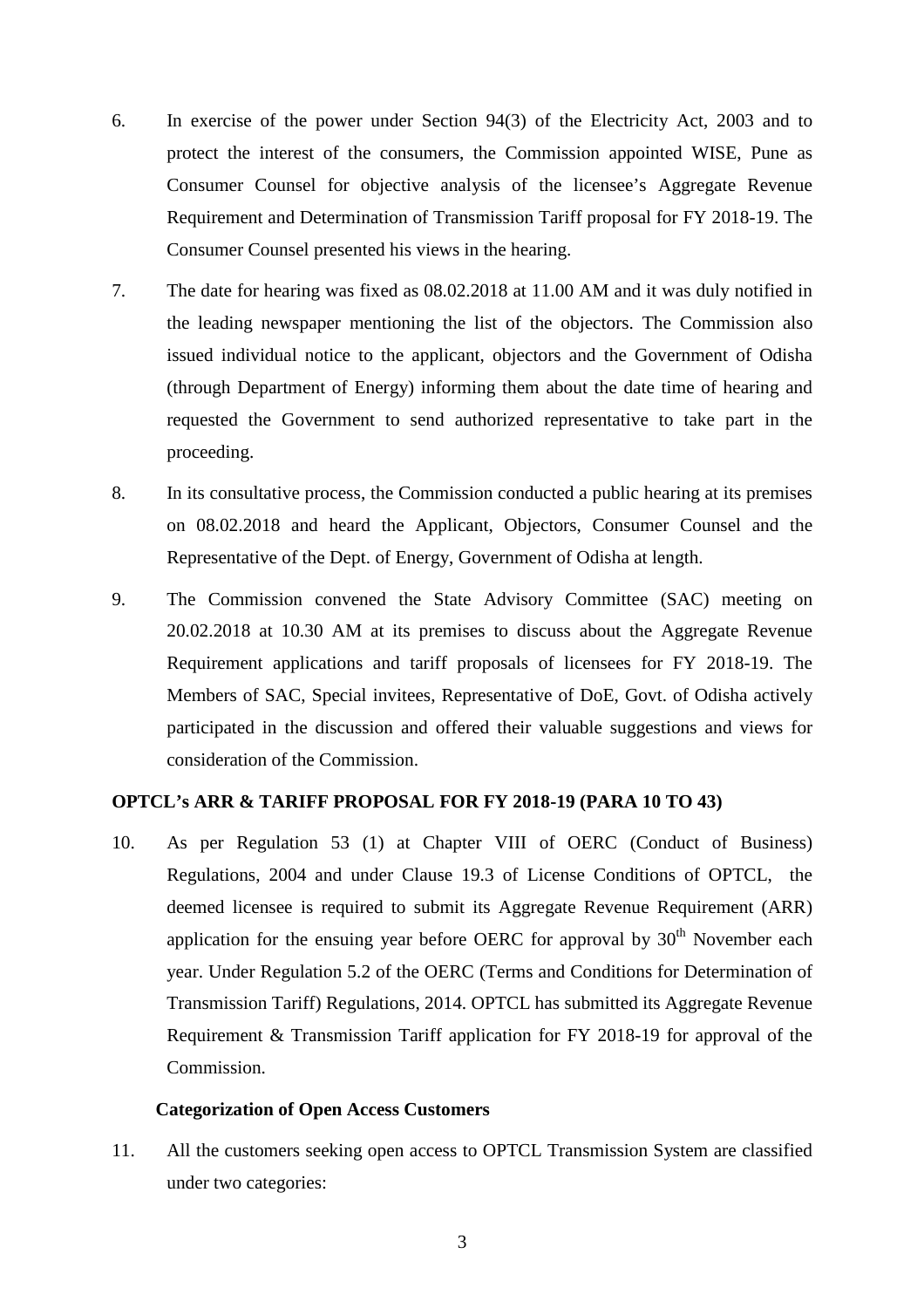#### **a. Long Term Open Access Customers (LTOA Customers)**

A Long Term Open Access Customer means a person availing or intending to avail access to the Intra-State Transmission System for a period of 25 years or more. Based on such premise, four DISCOMs, NALCO & IMFA happen to be the long term customers of OPTCL.East Coast Railway (ECoR) has applied to OPTCL for grant of connectivity and LTOA/MTOA of OPTCL's intra-state network for drawal of power to 29 TSSs of Railway located in Odisha, for which, OPTCL has filed one petition before the Commission on 26.10.2016. OPTCL has prayed therein inter alia to acknowledge ECoR as a "Deemed Distribution Licensee" and declare them as the fifth DISCOM. Based on the above premise, OPTCL in the ARR application for FY 2018-19 has projected the demand of ECoR separately (as furnished by each DISCOM) as one LTOA Customer.

#### **b. Short Term Open Access Customers (STOA Customers)**

Open access customers other than Long Term Customer(s) are classified as Short Term Customer(s). The maximum duration that a Short Term Customer can avail open access to the Intra-State Transmission is one year with condition to re-apply after expiry of the term.

#### **Formulation and Computation of Transmission Charges:**

- 12. The Commission has framed OERC (Terms and Conditions for Determination of Transmission Tariff) Regulations, 2014 (hereinafter called "OERC Regulations, 2014) for determination of Intra-State Transmission Tariff which has been published in Extra Ordinary issue of the Odisha Gazette on 04.12.2014. The said Regulations are effective from 04.12.2014 and has been followed by the Transmission Licensee while formulating its ARR and Transmission Tariff application.
- 13. Regulation 5 of the OERC Regulations, 2014 specifies the Procedure for Tariff Determination and Regulation 8 specifies the Principles for Determination of ARR. As per the Regulation 8.1, the ARR for the Transmission Business for each year shall contain the following items:
	- (a) Operation and Maintenance expenses;
	- (b) Interest and Financial Charges;
	- (c) Depreciation;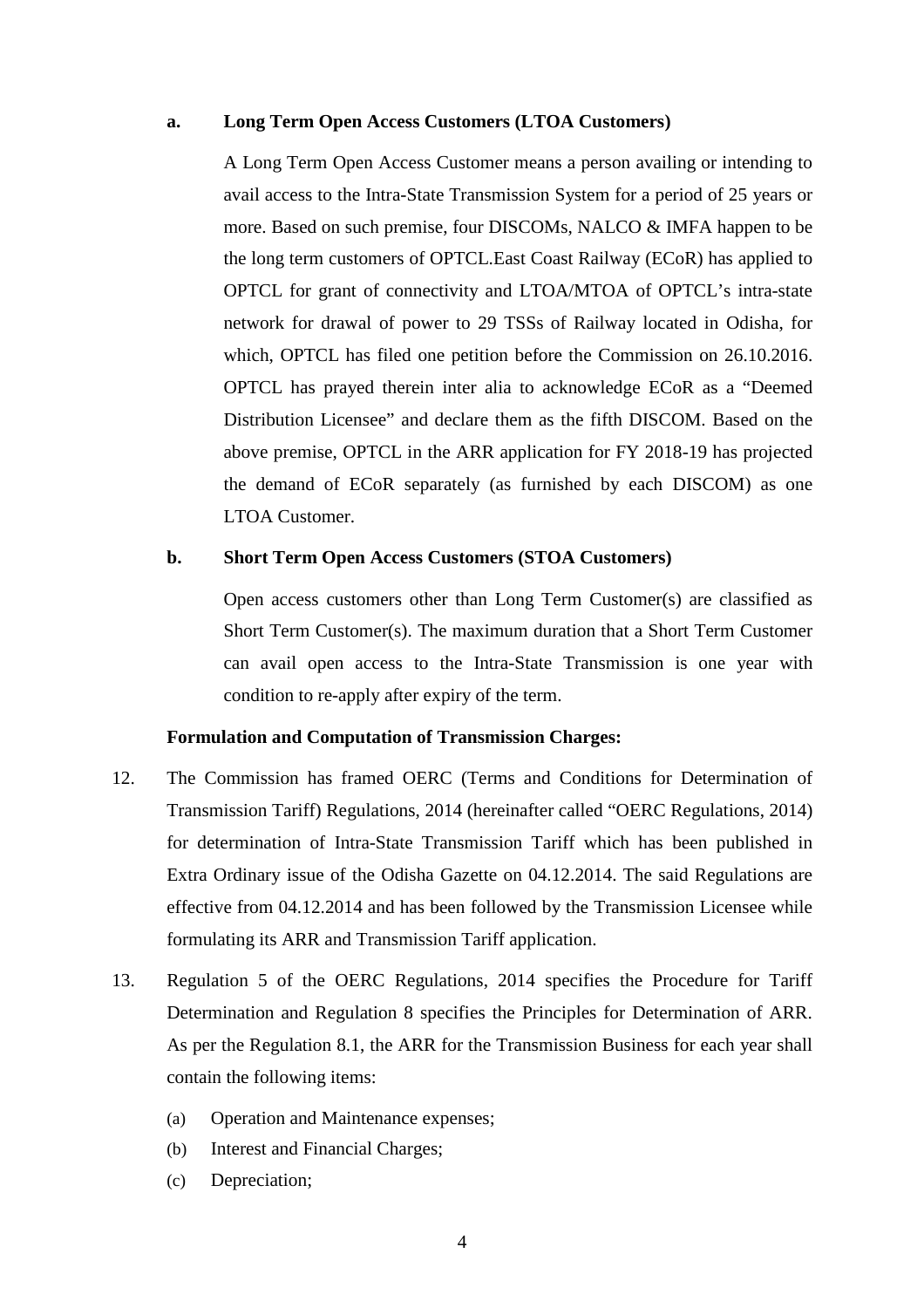- (d) Return on Equity;
- (e) Income Tax;
- (f) Deposits from Transmission System Users;
- (g) Less: Non-Tariff Income
- (h) Less: Income from Other Business as specified in these Regulations
- 14. The various costs involved for carrying out transmission business by OPTCL for FY 2018-19 while formulating the ARR and Transmission Tariff have been categorized under the following heads:
	- **I. Fixed Cost** 
		- 1) Operation & Maintenance (O & M) Expenses
		- 2) Interest and Financial Charges
		- 3) Depreciation
		- 4) Return on Equity

# **II. Others**:

1) Incentive for System Availability

# **Details of Fixed Cost:**

# **O&M Expenses:**

15. Taking into account the proposed expenditure towards Employee Cost including Terminal Benefits, Administrative and General (A&G) Expenses, Repairs and Spares (R&M Expenses), GCC and CSR expenses, OPTCL has proposed Rs. 609.42 Cr. under the head of O&M expenses for FY 2018-19.

# **Salaries, Wages, Pension Contribution and Other Employee Costs**

- 16. OPTCL has submitted that, presently (as on 31.03.2017) the no. of employees of OPTCL is 3077. A significant number of posts are lying vacant in different ranks affecting organizational performance. Therefore, it plans to fill up the vacancies in a phased manner and accordingly the recruitment process has been initiated.
- 17. The employee cost details include salaries, dearness allowance, other allowances, stipend, reimbursement of medical expenses, house rent, leave travel concession, honorarium, Ex-gratia and misc. expenses, staff welfare expenses, wage revision arrear etc.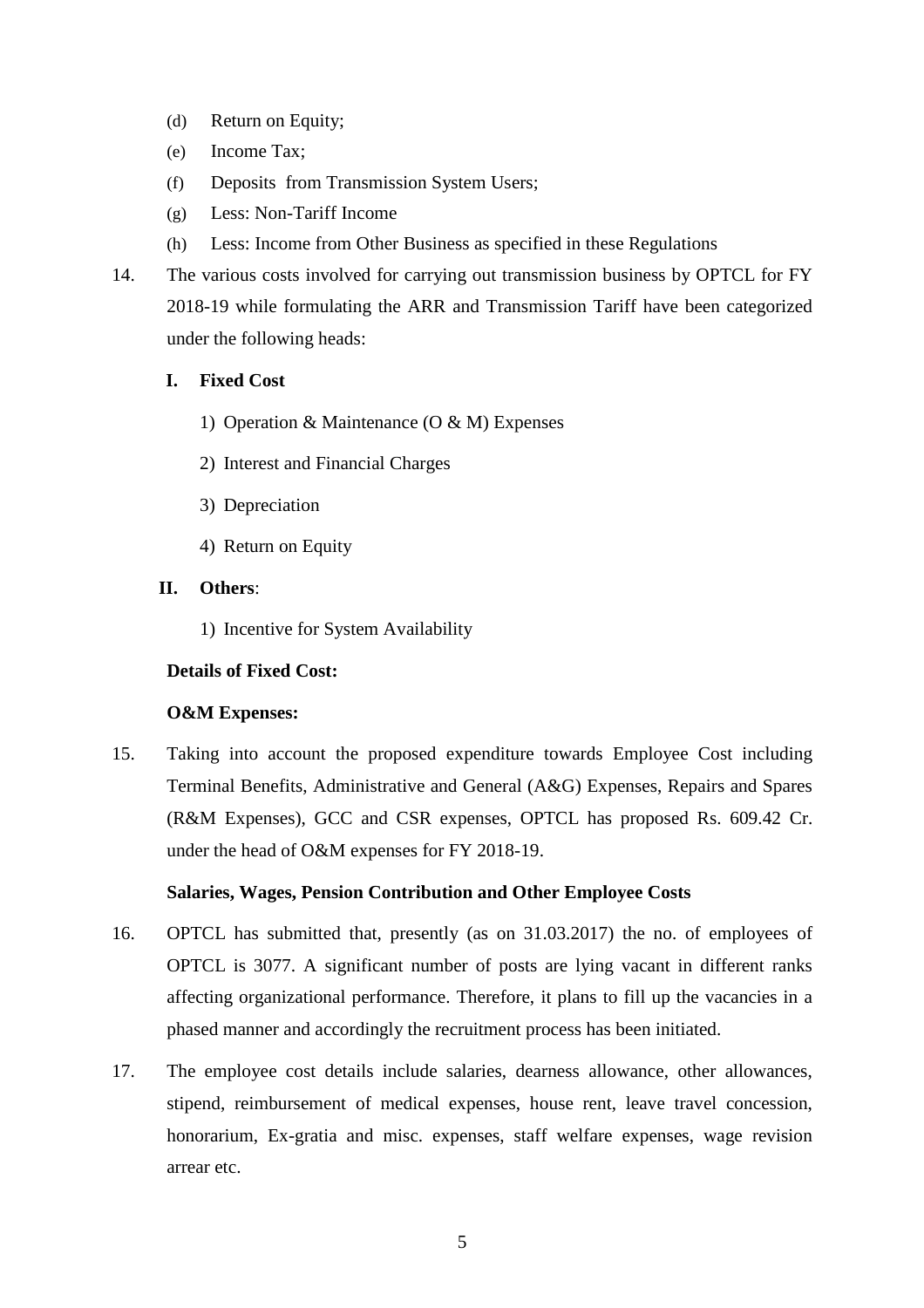18. OPTCL has proposed Rs. 419.57 Cr towards Employee Cost, Terminal Benefits and possible impact of 7th Pay Commission including for FY 2018-19. The details are given below:

| <b>Employee Cost Proposed by OPTCL for FY 2018-19 (Rs.Cr)</b>   |        |
|-----------------------------------------------------------------|--------|
| Employee cost including Salary, Dearness Allowance etc.         | 224.64 |
| Terminal Benefit Liability of Employees and Existing Pensioners | 156.00 |
| $7th$ Pay Commission Impact (Existing & Pensioners)             | 48.77  |
| Less: Capitalization                                            | 9.84   |
| Total                                                           | 419.57 |

**Table -1** 

# **Administrative and General (A&G) Expenses**

19. OPTCL has proposed Rs. 27.23 Cr towards A&G Expenses for FY 2018-19. The A&G Expenses include property related expenses, communication, professional charges, conveyance and travelling, SLDC charges, licensee fee and material related expenses.

# **Repair and Maintenance (R & M) Expenses**

20. The R&M works of OPTCL are taken up in different streams namely O&M, Telecom, Civil Works and Information Technology (IT). The proposed R&M Expenses for FY 2018-19 is Rs.156.19 Cr as shown in the Table below:

| Repairs and Maintenance Expenses for FY 2018-19 (Rs.Cr) |                                        |                                        |                              |  |
|---------------------------------------------------------|----------------------------------------|----------------------------------------|------------------------------|--|
| <b>Particulars</b>                                      | <b>OERC</b> Approval<br>$(FY 2016-17)$ | <b>OERC</b> Approval<br>$(FY 2017-18)$ | Projection<br>$(FY 2018-19)$ |  |
| $(i)$ O&M                                               |                                        |                                        | 137.51                       |  |
| (ii) Telecom                                            |                                        |                                        | 1.86                         |  |
| (iii) Civil Works                                       | 110.59                                 | 124.97                                 | 13.50                        |  |
| (iv) Information                                        |                                        |                                        | 3.32                         |  |
| Technology and Other                                    |                                        |                                        |                              |  |
| <b>Total R&amp;M Expenses</b>                           |                                        |                                        | Rs. 156.19 Cr.               |  |

**Table - 2** 

# **R&M Expenses Related to O&M**

21. As on 01.04.2017, OPTCL owns 132 nos. grid sub-stations of different voltage classes and EHT transmission lines of 13,071.463ckt. km. as shown in the Table below:

| Table-3                             |  |  |
|-------------------------------------|--|--|
| <b>Sub-Station and Line Details</b> |  |  |
| 400/220kV S/S                       |  |  |
| 400/220/132/33kV S/S                |  |  |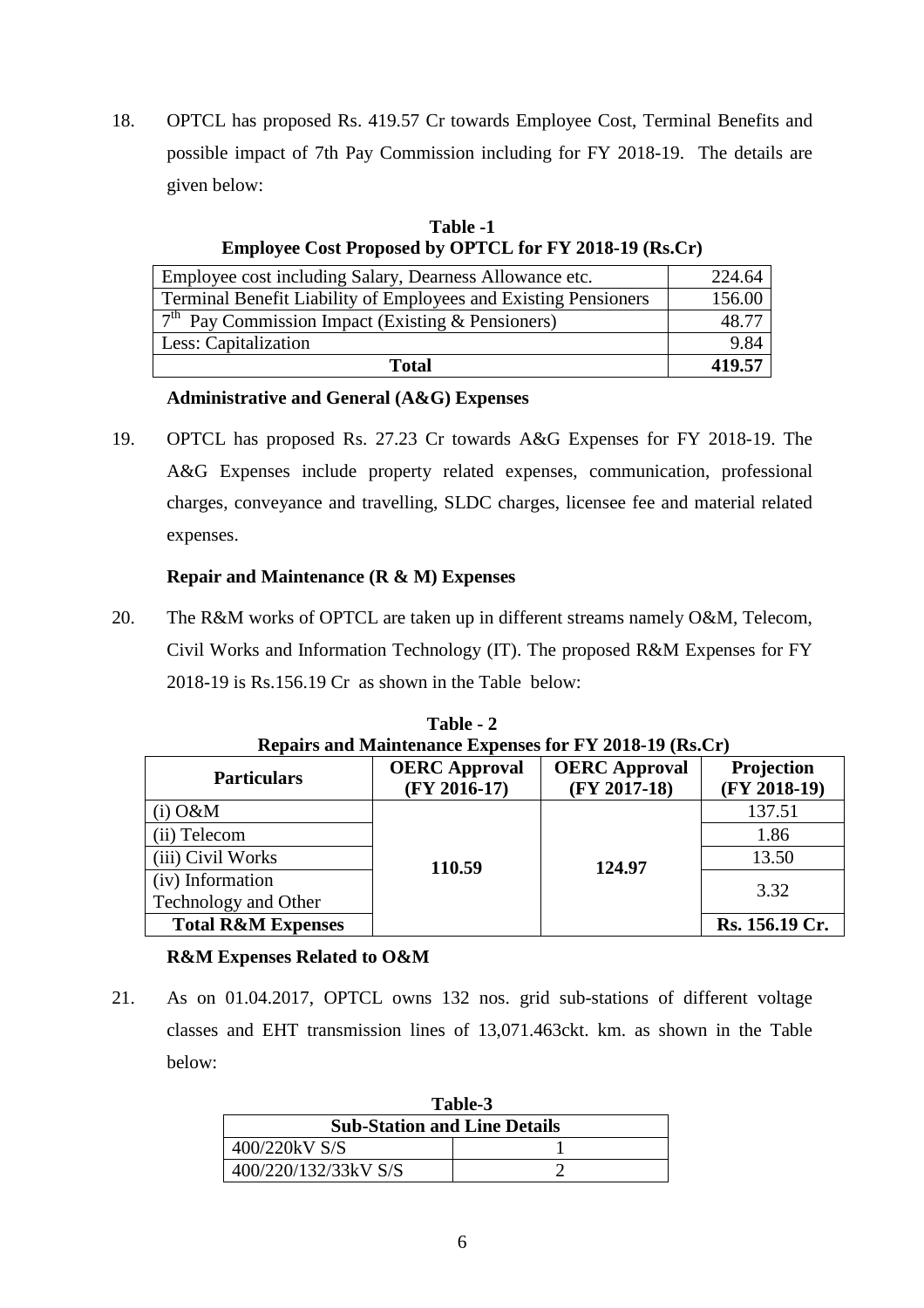| 220/132/33kV S/S                 | 19               |             |  |
|----------------------------------|------------------|-------------|--|
| 220/33kV S/S                     | 7                |             |  |
| 220/132kV S/S                    |                  |             |  |
| 132kV Sw.Stn.                    | 20               |             |  |
| 132/33kV S/S                     | 79               |             |  |
| 132/33/25kV S/S                  |                  |             |  |
| 132/33/11kV S/S                  | $\overline{2}$   |             |  |
| <b>Total No. of Sub-Stations</b> | 132              |             |  |
|                                  |                  |             |  |
| <b>Voltage Level</b>             | Lines (ckt. km.) | <b>Bays</b> |  |
| 400kV                            | 1129.434         | 35          |  |
| 220kV                            | 5911.208         | 298         |  |
| 132kV                            | 6030.821         | 823         |  |
| 33kV                             |                  | 976         |  |
| 25kV                             |                  | 2           |  |
| 11kV                             |                  | 18          |  |

**Expenses related to auxiliary energy consumption in the sub-stations** 

22. The auxiliary energy consumption in the sub-stations for the FY 2014-15, FY 2015- 16, FY 2016-17 and FY 2017-18 (up to Sept-17) is 10.75MU, 12.19 MU, 12.55 MU and 9.17 MU respectively. It is estimated that the auxiliary energy consumption for the FY 2018-19 will be about 20 MU. OPTCL proposes **Rs. 5.59 Cr** towards auxiliary energy consumption in the sub-stations.

**Other miscellaneous expenses, statutory levies and taxes (except corporate income tax)** 

23. **Grid Coordination Committee (GCC) Expenses:** Under (GCC) expenses, OPTCL proposes **Rs. 0.88 Cr** towards annual GCC Expenses for FY 2018-19 in line with the said provisions.

# **Interest and Financial Charges Interest on Loan**

24. OPTCL in its ARR application has proposed Rs.94.46 Cr as interest on loan for FY 2018-19.

# **Interest on Working Capital**

25. OPTCL has estimated Interest on Working Capital as Rs.230.08 Cr for FY 2018-19. The interest on working capital for one-month receivable works out to Rs.27.84 Cr. considering interest rate of 12.10%. OPTCL proposes Rs.13.92 Cr towards interest on working capital for 15 days on receivable.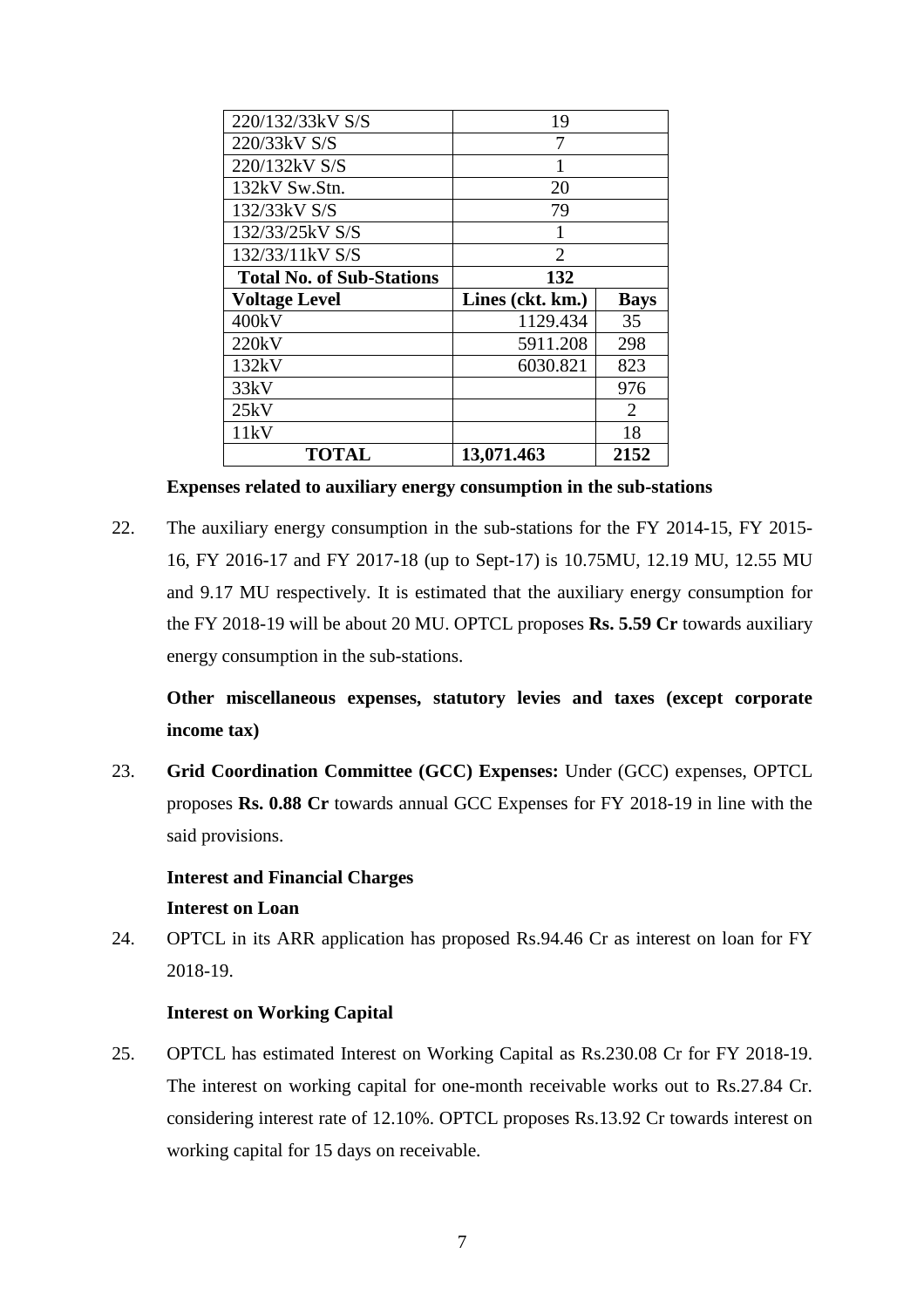## **Rebate**

26. OPTCL has proposed 2% rebate amounting to **Rs.19.81 Cr.** which is calculated based on the projected ARR for the FY 2018-19.

#### **Depreciation**

27. The deemed cost of the assets at beginning of FY 2018-19 is estimated as Rs.3683.25 Cr. (Rs.3069.90 Cr. as on  $01.04.17 +$  Rs.613.35 Cr.: projected addition during FY 2017-18). For 2018-19, depreciation is estimated as Rs.217.91 Cr. which includes Rs.0.66 Cr. towards cost of premium/rent on leasehold land. OPTCL prays the Commission to allow Rs. 217.91 Cr towards depreciation in the ARR for FY 2018-19 in order to repay the loan availed for CAPEX in time.

# **Return on Equity**

28. After de-merger of GRIDCO on 1.4.2005, the equity share capital of OPTCL was Rs. 60.07 Cr. Through infusion of additional capital by the state government, the paid up equity capital of OPTCL has become Rs. 460.07 Cr as on 31.03.2017 (as per the Provisional Account). Government of Odisha has committed to provide Rs. 250 Cr. as equity between FY 2017-18 to FY 2021-22 i.e. Rs. 50 Cr. annually. Till date OPTCL has received Rs. 400.00 Cr. Accordingly, OPTCL proposes Return on Equity (RoE) of Rs. 69.75 Cr. during FY 2018-19 @ 15.5% on Rs. 450.00 Cr. (Rs. 510.07 Cr - Rs. 60.07 Cr) i.e. on opening balance of FY 2018-19.

#### **Income tax**

29. As per the Regulation 8.43 of OERC Regulations, 2014, Income tax of the Transmission Licensee shall be recovered from the beneficiaries. The Commission in the ARR of 2017-18, vide para 245, has allowed the actual tax expenses Rs.8.15 Cr. booked in the audited accounts for FY 2015-16 which is also claimed by OPTCL in the ARR application of FY 2017-18. OPTCL has projected Rs. 6.07 Cr. for the FY 2018-19 towards Income Tax under section 115JB of Income Tax Act, 1961.

# **Transmission cost**

30. Considering the proposed cost / expenses under different heads, the Transmission Cost of OPTCL for FY 2018-19 has been worked out as **Rs.1031.35 Cr.**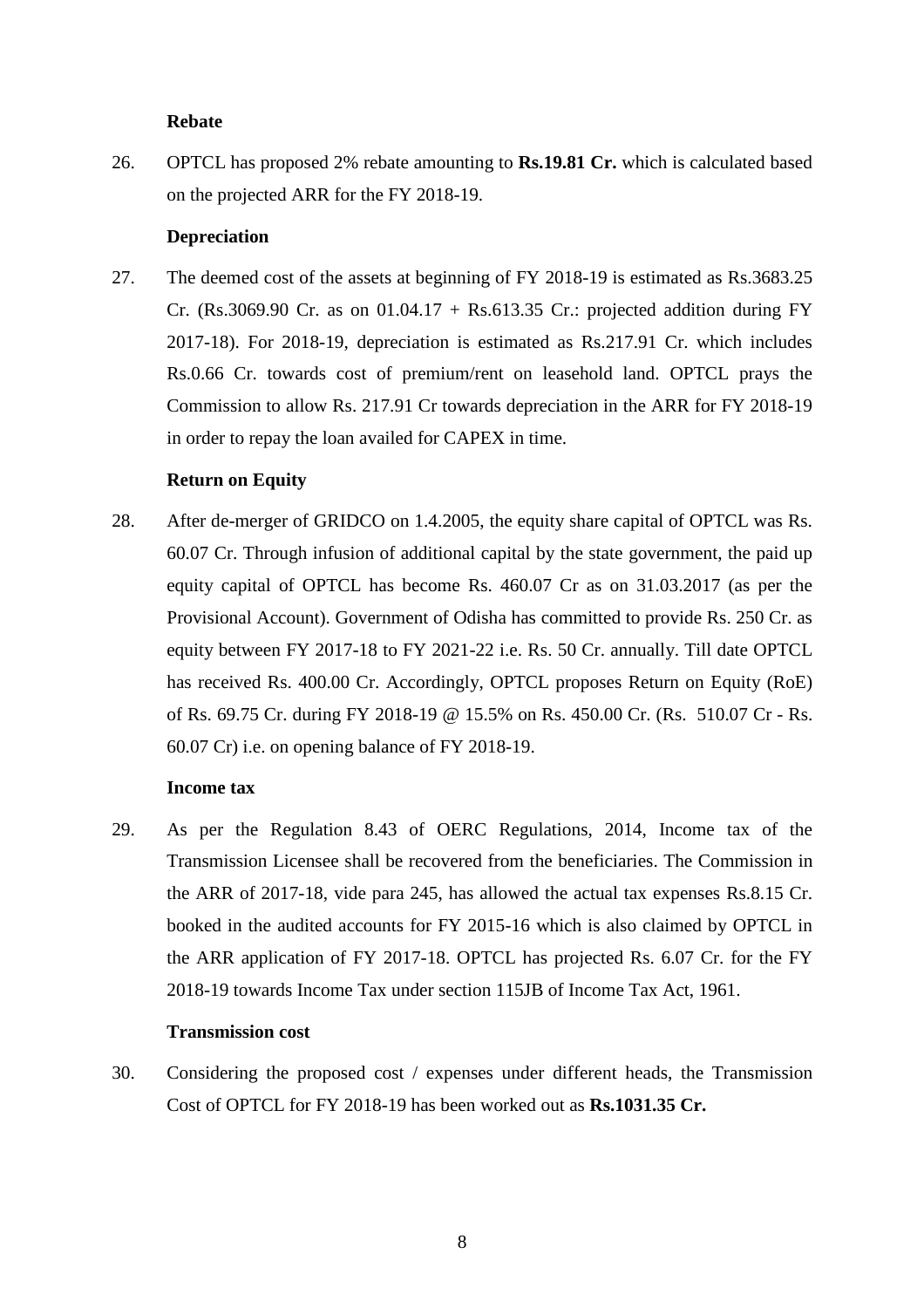# **Other Costs & Receipts Incentive for system availability:**

31. The Regulation 6.4 of OERC Regulations, 2014 specifies the "Operational Norm" applicable for transmission system for recovery of full annual transmission charge by the Transmission Licensee. The Normative Annual Transmission System Availability Factor (NATAF) shall be 98.50% for AC system for recovery of full Annual Transmission Charges. OPTCL has filed the calculation of Transmission System Availability Factor (TAFY) for the year 2016-17 as 99.97%. The computation and the TAFY figure have been verified and certified by SLDC.

 In accordance with the formula prescribed in Regulation 6.5, OPTCL has worked out incentive of Rs. 9.30 Cr. towards system availability for FY 2016-17 using approved ARR figure of Rs.623.25 Cr. Hence, OPTCL proposes Rs. 9.30 Cr towards Incentive for System Availability to be allowed in the ARR for FY 2018-19.

# **Miscellaneous receipt:**

32. OPTCL has submitted that during  $1<sup>st</sup>$  six months of FY 2017-18, miscellaneous receipt from different sources is about Rs. 20.64 Cr. In line with the trend of revenue earning during FY 2017-18, OPTCL expects the miscellaneous receipt of Rs. 50.00 Cr during FY 2018-19.

# **Summary of ARR proposed by OPTCL for FY 2018-19**

33. Considering all the proposed expenses and receipts as explained in foregoing paragraphs, OPTCL has filed its Aggregate Revenue Requirement of **Rs.990.65 Cr**  for FY 2018-19 for approval. Details are shown in the table below:

| <b>Summary of Aggregate Revenue Requirement of OPTCL for FY 2018-19</b> |                                         |        |  |  |
|-------------------------------------------------------------------------|-----------------------------------------|--------|--|--|
| <b>ITEMS</b>                                                            | <b>Proposal for OPTCL</b><br>FY 2018-19 |        |  |  |
| A) FIXED COST                                                           |                                         |        |  |  |
| 1. O&M Expenses                                                         |                                         | 609.42 |  |  |
| <b>Employees Cost including Terminal Benefits</b><br>(i)                | 419.57                                  |        |  |  |
| $(ii)$ A&G Cost                                                         | 27.23                                   |        |  |  |
| (iii) R&M Cost<br>156.19                                                |                                         |        |  |  |
| (iv) Expenses related to auxiliary energy consumption                   | 5.59                                    |        |  |  |
| (v) Other misc. expenses, statutory levies and taxes (GCC)              | 0.88                                    |        |  |  |
| 2. Interest & Financial Charges                                         |                                         | 128.19 |  |  |
| (i) Interest on Loan Capital                                            | 94.46                                   |        |  |  |
| (ii) Interest on Working Capital                                        | 13.92                                   |        |  |  |

**Table - 4**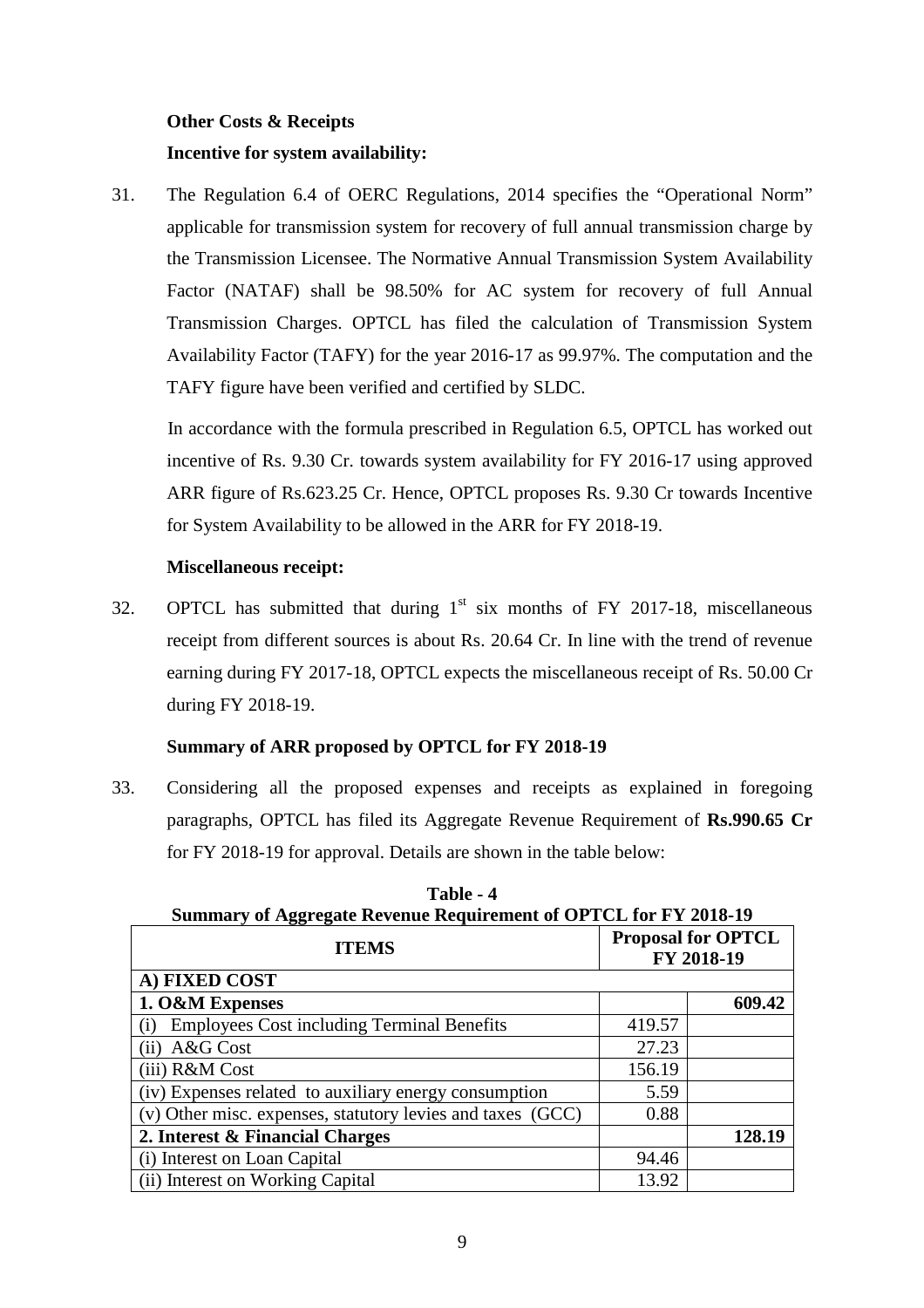| <b>ITEMS</b>                                                                                    | <b>Proposal for OPTCL</b><br>FY 2018-19 |         |
|-------------------------------------------------------------------------------------------------|-----------------------------------------|---------|
| (iii) Rebate                                                                                    | 19.81                                   |         |
| 3. Depreciation                                                                                 |                                         | 217.91  |
| 4. Return on Equity                                                                             |                                         | 69.75   |
| 5. Income Tax                                                                                   |                                         | 6.07    |
| Sub-Total $(A)$                                                                                 |                                         | 1031.35 |
| <b>B</b> ) Others                                                                               |                                         |         |
| Incentive for system availability                                                               |                                         | 9.30    |
| Total Trans. Cost $(A+B)$                                                                       |                                         | 1040.65 |
| C) Less Misc. Receipts                                                                          |                                         | 50.00   |
| D) ARR to be recovered from LTOA Customers i.e.<br><b>OPTCL's Aggregate Revenue Requirement</b> |                                         | 990.65  |

#### **Transmission loss**

34. The actual transmission loss in the OPTCL's transmission system from April'17 to September'17 is **3.38%** against Commission's approval of 3.50% for FY 2017-18. OPTCL expects the loss level to remain around 3.40% in the current year. Accordingly, OPTCL proposes **3.25%** transmission loss during FY 2018-19.

# **OPTCL revenue receipt and deficit in the proposed ARR for FY 2018-19**

35. OPTCL has taken the realistic demand projection of all four DISCOMs plus Railways totalling 26561 MU for FY 2018-19. OPTCL envisages 200 MU of energy to be transacted in 33kV & 11 kV network of the DISCOMs, for which OPTCL is not entitled to receive any transmission charge (as per Commission's order). So, OPTCL would bill for 26361 MU through their network for meeting requirement of DISCOMs. Further, OPTCL will handle 610 MU towards emergency sale to CGPs and wheeling to Industries from CGPs. So total energy handled through OPTCL system comes to 26971 MU. OPTCL will be having revenue deficit of Rs. 316.37 Cr considering the ARR proposed and the revenue deficit accruing from wheeling of 26971 MU at the existing transmission tariff of 25 P/U.

# **Proposal for revision of Transmission Tariff/ Wheeling Charges**

- 36. OPTCL submitted that as the deficit cannot be met from the existing transmission tariff of 25 P/U; therefore OPTCL has requested the Commission for approval of :
	- 1. Aggregate Revenue Requirement of Rs.990.65 Cr.
	- 2. Recovery of Transmission Charge @ 36.73P/U.
	- 3. Transmission Loss for wheeling as 3.25% on energy drawl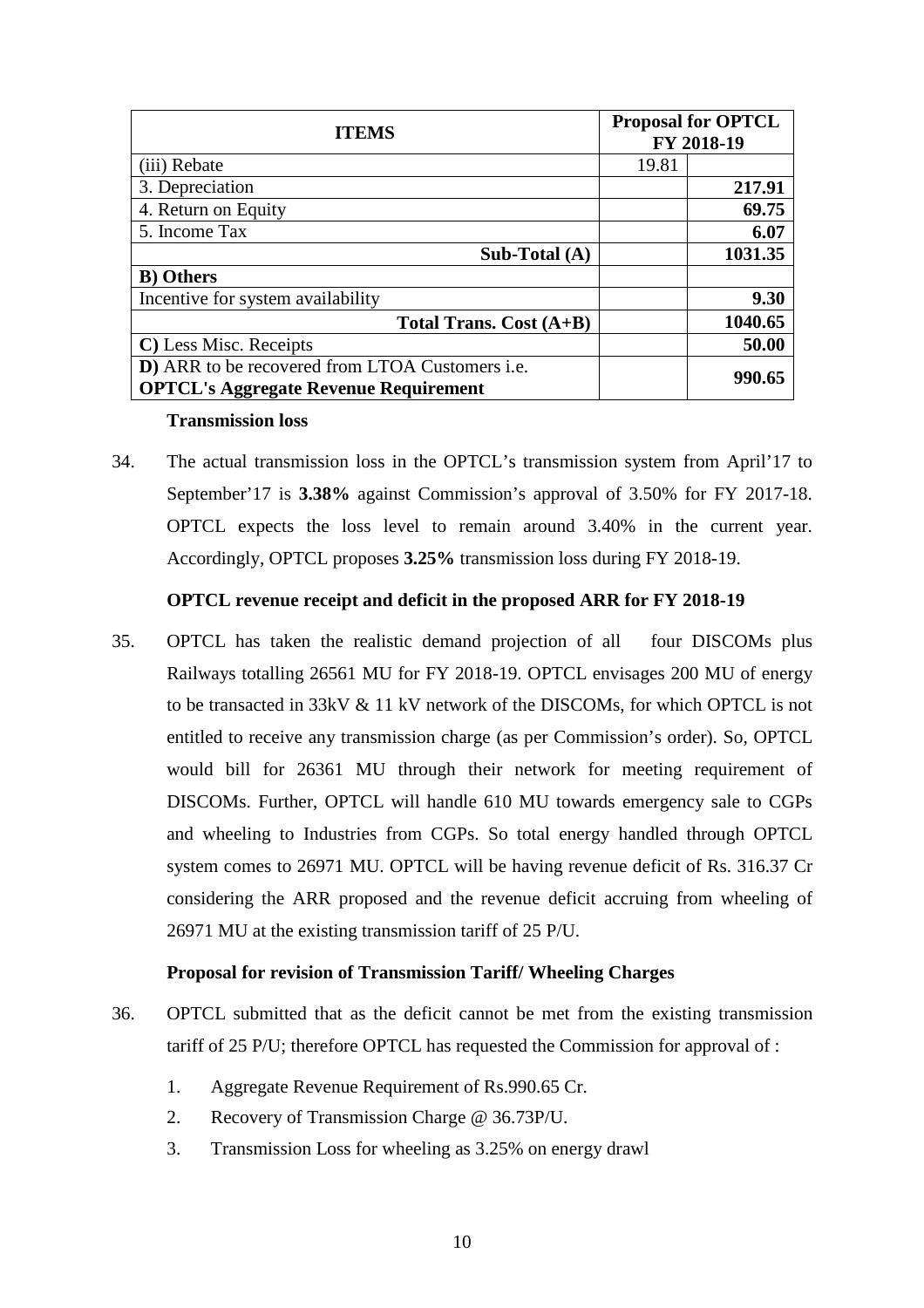# **Open Access Charges**

37. Besides these Charges, the Open Access customers are also required to pay charges as determined by the Commission as per provisions under OERC (Determination of Open Charges) Regulations 2006. The proposed open access charges of OPTCL for FY 2018-19 are shown in the table below.

| <b>DETAILS</b>                                          | In Rs. Per Unit<br>approach |
|---------------------------------------------------------|-----------------------------|
| Net Aggregate Revenue Requirement (Rs. Cr.)             | 990.65                      |
| Proposed Energy to be transmitted in OPTCL Network (MU) | 26971                       |
| Proposed Transmission Tariff (P/U)                      | 36.73                       |
| Power Flow (Equivalent of 26971 MU) in MWs              | 3079                        |
| Long term Open Access Charges in terms of Rs./MW/Day    | 8815                        |
| Short term Open Access Charges in terms of Rs./MW/Day   | 2204                        |

| Table- 5                                             |  |
|------------------------------------------------------|--|
| Open Access Charges Proposed by OPTCL for FY 2018-19 |  |

#### **Reactive energy charges**

38. The Reactive energy charges have been worked out by OPTCL as **3 paise/KVARh** based on the investment of Rs. 8.9224 Cr. made by OPTCL for procurement and installation of 275 MVAR Capacitor Banks at 20 grid sub-stations. Since during FY 2018-19, there is no plan to install Capacitor Banks at any other grid S/S, OPTCL proposes that **3 paise/KVARh** may be approved provisionally as Reactive Energy Charges FY 2018-19.

#### **Rebate**

39. On payment of monthly bill, the Open Access Customer shall be entitled to a rebate of 2% of the amount of the monthly bill (excluding arrears), if full payment is made within two working days (excluding holidays under N.I. Act) of the presentation of the bill and 1% of the amount if paid within 30 days of the presentation of the bill.

# **Delayed Payment Surcharge**

40. The monthly charges as calculated above together with other charges and surcharge on account of delayed payments, if any, shall be payable within 30 days from the date of bill. If payment is not made within the said period of 30 days, delayed payment surcharge at the rate of 1.25% per month shall be levied pro-rata for the period of delay from the due date, i.e. from the 31st day of the bill, on the amount remaining unpaid (excluding arrears on account of delayed payment surcharge).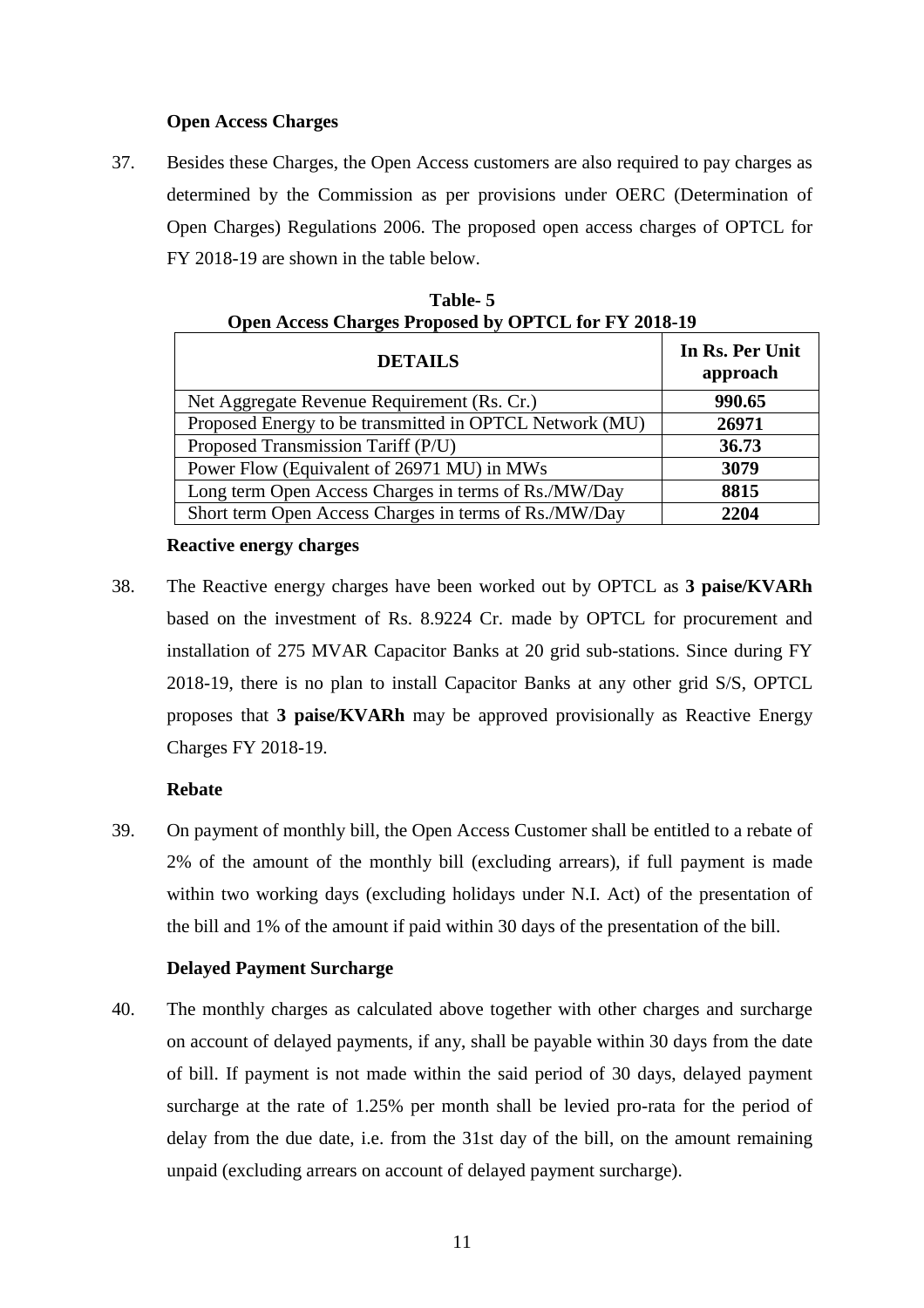# **Duties and Taxes**

41. The Electricity Duty levied by the Government of Odisha and any other statutory levy/ duty/ tax/ cess/ toll imposed under any law from time to time shall be charged over and above the tariff.

## **Additional Submissions by OPTCL**

#### **East Coast Railway (ECoR) application to OPTCL**

42. East Coast Railway (ECoR) has applied to OPTCL for grant of connectivity and LTOA/MTOA of OPTCL's intra-state network for drawal of power to 29 TSSs of Railway located in Odisha, OPTCL has filed one petition before the Commission on 26.10.2016 in the above matter. OPTCL has prayed therein inter alia to acknowledge ECoR as a "Deemed Distribution Licensee" and declare them as the fifth DISCOM. In the above premise, OPTCL in the present ARR application for FY 2018-19 has projected the demand of ECoR separately (as furnished by each DISCOM) as one LTOA Customer.

#### **CAPEX for New Projects**

43. In addition to this petition for approval of ARR, OPTCL has proposed to spend Rs.1142.55 crore towards Capital Expenditure (CAPEX) on new projects in different streams of activities like O&M, Telecom, IT, Construction and Civil Works during FY 2018-19. The summary proposal of OPTCL for CAPEX are shown below.

| Table - 6                                             |                  |  |  |
|-------------------------------------------------------|------------------|--|--|
| <b>Particulars</b>                                    | Amount (Rs. Cr.) |  |  |
| (i) Telecom Wing                                      | 65.29            |  |  |
| (ii) Existing Assets $(O&M\text{Wing})$               | 39.55            |  |  |
| (iii) Information Technology (IT Wing)                | 29.56            |  |  |
| (iv) Civil Wing                                       | 52.83            |  |  |
| (v) New Transmission Projects (Construction Wing)     | 955.32           |  |  |
| Total Capital Expenditure $[(i)+(ii)+(iii)+(iv)+(v)]$ | Rs.1142.55 Cr.   |  |  |

# **VIEWS OF CONSUMER COUNSEL, ON TRANSMISSION TARIFF PROPOSAL OF OPTCL FOR 2018-19 (PARA 44 TO 48)**

44. The Licensee was allowed in the beginning of the hearing to give a power point presentation regarding its ARR and tariff application for the FY 2018-19. World Institute of Sustainable Energy (WISE), Pune appointed as Consumer Counsel put up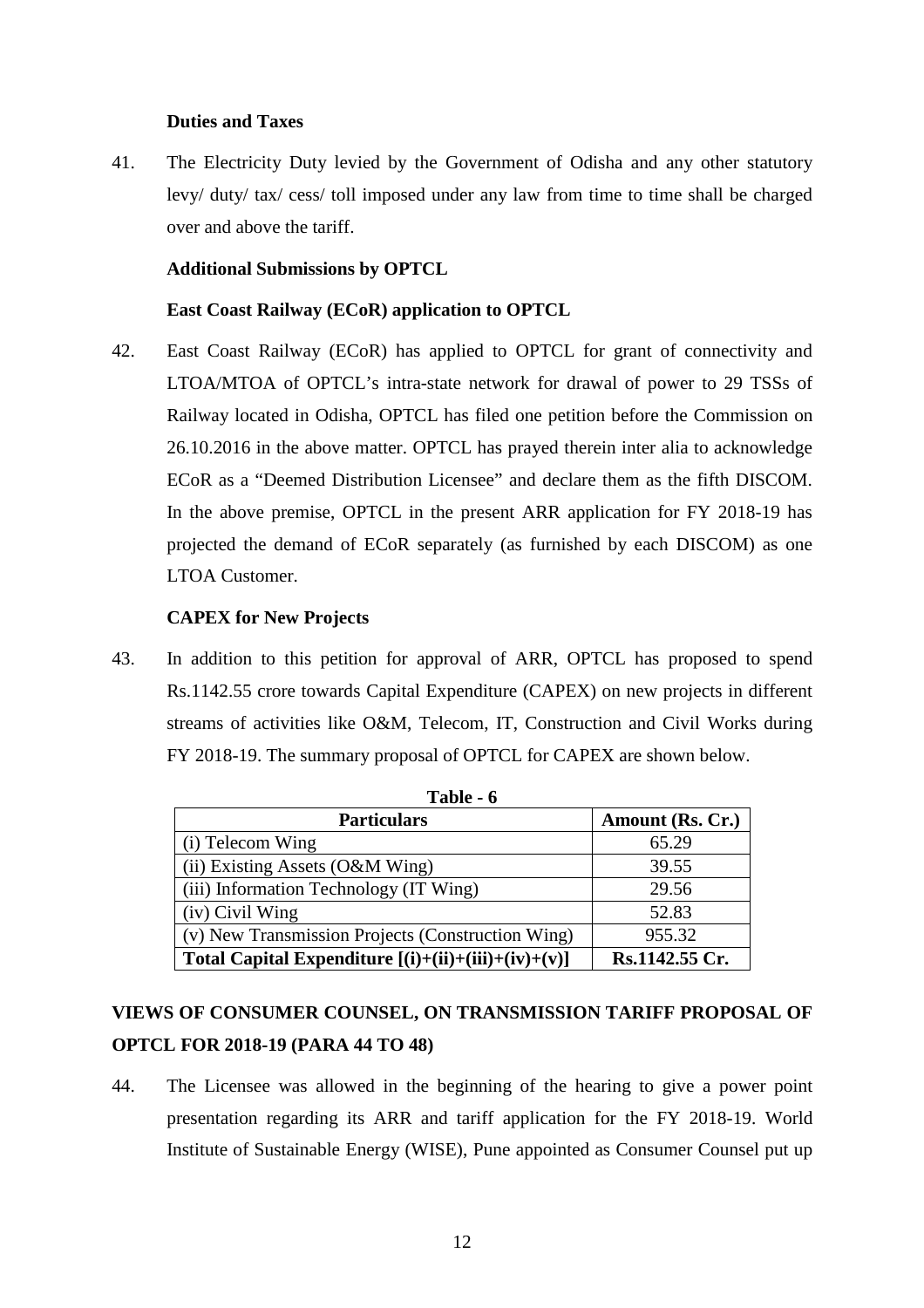queries and objections regarding ARR and tariff filing of OPTCL. The objectors also placed their views before the Commission.

# **Analysis of the Proposal by Consumer Counsel**

45. WISE acting as Consumer Counsel had analyzed the application of the licensee and important observations are presented below.

# **Annual Revenue Requirement**

- 46. OPTCL has projected its revenue requirement for FY 2018-19 at about 54.94% more than that approved for FY 2017-18. In FY 2017-18, the total ARR was increased by 2.59% from approved ARR of FY 2016-17.
- 47. It includes the increase in Employee Cost (37.79%) R&M Cost (24.98%), A&G cost (6.37%), interest on loan capital (102.88%), depreciation (66.65%) and incentive (86.00%). The comparative figures of components of ARR are given in the table below.

|                                                                     | man's minum nevenue nequitement of 01 FCD (not Croft) |                                  |                    |                            |                |                |
|---------------------------------------------------------------------|-------------------------------------------------------|----------------------------------|--------------------|----------------------------|----------------|----------------|
|                                                                     |                                                       | Approved FY Approved FY Proposed |                    | Increase %                 | Increase % 17- | Increase %     |
|                                                                     | 2016-17                                               |                                  | 2017-18 FY 2018-19 | 16-17 vs 15-16 18 vs 16-17 |                | 18-19 vs 17-18 |
| Employees Cost incl.<br><b>Terminal Benefits</b>                    | 292.55                                                | 304.5                            | 419.57             | $-4.15%$                   | 4.08%          | 37.79%         |
|                                                                     |                                                       |                                  |                    |                            |                |                |
| A&G Cost                                                            | 24.66                                                 | 25.6                             | 27.23              | 1.19%                      | 3.81%          | 6.37%          |
| R&M Cost                                                            | 110.59                                                | 124.97                           | 156.19             | 2.40%                      | 13.00%         | 24.98%         |
| Expenses related to<br>auxiliary energy<br>consumption              | $\overline{0}$                                        | $\overline{0}$                   | 5.59               |                            |                |                |
| Other misc. expenses,<br>statutory levies and<br>$taxes(GCC + CSR)$ | 0.98                                                  | 0.99                             | 0.88               | $-19.67%$                  | 1.02%          | $-11.11%$      |
| Interest on Loan<br>Capital                                         | 59.04                                                 | 46.56                            | 94.46              | 44.25%                     | $-21.14%$      | 102.88%        |
| <b>Interest on Working</b><br>Capital                               | $\overline{0}$                                        | $\overline{0}$                   | 13.92              |                            |                |                |
| Rebate                                                              | 12.5                                                  | 12.8                             | 19.81              | $-0.87%$                   | 2.40%          | 54.77%         |
| Depreciation                                                        | 101.45                                                | 130.76                           | 217.91             | $-5.61%$                   | 28.89%         | 66.65%         |
| Return on Equity<br><b>Including Income Tax</b>                     | 62.03                                                 | 70.15                            | 75.82              | 19.06%                     | 13.09%         | 8.08%          |
| Incentive for system<br>availability                                | 5                                                     | 5                                | 9.3                | 0.00%                      | 0.00%          | 86.00%         |
| Total                                                               | 668.8                                                 | 668.8                            | 1040.68            | 1.81%                      | 0.00%          | 55.60%         |
| Less Misc. Receipts                                                 | 45.55                                                 | 45.55                            | 50                 | 75.19%                     | 0.00%          | 9.77%          |

**Table - 7 Comparative Annual Revenue Requirement of OPTCL (Rs. Crore)**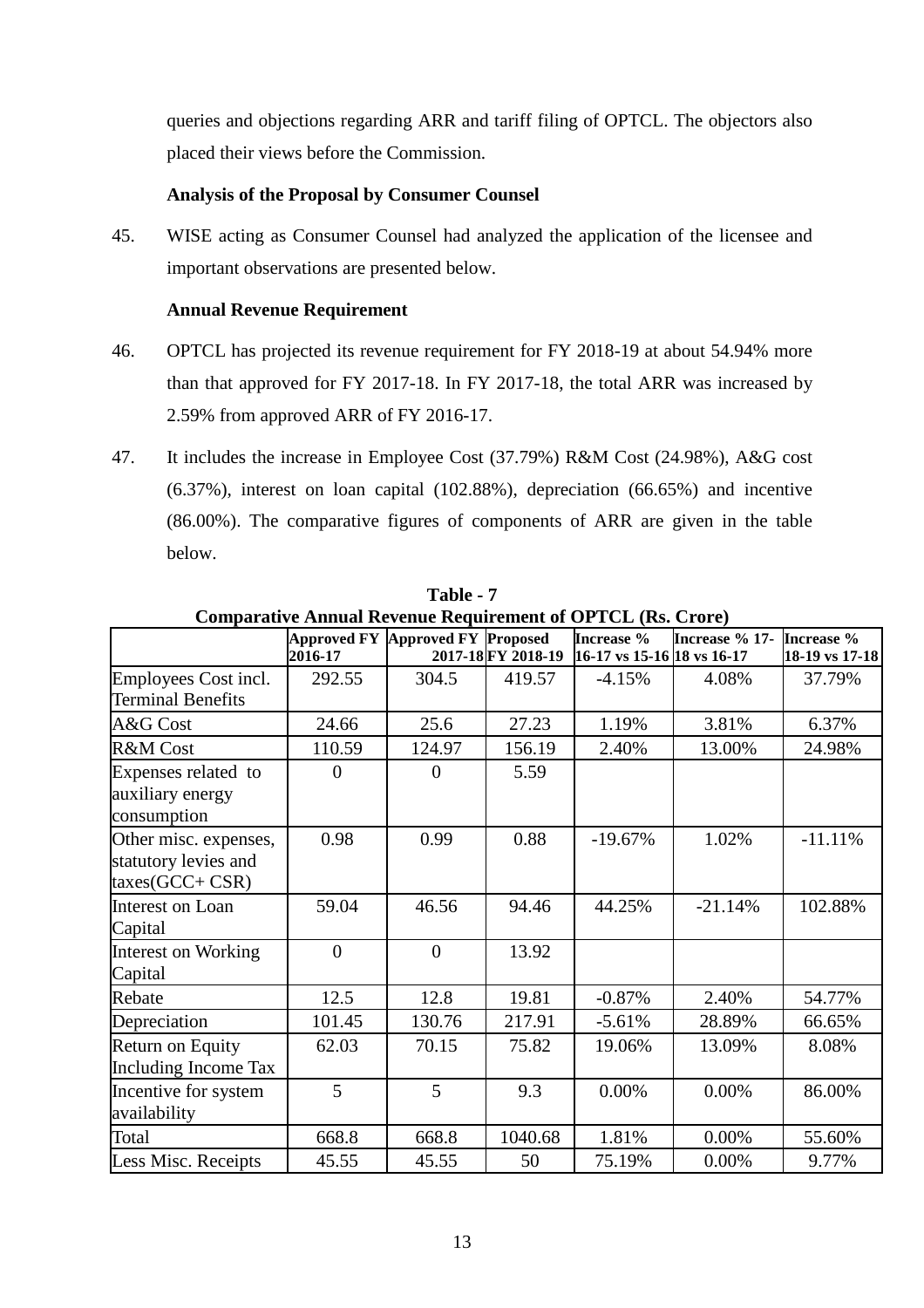|                                                                                                | Approved FY Approved FY Proposed<br>2016-17 |       |        | Increase %<br>2017-18 FY 2018-19 16-17 vs 15-16 18 vs 16-17 | Increase % 17- Increase % | $18-19$ vs 17-18 |
|------------------------------------------------------------------------------------------------|---------------------------------------------|-------|--------|-------------------------------------------------------------|---------------------------|------------------|
| ARR to be recovered<br>from LTOA Customers<br>i.e. OPTCL's<br>Aggregate Revenue<br>Requirement | 623.25                                      | 639.4 | 990.68 | $-1.22\%$                                                   | 2.59%                     | 54.94%           |
| <b>Transmission Charges</b><br>(P/U)                                                           | 25                                          | 25    | 36.73  | $0.00\%$                                                    | $0.00\%$                  | 46.92%           |

48. The significant increase in all expenses as mentioned above would impose excessive burden on the general consumers of the state. Transmission loss should be fixed at a reasonable level. Therefore, there is a need to review the following expenses:

Employee cost including terminal benefits and pension, R&M expenses, A&G expenses, Interest on new loan to be disbursed to OPTCL and old state govt. Loans, depreciation, RoE and Interest on working capital.

# **VIEWS OF OBJECTORS ON TRANSMISSION TARIFF APPLICATION OF OPTCL FOR FY 2018-19 (PARA 49 TO 93)**

# **Transmission Loss**

- 49. OPTCL have not yet identified the areas where loss is maximum, so as to formulate action plans for loss reduction. OPTCL should inform the methodology adopted to estimate the transmission loss for every year.
- 50. OPTCL should have undertaken energy audit of lines and sub-stations to know the quantum of transmission loss in the system. Proposing the transmission loss arbitrarily without giving the breakup of the losses in different feeders and equipments of transmission system is not appropriate. The Standard of performance of OPTCL transmission system should be monitored by third party auditor to assess the actual performance. The transmission Loss should be adopted as 3%.
- 51. As the load growth in last few years has not been substantial and number of 132kV, 220 kV lines have been commissioned; OPTCL should have achieved transmission losses of 2.5% by now. Hence it is requested not to allow transmission losses more than 2.5% at least from this year onwards.
- 52. One of the objectors submitted that OPTCL is not planning for strengthening the transmission system to reduce the losses. The Commission may direct a proper study, through independent agency to determine actual transmission loss.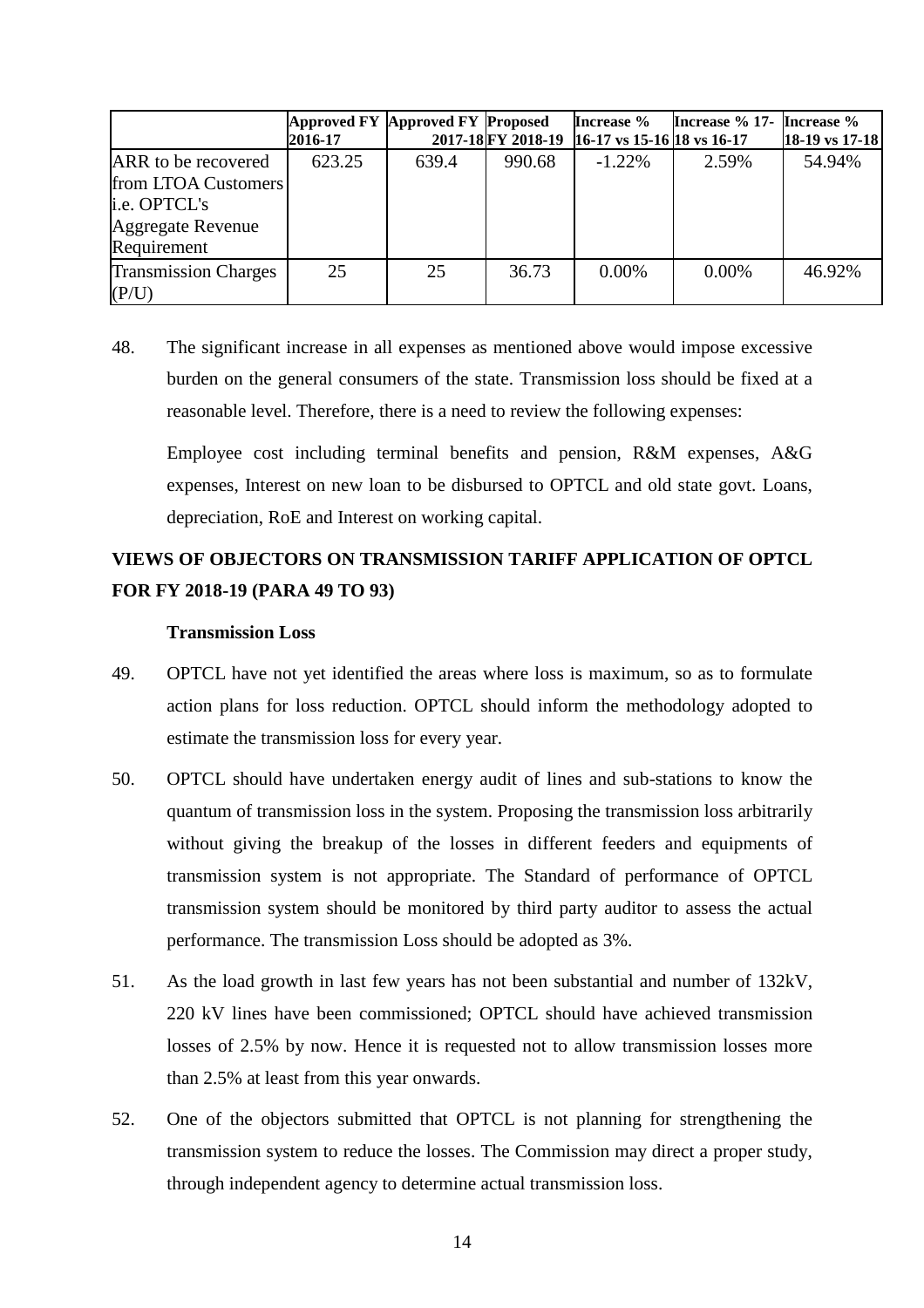53. One objector submitted that the Commission may allow transmission loss @1.50% (national level of transmission loss as done by PGCIL).

## **Human Resource Expenses/ Employee Cost**

- 54. Some objectors proposed that OPTCL may submit the audited balance sheet, P/L Statement and along with auditor report for FY 2016-17. Till then the commission may consider manpower cost as adopted in FY 2017-18 and approve for FY 2018-19. Hence Employee Cost for FY 2018-19 may be approved at Rs. 346.01 Crore.
- 55. Another objector submitted that the Commission may direct OPTCL to submit an action plan for recruiting the sanctioned strength and filling up the Director level posts.
- 56. They added that, while performance of OPTCL is poor because of inefficiency, it is not wise to go for new recruitments and hence proposal to add new manpower as well as expenditure on account of  $7<sup>th</sup>$  pay commission may be rejected.

## **A&G expenses**

- 57. One objector sought OPTCL to justify why they have always crossed the approved expenses without obtaining necessary consent from the Commission.
- 58. Another submitted that WPI index for electricity fell by 0.8 i.e. 0.74% from its base value at Jan 2017. Hence the Commission may allow only 0.74% reduction and A&G expenses may be approved at Rs. 25.31 Crore.

#### **Interest on loan capital**

- 59. Out of projected interest on loan capital, State Govt. loan (Rs.0.26 crore) and Govt. of Odisha Bond (Rs.26 crore) may not be considered for interest on loan as per earlier tariff orders. Interest on new loan, during 2018-19 is anticipated and may be trued up as per audited accounts pertaining to that period. There is now significant reduction in Interest rates due to demonetization and hence the Commission may approve to the extent of Rs. 68.02 Crore towards Interest on Loan Capital.
- 60. Few objectors submitted that there is now significant reduction in interest rates due to demonetization; hence the Commission may consider lower interest on loan capital of OPTCL and also OPTCL may swap loans to lower interest rates.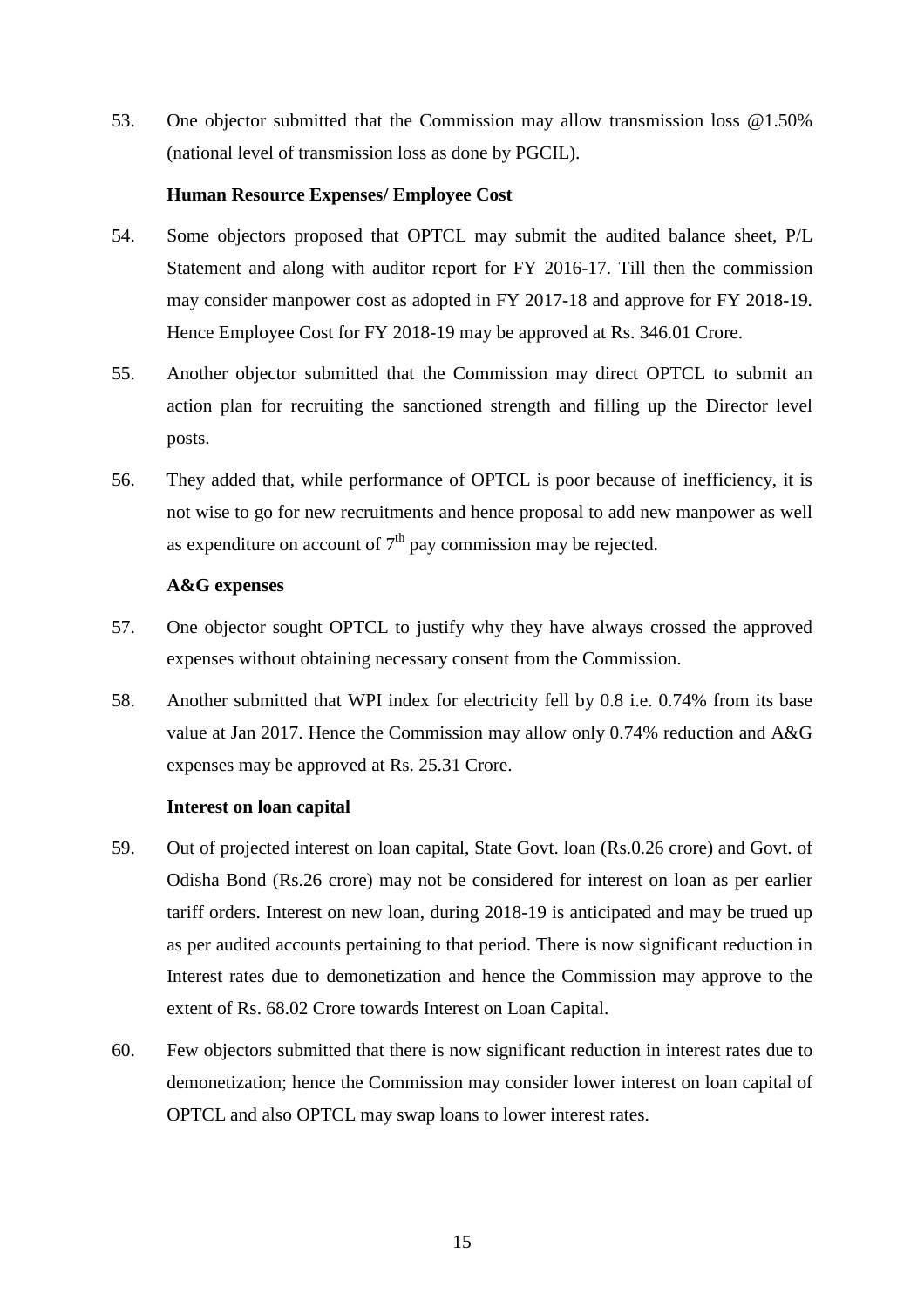## **Depreciation**

- 61. The huge increase in depreciation is due to artificial increase in capital base which is based on proposed expenditure to be made during year 2018-19. Objectors requested not to allow any capitalization unless the work is completed and commissioning has been declared.
- 62. Few objectors submitted that no depreciation should be calculated on the projected cost of Rs. 888.84 Crore to be spent in FY 2018-19. Depreciation may be approved below Rs.130.76 crore i.e. at Rs. 100 Crore for FY 2018-19.

#### **R&M expenses**

- 63. According to Regulation 8.15 and 8.16 of Transmission Tariff Regulations the R&M expenses would be allowed at the rate of 2.5% of Gross Fixed Assets. But from 2011- 12 onwards the actual assets addition is much below than the projected. Hence it is submitted that projected assets should not be considered for computation, rather actual assets may be considered. R&M expenses may be approved at Rs. 79.45 Crore for FY 2018-19 against proposed Rs. 156.19 Crore.
- 64. Objectors submitted that OPTCL is providing equipment of capital nature under R&M costs. The O&M expenses should, vide clause 8.2(c) of the OERC (Terms and Conditions for Determination of Transmission Tariff) Regulations, 2014 include only the repairs and maintenance and not replacement of major equipments.
- 65. OPTCL should carry out 'Comprehensive Renovation' activities which will prevent sudden and total breakdown of the system. 'Comprehensive Renovations' refers to carrying out remaining life assessment of all equipments and replacement required for life extension.

#### **O&M Expenses**

66. Objectors submitted that OPTCL has to clarify why funds allotted for O&M are not fully utilized.

#### **Return on Equity**

67. At present only Rs. 350 Crore equity has been received by OPTCL from state government till date. Hence, RoE is to be calculated on Rs.350 Crore @15.5% and accordingly may be approved at Rs. 52.70 Crore for FY 2018-19.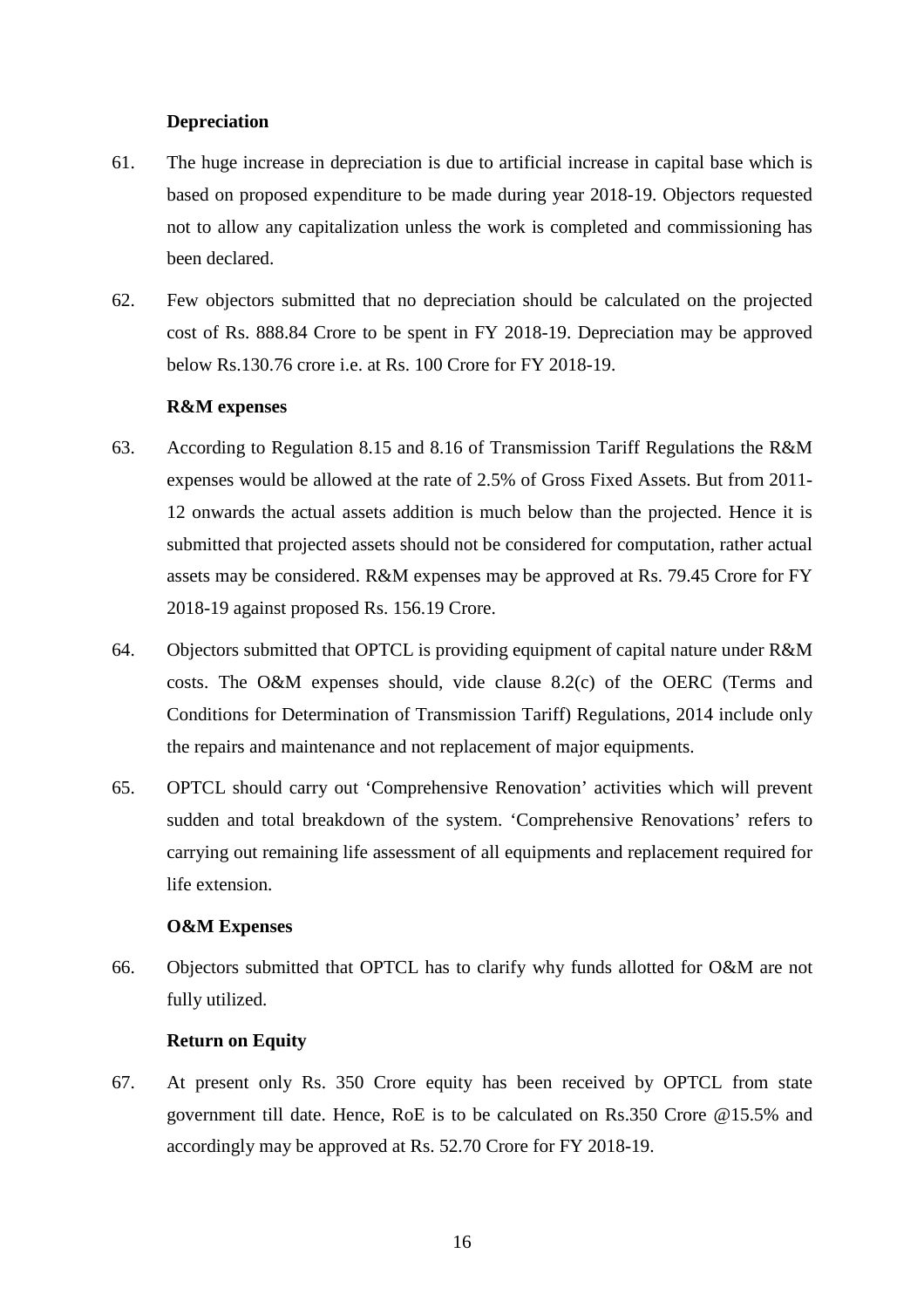#### **Interest on working capital**

68. Transmission charges is the first charge being recovered from monthly BSP bill of DOSCOMs. There is no need for working capital as OPTCL has surplus fund available with it. So, interest on working capital may be disallowed.

## **Incentive for System Availability**

69. Transmission system availability should be fixed at minimum value of 99% above which OPTCL will be eligible for incentive instead of 98%. OPTCL has proposed to use incentive amount to increase motivation level of employees which is against last year's commission's direction. Further, this revenue is not required by OPTCL and hence may not be approved.

#### **Miscellaneous receipt**

- 70. Actual revenue earned from wheeling, STOA, STU charges is much lower than approved in 2015-16. OPTCL is requested to submit the details of further scrutiny and prudence check. Also OPTCL is requested to submit detail note on various projects implemented by its PMU, supervision charges (6%) payable by government and actual received.
- 71. One objector submits that; the commission may calculate 'Misc. Receipts' @ Rs. 120 Crore) and pass the same for FY 2018-19.

# **Annual Revenue Requirement and Transmission Charges**

- 72. One objector submitted that ARR for FY 2018-19 may be approved at Rs 527.51 crore against proposed Rs. 990.65 Crore. The proposed tariff is very high and will adversely affect the RST resulting in huge burden on consumers. Considering energy to be handled as 26003 MU as approved by OERC in case of LTDF for the period FY 2015-16 to FY 2023-24 the transmission charges would be 16.76 P/U.
- 73. The Commission may critically examine the proposal of OPTCL and reduce Transmission Charges to 23 P/U for FY 2018-19.
- 74. Another submission was that the Commission may allow the transmission charges of 20 P/U for FY 2018-19.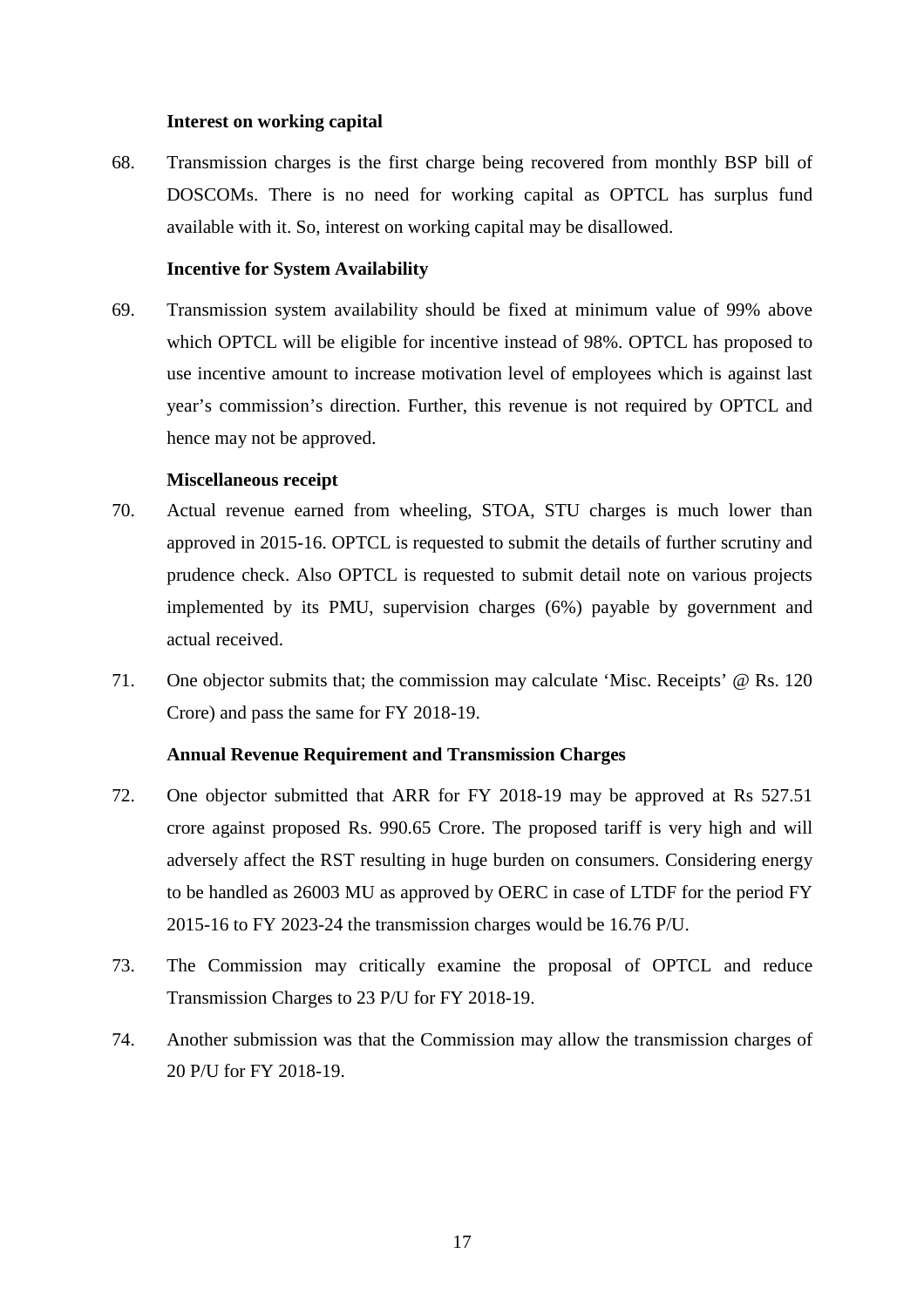#### **Open access charges**

- 75. OPTCL has given the proposal to consider the LT transmission charges and ST transmission charges considering Net Proposed Transmission Cost (NPTC) which is erroneous; instead this may be corrected as Net Approved Transmission Cost as per OERC (Determination of Open Access Charges) Regulations 2006.
- 76. OPTCL's proposal to equate STOA and LTOA charges contravenes the Open Access regulations. In STOA the transmission availability is not guaranteed and same is allotted if there is margin available in system. Hence STOA charges should always be lower than LTOA.

# **Reliability Support Charge for Connectivity**

77. One objector submitted that there is no such provision in the Transmission Tariff Regulation and against the spirit of The Electricity Act 2003; hence the proposal should be rejected.

#### **Other Issues**

- 78. Sum Objectors submitted that, application submitted by OPTCL are supported by falsified facts/figures/data.
- 79. One of the objectors prayed that each year's truing up exercise and business plan approval should be carried out by the Commission through a process of public hearing.
- 80. OPTCL should try to harness state's share power from Machhkund Hydro Electric Project.
- 81. The Commission may also crosscheck the annual rate of failure and burning of DTRs and initiate proper investigation about purchase of substandard DTRs as deemed fit.
- 82. The Commission may direct OPTCL to give an undertaking through Affidavit that they would supply quality power at proper voltage to all the consumers of the State, which has not been supplied during FY 2017-18. All lines and substations are well equipped to give quality power supply and evacuate all the state quota from IPPs and CGPs during FY 2018-19.
- 83. OPTCL to submit the details of CGPs generating power in Odisha and their action plan to monitor all there CGPs.
- 84. OPTCL has to produce details of S/s already being constructed and connected to the grid for better voltage. S/s and lines have not yet replaced since 10 years, expenditure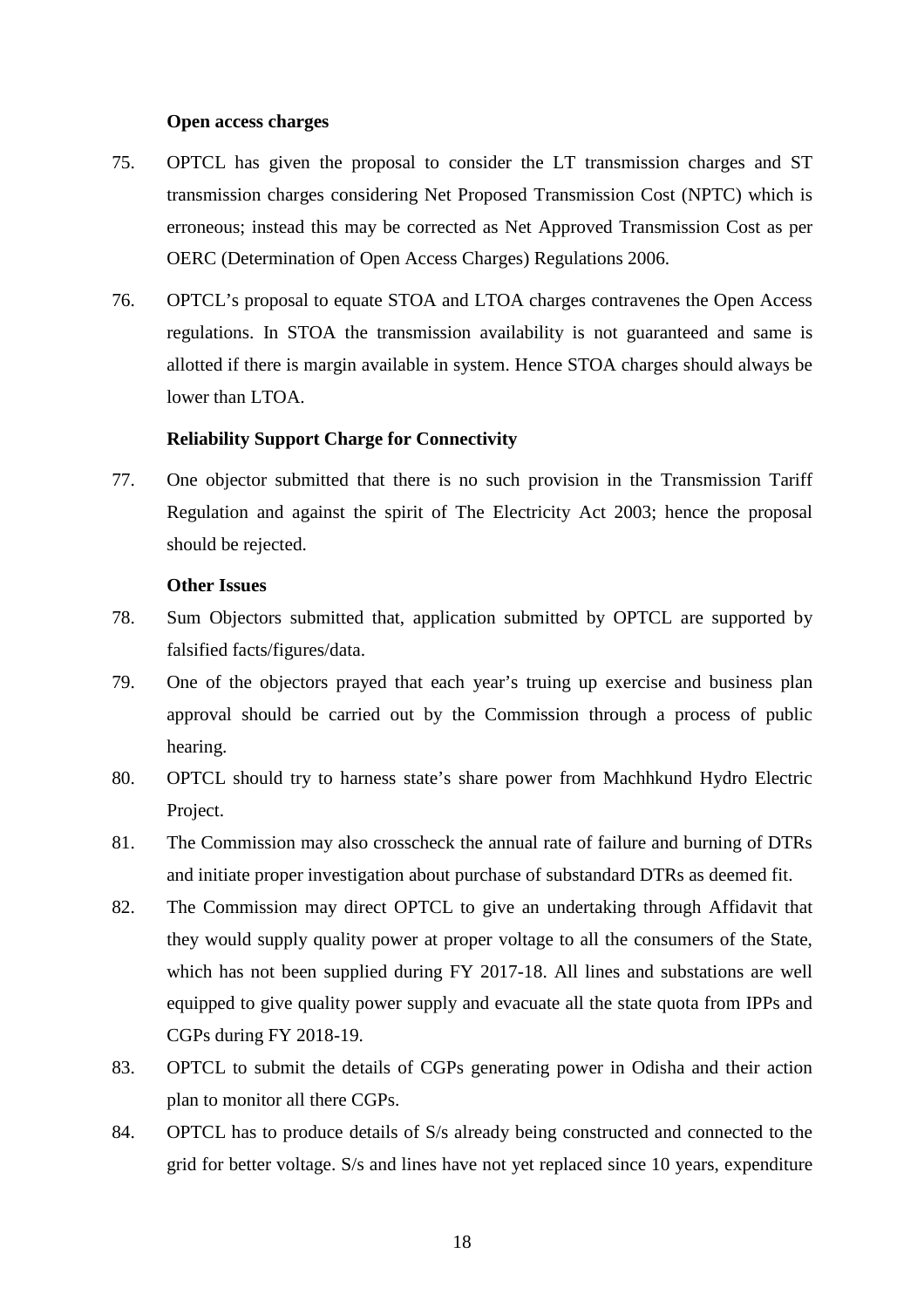on above under different schemes and overloaded lines and S/s. OPTCL has to produce the details of lines and S/s connected to different IPPs and evacuates all the power inside the State of Odisha

- 85. OPTCL has to produce the status report about the joint venture companies formed by OPTCL to evacuate power inside the State of Odisha.
- 86. Unless sufficient reason exists, the inflation in cost due to delay should not be allowed.
- 87. OPTCL should produce the status report on the list of the overloaded lines in a substation of the state.
- 88. OPTCL to produce the details of expenditure in different government schemes of Govt. of India/Govt. of Odisha for line and S/s development.
- 89. The Commission to verify the incentive claimed by OPTCL for Transmission system availability factor (TAFY) before granting it
- 90. The Commission to examine the Govt. Electrification program 'Saubhagya Scheme' and power cut situation of current year and issue necessary direction for reliable power supply.
- 91. The Commission has to determine the expenditure to be allowed at the beginning of the year on the controllable and non- controllable expenses and take into account legitimate increases on account of growing GFA (R&M expenses are a % of value of Fixed assets), on account of inflation, etc.
- 92. Tariff determination should be necessarily guided by the Electricity Act'2003 stating Multi-Year Tariff (MYT) Principles in addition to the other guidelines to give an element of certainty.
- 93. OPTCL should implement the 3T policy in the power management/ administration of Odisha. Commission to issue necessary directions to the licensees to discharge duties and responsibilities of each licensee to avoid any allegation and cross allegation for the interest of the state.

# **REJOINDER BY OPTCL TO THE QUERY OF OBJECTORS (PARA 94 TO 178)**

94. In response to the views of objectors on the ARR and Tariff Application of OPTCL for 2018-19, OPTCL had filed rejoinders for the same. The response of OPTCL has been broadly classified into the following issues.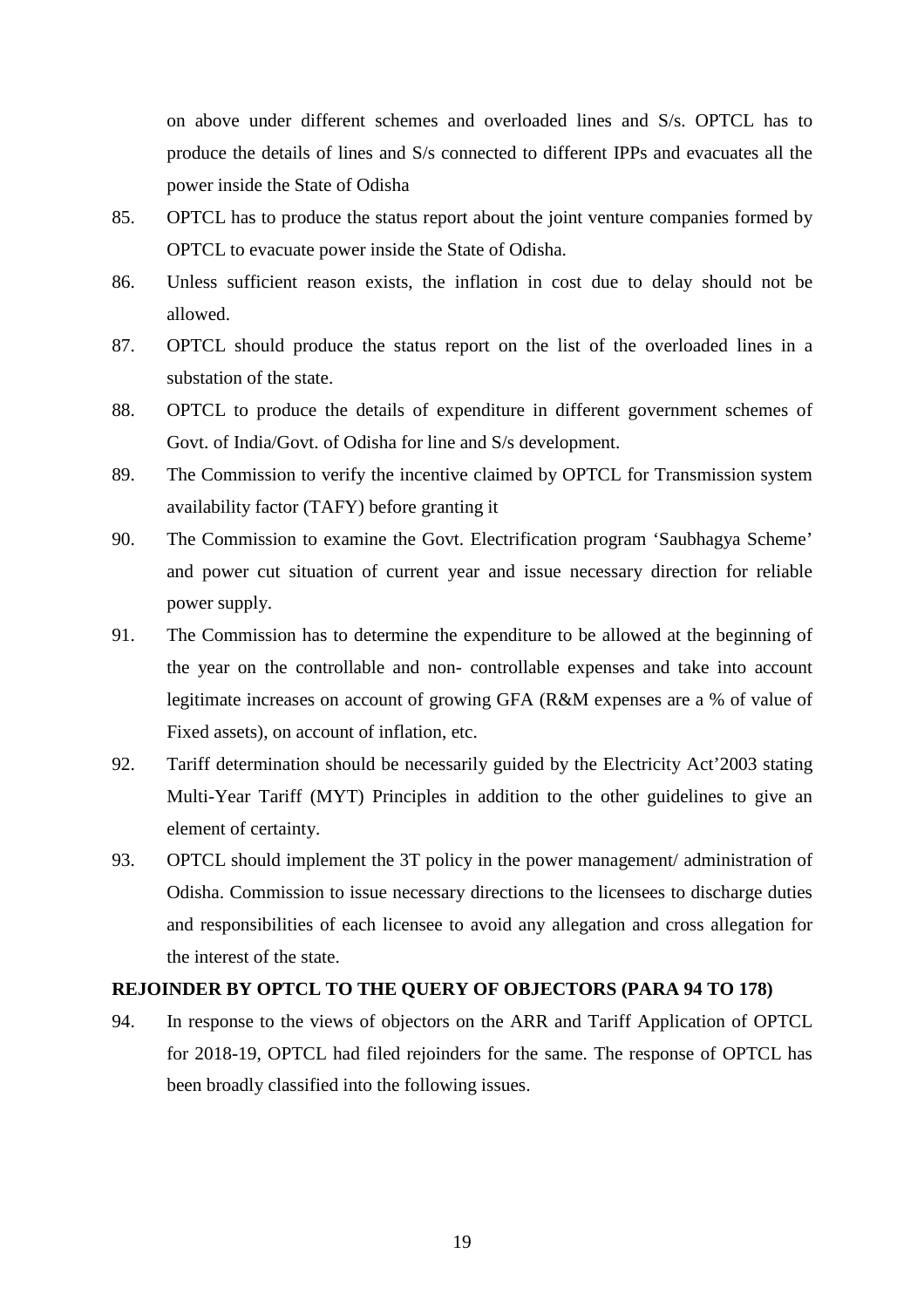#### **Transmission Loss**

95. The Table below indicates the transmission loss approved by the Commission for the last 10 years vis-à-vis actual transmission loss occurred in OPTCL's EHT network is given in the table below.

| <b>Transmission loss in OPTCL network</b> |                      |               |  |  |
|-------------------------------------------|----------------------|---------------|--|--|
| Year                                      | <b>OERC</b> Approval | <b>Actual</b> |  |  |
| 2007-08                                   | 5.00%                | 4.82%         |  |  |
| 2008-09                                   | 4.50%                | 4.52%         |  |  |
| 2009-10                                   | 4.00%                | 4.11%         |  |  |
| 2010-11                                   | 4.00%                | 3.93%         |  |  |
| 2011-12                                   | 3.90%                | 3.88%         |  |  |
| 2012-13                                   | 3.80%                | 3.84%         |  |  |
| 2013-14                                   | 3.80%                | 3.79%         |  |  |
| 2014-15                                   | 3.75%                | 3.73%         |  |  |
| 2015-16                                   | 3.75%                | 3.67%         |  |  |
| 2016-17                                   | 3.70%                | 3.58%         |  |  |

**Table - 8** 

- 96. The detailed calculation of Transmission Loss of 3.58 % for 2016-17 and 3.38% for the period April to September'17 (1st 6 months of FY 2017-18) in OERC approved format T-6 has been enclosed with the ARR application. The transmission loss has been estimated on the basis of energy flow data. Based on the present trend, OPTCL has proposed the Transmission Loss of 3.25% for the ensuing year 2018-19.
- 97. The transmission loss is purely a technical loss and is a function of real time injection of power by a number of generators, system configuration and power flow requirements at different load centres. Thus, OPTCL has no control over the same at any point of time. The transmission system of OPTCL operates as an integral part of the Eastern Regional Grid to serve the internal demand of the State as well as to carry out import and export of power depending upon the system demand. In view of the increasing demand for power at an accelerated pace due to ongoing industrialization and implementation of central & state sponsored schemes like DDUGJY, BGJY, BSVY, 24x7 Power For All etc. in Odisha, there will be increased flow of power in the OPTCL transmission network contributing to increased transmission loss.
- 98. Over the years OPTCL has been continuously undertaking construction of new lines & sub-stations, up-gradation of capacity of the existing system, installation of capacitor banks for strengthening of the transmission infrastructure with an objective of meeting the future demand, reliability as well as quality of power supply and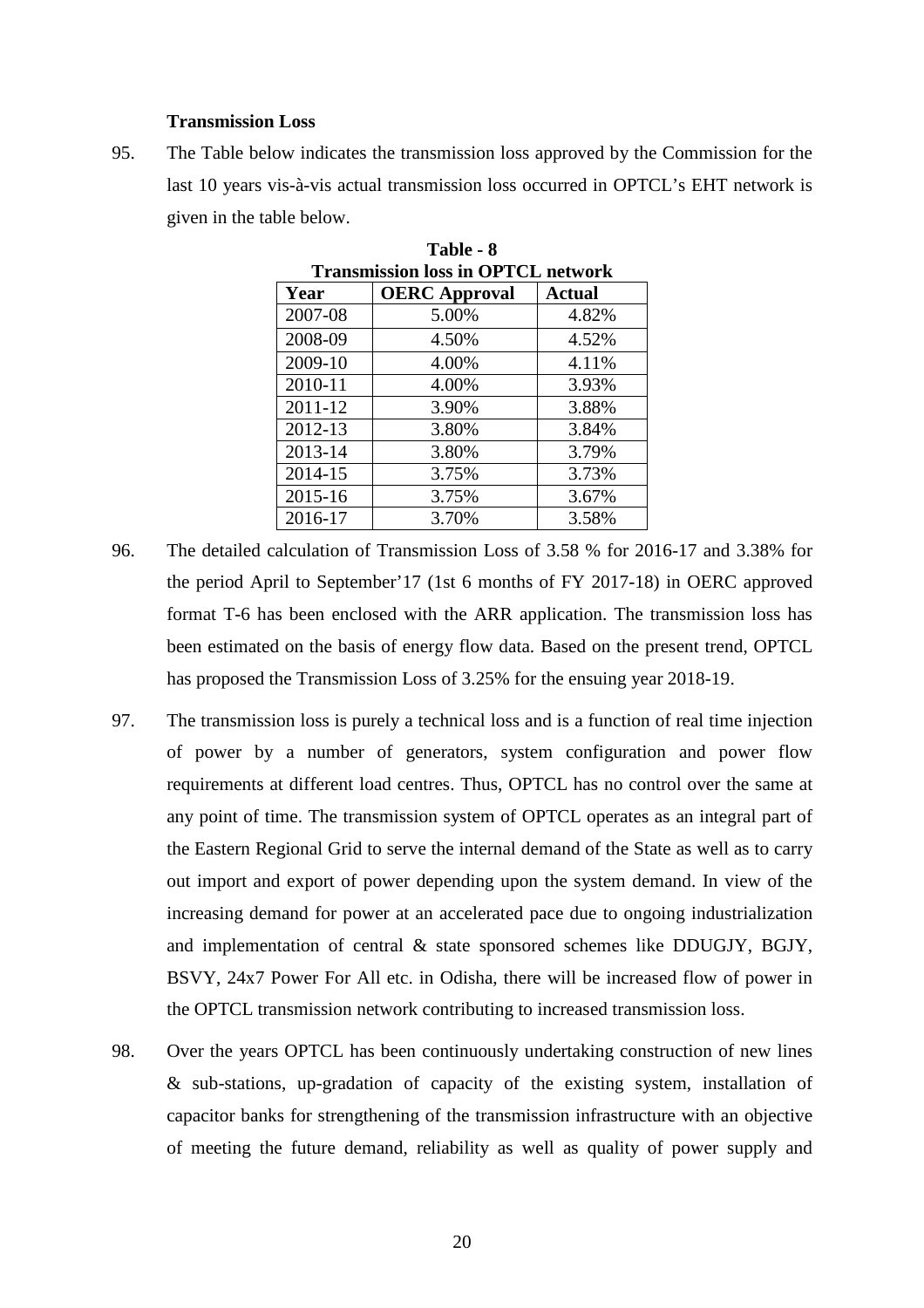reduction of transmission loss. As a result, the transmission loss is gradually reducing over the years as evident from the data on transmission loss shown in the above Table.

- 99. OPTCL would like to further submit that the transmission loss in OPTCL system is one of the lowest in the country compared to other transmission utilities.
- 100. OPTCL proposes **3.25%** transmission loss during FY 2018-19. Hence, OPTCL does not agree with the suggestion of the Objector to ensure transmission with loss < 3%.

#### **Steps taken for Energy Audit**

101. OPTCL has already installed 619 nos. 0.2s accuracy class, ABT Compliant Energy Meters at identified points to meet the requirement for Energy Auditing as well as Billing. Monthly data enables OPTCL for assessing the individual transmission element wise losses (i.e. across Power Tfr., Auto Tfr. & EHT lines etc.). Sub-station wise energy flow calculations are carried out and accordingly remedial action is taken. However, discrepancies in respect of Metering Convention & Accuracy Class of Instrument Transformers are identified at certain locations and are being sorted out. By measuring the quantum of flow of energy in lines and substations, improvement in the system is monitored on monthly basis with respect to previous baseline data acquisitioned.

#### **Human Resource Expenses/ Employee Cost**

- 102. OPTCL has projected Rs. 419.57 Cr. towards Employee Cost in the ARR application which is based on actual cost incurred in FY 2016-17 & FY 2017-18, facts and evidential documents. Besides, impact of 7th Pay Commission w.e.f. 01.01.2016 is also considered while estimating the projection for FY 2018-19.
- 103. The recruitment plan of OPTCL upto 2018 has been approved by Govt. of Odisha. However, OPTCL has phased the recruitment and planned to fill the vacancies. The recruitment status of OPTCL in 2017-18 is given in the table below:

| <b>Recruitment Status of OPTCL in FY 2016-17</b> |                                |                 |  |  |  |  |
|--------------------------------------------------|--------------------------------|-----------------|--|--|--|--|
| <b>Designation</b>                               | No of Posts to<br>be filled up | Posts filled up |  |  |  |  |
| MT-Electrical                                    | 100                            | 100             |  |  |  |  |
| MT-HRD                                           | 14                             | 07              |  |  |  |  |
| MT-IT                                            |                                |                 |  |  |  |  |
| MT-CIVIL                                         |                                |                 |  |  |  |  |
| MT-JR-IT                                         |                                |                 |  |  |  |  |

| Table - 9                          |  |
|------------------------------------|--|
| uitment Status of OPTCL in FY 2016 |  |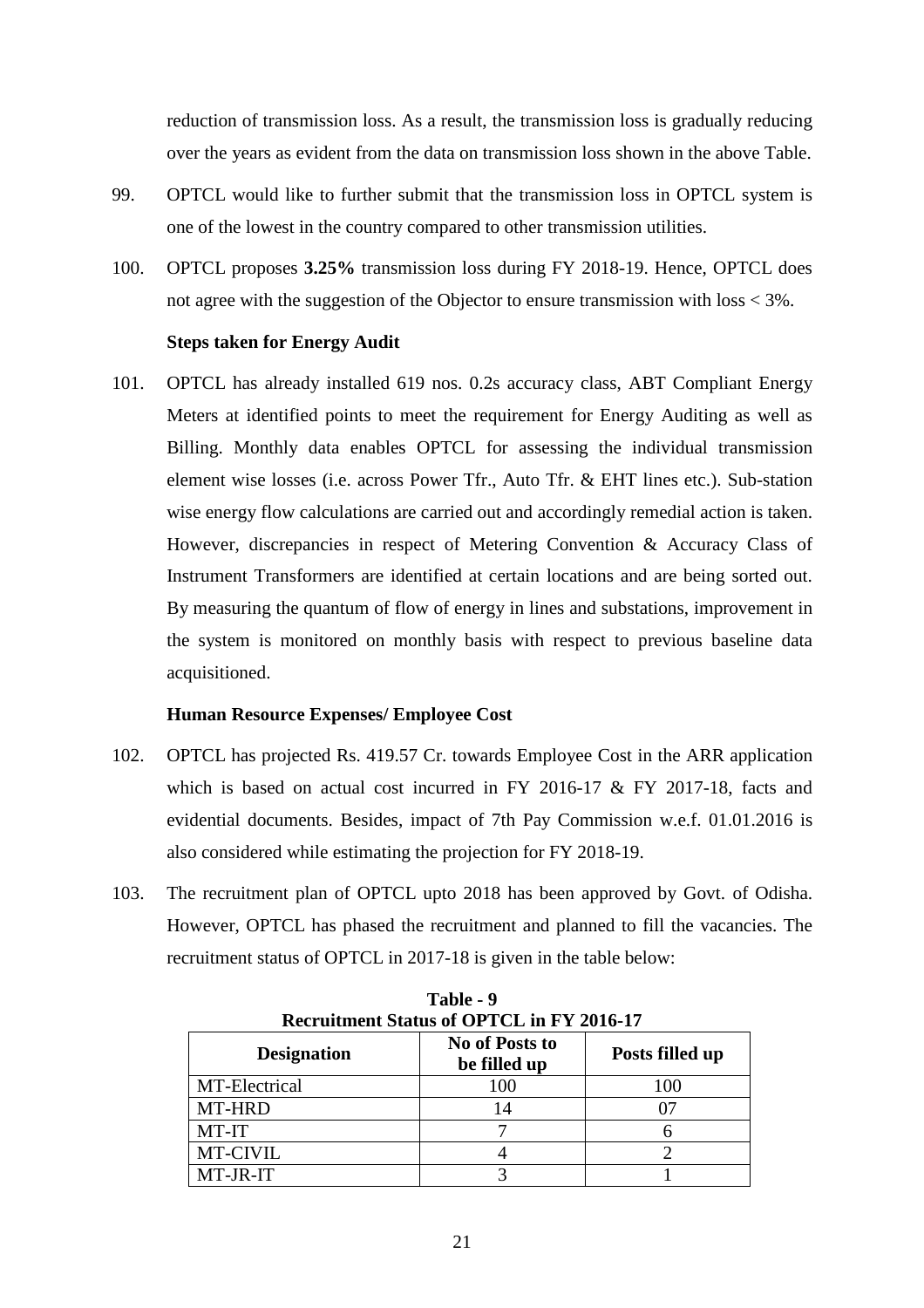| <b>Designation</b>                | No of Posts to<br>be filled up | Posts filled up |
|-----------------------------------|--------------------------------|-----------------|
| MT-JR-CIVIL                       |                                |                 |
| <b>JMOT</b>                       | 150                            | 150             |
| $MT(Fin)$ & MT-JR (Fin)           | 25                             | In process      |
| <b>Office Assistant Grade-III</b> | 60                             |                 |
| <b>TOTAL</b>                      | 365                            |                 |

104. The tentative recruitment plan of OPTCL for 2018-19 is submitted as per the details given in the table below.

**Table - 10** 

| <b>Tentative Recruitment Plan FY 2017-18</b> |                              |                                 |  |  |  |  |
|----------------------------------------------|------------------------------|---------------------------------|--|--|--|--|
| Sl.<br>No.                                   | <b>Designation</b>           | No. of posts<br>to be filled up |  |  |  |  |
|                                              | MT-JR (Jr. Manager)          | 28                              |  |  |  |  |
|                                              | MT (Asst. Manager)           | 124                             |  |  |  |  |
| 3                                            | JMOT (EL.)                   | 151                             |  |  |  |  |
|                                              | JTTT (Telecom)               | 18                              |  |  |  |  |
|                                              | Office Assistant (Grade-III) |                                 |  |  |  |  |

- 105. However, the recruitment will be done as per the actual requirement and in a phased manner both in Executive and Non-Executive category.
- 106. As regards to filling up the vacant Director Posts, the posts of Director (Project) & Director (Operation) in OPTCL have been filled up since 09.10.2017.
- 107. OPTCL has submitted the Audited Annual Accounts for FY 2016-17 along with the Statutory Auditors Report to the Commission on 29.01.2018.
- 108. In view of the above, OPTCL does not agree with the projection of Rs.346.01 Cr. made by the Objector due to non-availability of Audited Accounts of OPTCL for FY 2016-17.

# **A & G Expenses**

109. The actual expenditure as per audited accounts is always higher than the OERC approved figures. The table, give below, indicates the A&G expenses for the last 7 years.

| A & G Expenses (Rs. Crore) |                                                              |        |  |  |  |  |
|----------------------------|--------------------------------------------------------------|--------|--|--|--|--|
| Year                       | <b>OERC</b> Approval (Rs. Cr.)<br>Actual (Audited) (Rs. Cr.) |        |  |  |  |  |
| 2010-11                    | 18.00                                                        | 33.81  |  |  |  |  |
| 2011-12                    | 18.00                                                        | 20.81  |  |  |  |  |
| 2012-13                    | 21.25                                                        | 22.48  |  |  |  |  |
| 2013-14                    | 22.39                                                        | 146.17 |  |  |  |  |
| 2014-15                    | 24.01                                                        | 45.48  |  |  |  |  |
| 2015-16                    | 24.37                                                        | 39.82  |  |  |  |  |
| 2016-17                    | 24.66                                                        | 61.68  |  |  |  |  |

|   | Table - 11 |  |  |
|---|------------|--|--|
| ~ |            |  |  |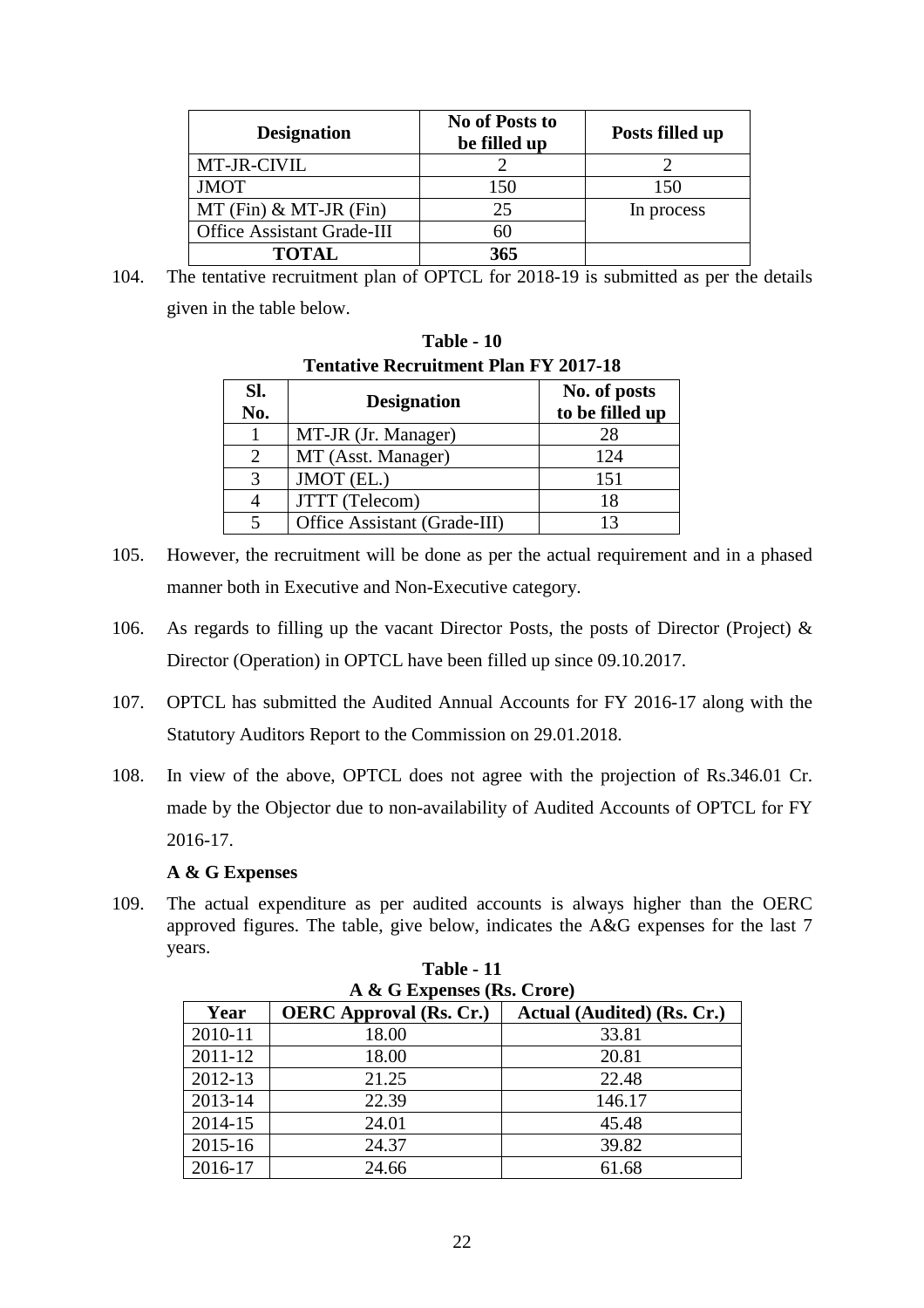- 110. This is due to the fact that year over year, new sub-stations and lines are added to the OPTCL network for which the field office establishment expenses increase.
- 111. The Commission allows A&G expenses considering an escalation (rate of inflation as measured by WPI) over the approved amount of previous year. This is not adequate.
- 112. The projection towards A&G expenses includes communication, professional charges, conveyance, travelling, License Fees, Watch and Ward expenses etc. As per audited accounts for FY 2016-17, the details of A&G expenses are as under:

| Sl. No.               | <b>A&amp;G &amp; Other Expenses</b>                | Rs. Cr. |  |  |  |  |
|-----------------------|----------------------------------------------------|---------|--|--|--|--|
|                       | Power and fuel consumed                            | 1.55    |  |  |  |  |
| $\overline{2}$        | Hire charges on vehicle                            | 7.43    |  |  |  |  |
| 3                     | Legal and professional fees                        | 1.94    |  |  |  |  |
| $\overline{4}$        | Rent                                               | 2.73    |  |  |  |  |
| 5                     | Watch and ward expenses                            | 2.12    |  |  |  |  |
| 6                     | License and other fees                             | 1.72    |  |  |  |  |
| 7                     | Rates and taxes                                    | 0.23    |  |  |  |  |
| 8                     | Insurance charges                                  | 0.03    |  |  |  |  |
| 9                     | Fees and subscription                              | 0.05    |  |  |  |  |
| 10                    | Advertisement for tenders                          | 0.71    |  |  |  |  |
| 11                    | Corporate social responsibility expenses           | 0.88    |  |  |  |  |
| 12                    | Impairment loss recognized on non-financial assets | 0.06    |  |  |  |  |
| 13                    | Impairment loss recognized on investments          | 0.01    |  |  |  |  |
| 14                    | Net loss on theft of material and others           | 3.10    |  |  |  |  |
| 15                    | Travelling expenses                                | 2.80    |  |  |  |  |
| 16                    | Communication expenses                             | 0.77    |  |  |  |  |
| 17                    | Office maintenance charges                         | 0.96    |  |  |  |  |
| 18                    | Rebate to consumers                                | 11.22   |  |  |  |  |
| 19                    | Writing off of Receivable / Advances               | 19.53   |  |  |  |  |
| 20                    | Other expenses                                     | 3.84    |  |  |  |  |
| 61.68<br><b>Total</b> |                                                    |         |  |  |  |  |

**Table - 12 Details of A&G Expenses (Audited Accounts FY 2016-17)** 

- 113. OPTCL has proposed the A&G Cost for FY 2018-19 as Rs.33.95 Cr. excluding rebate and other provisions [(F-12), page 168 of ARR application]. However, OPTCL has claimed Rs.27.23 Cr. based on Regulation 8.14 of OERC Transmission Tariff Regulations, 2014 and principle adopted by the Commission.
- 114. Further, as per Regulation 8.14 of OERC Transmission Tariff Regulations, 2014, the escalation factor is equal to WPI over the amount approved by the Commission in the previous year. Here the WPI means WPI of whole commodities not for a particular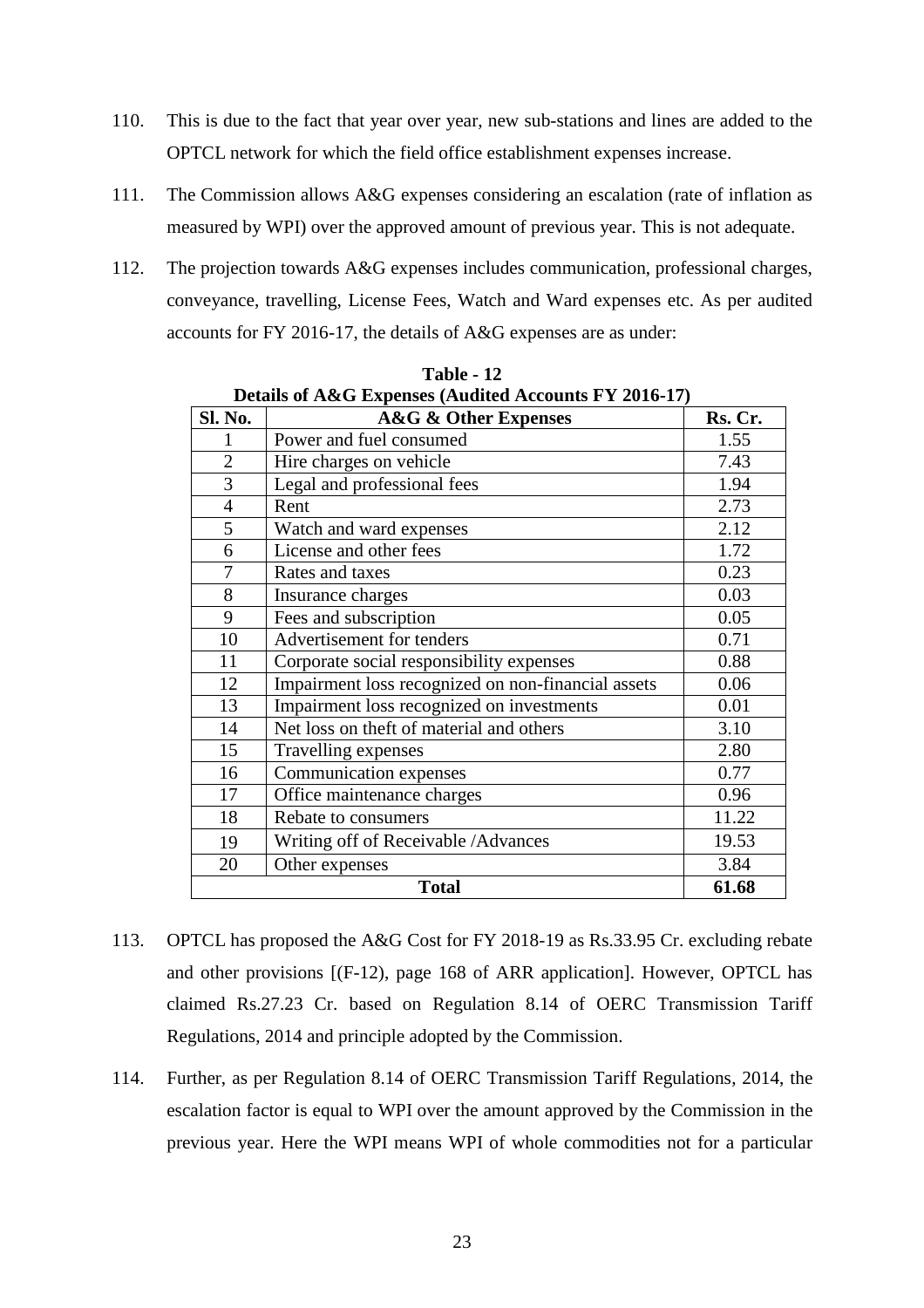item. The nature of expenditure booked under A& G expenses cannot be linked to any particular commodity like electricity.

- 115. The WPI as on January, 2017 was 112.06; whereas, WPI as on 31st October, 2017 was 115.05. Considering the average monthly increment over the corresponding previous year the escalation is calculated as (+) 3.576.
- 116. In view of the above, OPTCL does not agree with the projection of Rs. 25.31 Cr made by the Objector.

#### **Interest on Loan Capital**

- 117. The projection towards interest on loan capital is very much realistic as it is based on facts and evidential documents that need full consideration.
- 118. Till date State Govt. has not granted any relaxation and waiver on the interest on Bonds. OPTCL has been making provision towards interest on State Govt. Loan Bonds from FY 2011-12 onwards and is liable to pay the same if the State Govt. demands.
- 119. The loans proposed to be availed from REC/PFC/Commercial Banks are in respect of various projects which have been approved by the Commission. Accordingly, an amount of Rs.1145.01 Cr. has been proposed as CAPEX for the FY 2018-19. For financing the above CAPEX and loan already availed, OPTCL proposes Rs.94.46 Cr. towards interest on loan capital for FY 2018-19 based on Regulation 8.24 of OERC Transmission Tariff Regulations, 2014.
- 120. The interest rate of the bank is computed based on Marginal Cost of fund based Lending Rate (MCLR) as per the RBI guidelines. Hence, demonetization cannot directly be linked with reduction of interest rate. The interest rate on REC and PFC loan has already been furnished in the Page 169 to 171 of ARR application. As the difference between loan with higher interest and loan with lower interest is not substantial, the switching over option is not viable at present due to pre-exit clause as per the loan agreement with REC and PFC; where OPTCL has to pay Prepayment Premium @2.50%, Loss of Tax benefit u/s 36(1) (viii) of the IT Act, GST @18% etc.
- 121. Further, the loan may not be available at the MCLR rate but the commercial bank will charge MCLR plus spread which may vary upto 6%. In view of the above, OPTCL does not agree with the projection of Rs. 68.02 Cr. made by the Objector.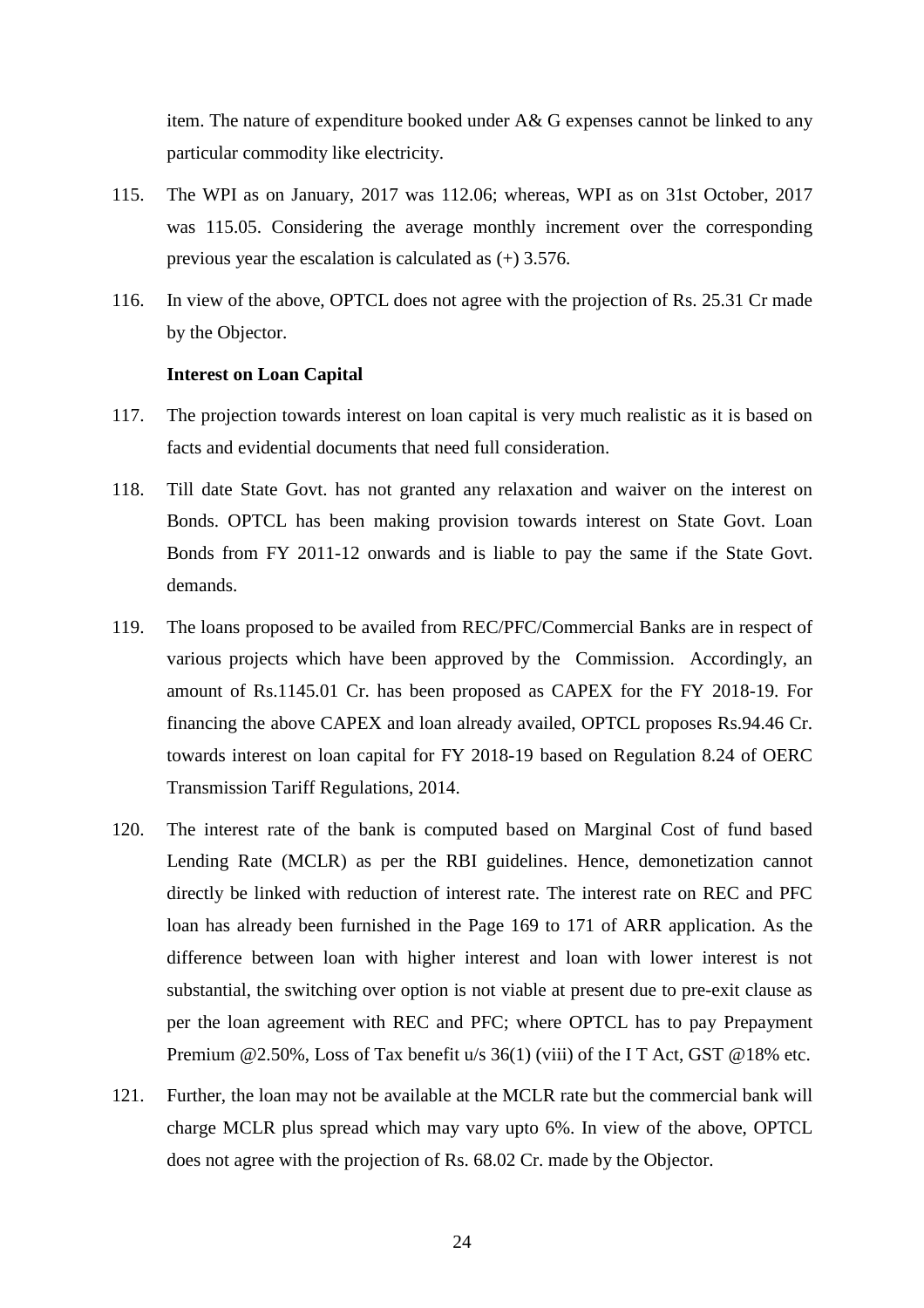### **Depreciation**

- 122. The Commission has approved depreciation of Rs.130.76 Cr. for FY 2017-18 computing at Pre-92 rate as per GoI notification dated 31.01.1992. For the FY 2018- 19, OPTCL has projected depreciation of Rs.217.91 Cr. based on the audited accounts for FY 2016-17 considering the depreciation rate as prescribed under OERC Transmission Tariff Regulations, 2014 and taking into account up-valued asset base and projected additions thereto during FY 2017-18. OPTCL does not agree with the contention of the Objector that the projected depreciation is high due to artificial increase of capital base. Further, no depreciation has been claimed on any capital assets unless it is completed and put in use.
- 123. Hence, the Objector's contention to approve the depreciation of Rs. 100 Cr. does not merit consideration.

#### **Repair and Maintenance (R&M) Expenditure**

- 124. OPTCL intends to keep its transmission system available to the highest possible % of time in a year by undertaking preventive and proper maintenance of its lines and grid sub-stations for which Rs.156.19 Cr. is proposed towards R&M expenses during FY 2018-19.
- 125. For OPTCL, Regulation 8.16 is applicable. For FY 2017-18, OERC has allowed Rs.124.97 Cr. against which OPTCL has already incurred expenditure of Rs.142 Cr. Hence, OPTCL's proposal needs full consideration by the Commission. OPTCL does not agree with the projection of Rs. 79.45 Cr. made by the Objector.
- 126. Year wise OERC approval and actual expenditure towards R&M for the period from FY 2013-14 to FY 2017-18 are given in the table below. The actual figures are as per audited accounts up to the year 2016-17. For the FY 2017-18, the figures are based on cash flow statement.

| $\bf{A}\bf{W}$ iversity experiment ( $\bf{A}\bf{S}$ , $\bf{U}$ ,) |        |                     |  |  |  |  |  |
|-------------------------------------------------------------------|--------|---------------------|--|--|--|--|--|
| <b>OERC</b> Approved<br><b>Financial Year</b><br><b>Actual</b>    |        |                     |  |  |  |  |  |
| 2013-14                                                           | 60.00  | 70.20               |  |  |  |  |  |
| 2014-15                                                           | 93.00  | 100.31              |  |  |  |  |  |
| 2015-16                                                           | 108.00 | 111.51              |  |  |  |  |  |
| 2016-17                                                           | 110.59 | 146.53              |  |  |  |  |  |
| 2017-18(till Nov'2017)                                            | 124.97 | 72.74 (provisional) |  |  |  |  |  |

| $Table - 13$                         |
|--------------------------------------|
| <b>R&amp;M</b> Expenditure (Rs. Cr.) |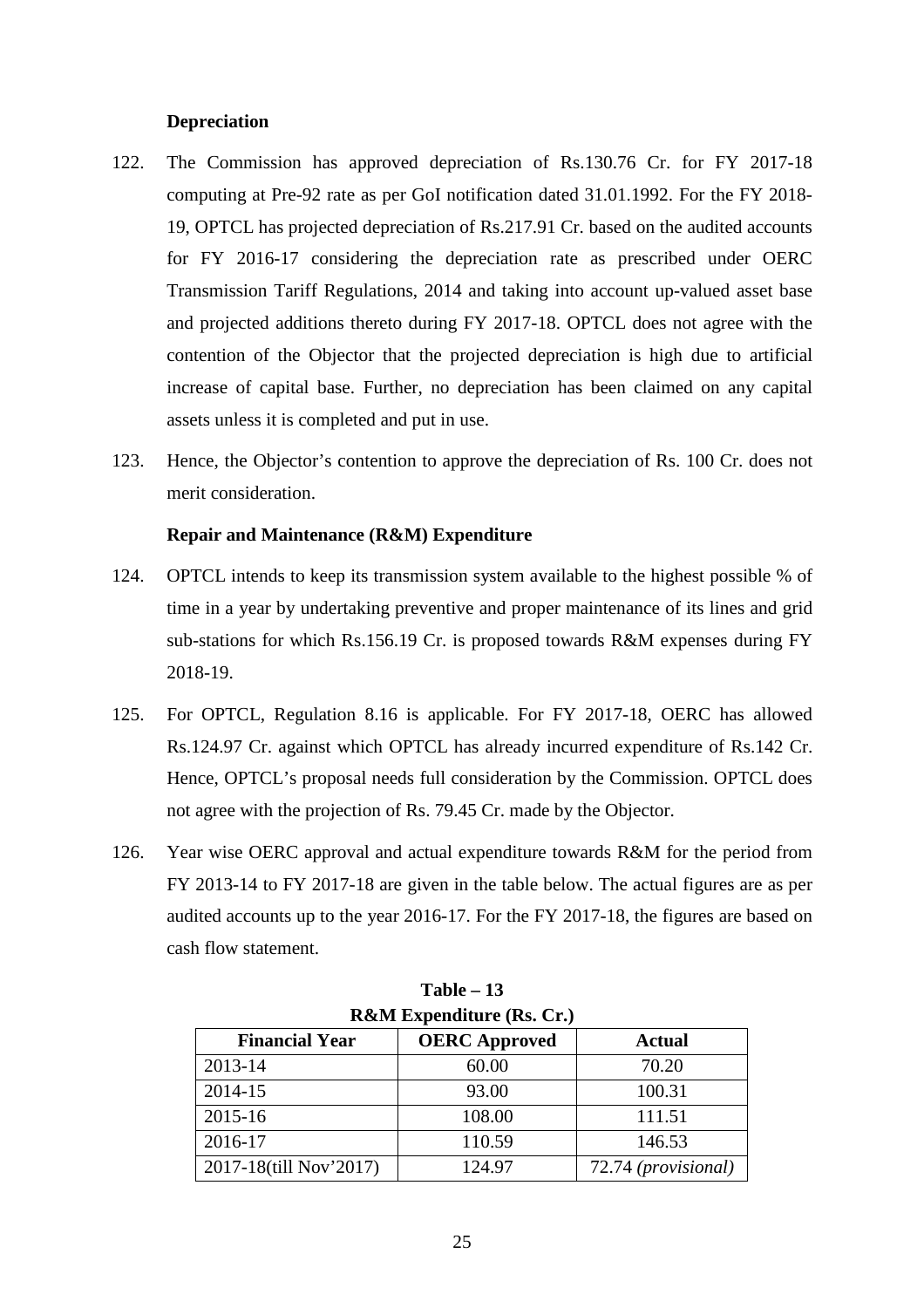- 127. From the above it is evident that OPTCL has been effectively utilizing the R&M amounts approved by the Commission. Hence the concern raised by the Objector is not appropriate.
- 128. For FY 2017-18, OERC has allowed Rs.124.97 Cr. against which OPTCL has already incurred expenditure to the tune of Rs.72.74 Cr. till Nov-2017. The details of procurement of R&M materials along with execution already carried out up to Nov-17 have been submitted to the Commission in compliance with Commission's Query No. 26. Hence, OPTCL's proposal needs full consideration by the Commission which is just and realistic.
- 129. On the basis of present load flow profile, years of service and requirement of capacity enhancement in view of future load growth as well as n-1 contingency, OPTCL has planned for comprehensive renovation of identified lines with uprating of conventional ACSR conductors to HTLS conductors, which involve substantial cost. These projects have been proposed by OPTCL as Capital Works. Similarly, the proposals under 'Conversion of existing SC lines to DC lines' scheme are also proposed under Capital Works category.
- 130. OPTCL very much appreciates the suggestions of Objector on life extension of assets. However, for enhancement of life span of existing EHT lines and sub-station equipment, following measures are being carried out in a phased and planned manner:

# **For EHT Lines**

- Anti-corrosive Painting/Recouping of towers and replacement of missing tower members
- Repair/Replacement of vibration dampers, repair sleeves, armour rods, midspan joint, conductors, double jumpering of towers, PG clamps, checking of nuts and bolts etc. during annual maintenance work
- Strengthening of earthing system
- Disc Insulator replacement by Long Rod Insulators
- Conversion of SC lines to DC lines for load sharing

# **For sub-station equipment**

Earth resistance measurement and renewal of earthing system wherever necessary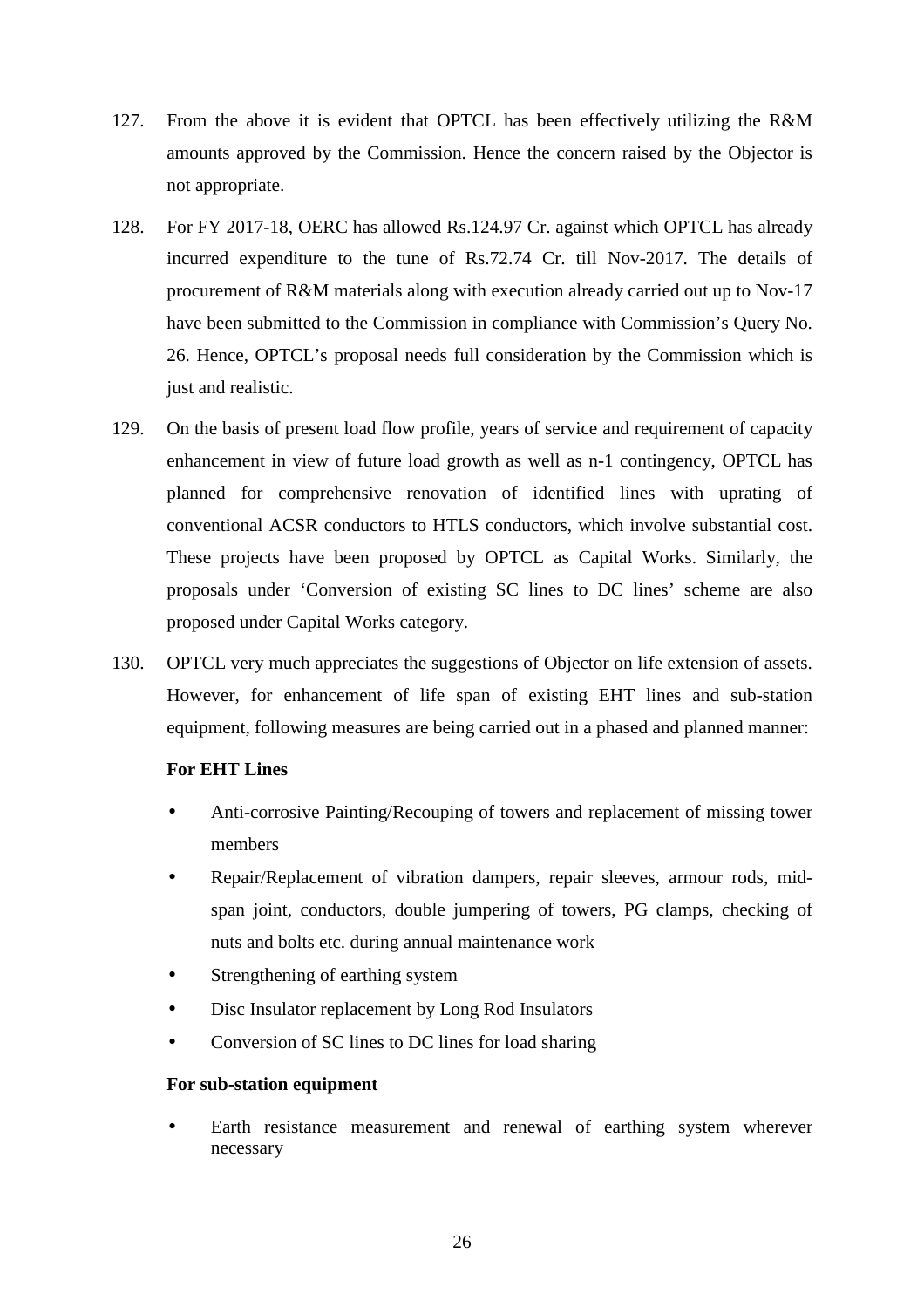- Condition monitoring of equipment such as tan delta measurement, thermovision scanning, anti-corrosive painting of sub-station equipment at sub-stations in coastal areas
- Protection system study by engaging outside agency like CPRI
- Painting of transformers, structures, Red/Yellow/Blue painting of equipment
- Conversion of traditional isolators to motorized ones
- Sub-station bus bar conversion from single bus to twin bus
- Periodical check-up and routine maintenance of sub-stations
- 131. As regards Comprehensive Renovation of Grid Substations, OPTCL has envisaged 'Conversion of AIS (Air Insulated Substation) to GIS (Gas Insulated Substation)' for certain old, but important Grid Substations. The GIS Substations are planned to be constructed in separate sites within same premises with phase wise transfer of loads within minimum shutdown schedules. These GIS projects will be proposed under the Capex Plan in view of substantial cost involvement.
- 132. Further, proposals like augmentation of installed capacity at existing sub-stations through procurement of new transformers, addition of bays against the requisitions of DISCOMs are also covered under the Capex Plan as assets are to be added in the transmission system through implementation of these schemes.
- 133. As the cost involvement for the sub-station specific requirement of equipment is not substantial, the same is proposed under the R&M Plan.
- 134. To ensure quality as well as competitive price for these sophisticated equipment, OPTCL takes the bulk procurement action against the consolidated requirement of the total system and executes installation of the same at different grid sub-stations through separate contracts in order to avoid delay.

# **Interest on Working Capital**

- 135. Interest on Working Capital may be allowed as per norms specified in Regulation 8.25 of OERC Transmission Tariff Regulations, 2014. OPTCL does not agree with the suggestion of the Objector as this is contrary to the provisions of OERC Regulations.
- 136. Hence, the projection towards Interest on Working Capital of Rs. 13.92 Cr. for FY 2018-19 is very much realistic which needs full consideration. OPTCL does not agree with the contention of Objector for not allowing any amount under this head.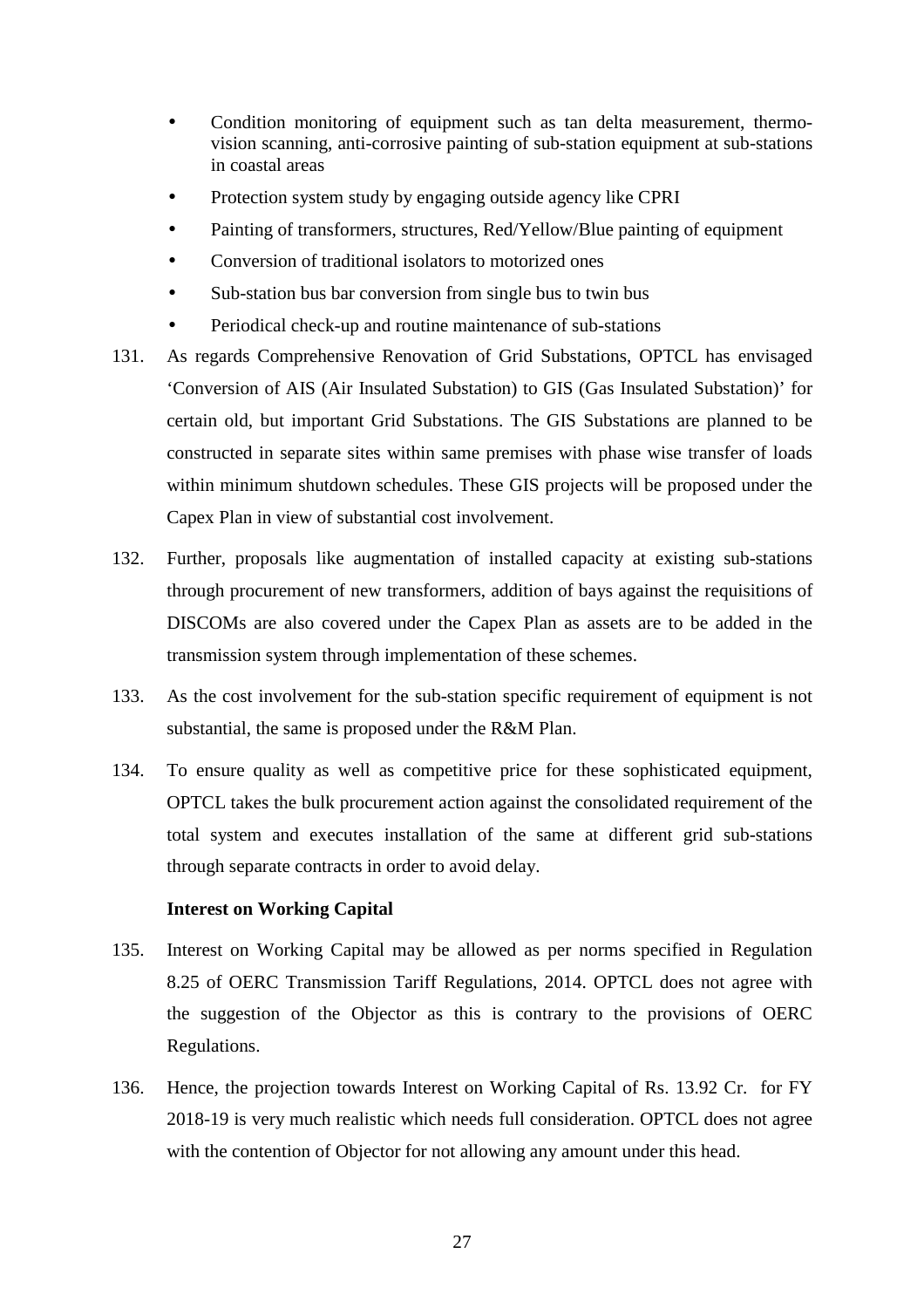#### **Return on Equity (RoE)**

- 137. As on date, OPTCL has received Rs.400.00 Cr. from Govt. of Odisha towards Equity Share Capital. Further, Rs.50.00 Cr. will be received from the State Govt. shortly. The projection Rs.69.75 Cr. (@15.50% post-tax) towards RoE is based on Regulation 8.29 of OERC Transmission Tariff Regulations, 2014.
- 138. Commission has allowed Rs.62.00 Cr. towards RoE @ 15.5% on the equity base of Rs.400 Cr. in the ARR Order for FY 2017-18.
- 139. OPTCL does not agree with the contention of the Objector projecting Rs. 52.70 Cr. towards RoE as this is contrary to the provisions of said Regulations. Hence, the projection towards RoE is very much realistic which needs full consideration.

#### **Incentive for System Availability**

- 140. OPTCL has proposed an amount of Rs. 9.30 Cr. towards incentive for system availability above 98.50% following Regulation 6.5 of OERC Transmission Tariff Regulations, 2014.
- 141. The Reliability Surcharge leviable for individual HT/EHT category of DISCOM Consumers availing supply through dedicated feeders is calculated basing on the availability of concerned feeders only whereas the System Availability of OPTCL is calculated taking into account the entire EHT network of the State which spans over 13,071.463 ckt. km.
- 142. OPTCL is planning and implementing action plans like upgradation of sub-station capacity, uprating of conductors from ACSR to HTLS, conversion from SC to DC and installation of capacitor banks as outlined below to strengthen its transmission system for ensuring quality, adequacy & reliability of power supply in the State of Odisha.
- 143. The above actions of OPTCL are aimed at eradicating low voltage and transformer overloading problems for supplying quality power across the State. Commission may consider OPTCL's proposal in this regard. OPTCL does not agree with the suggestion of the Objector as this is contrary to the provisions of OERC Regulations.

#### **Misc. Receipts**

144. The income from sale of tender paper is not considered as income but utilized against the cost of advertisement for the respective tender. Hence, it is not directly attributable to income.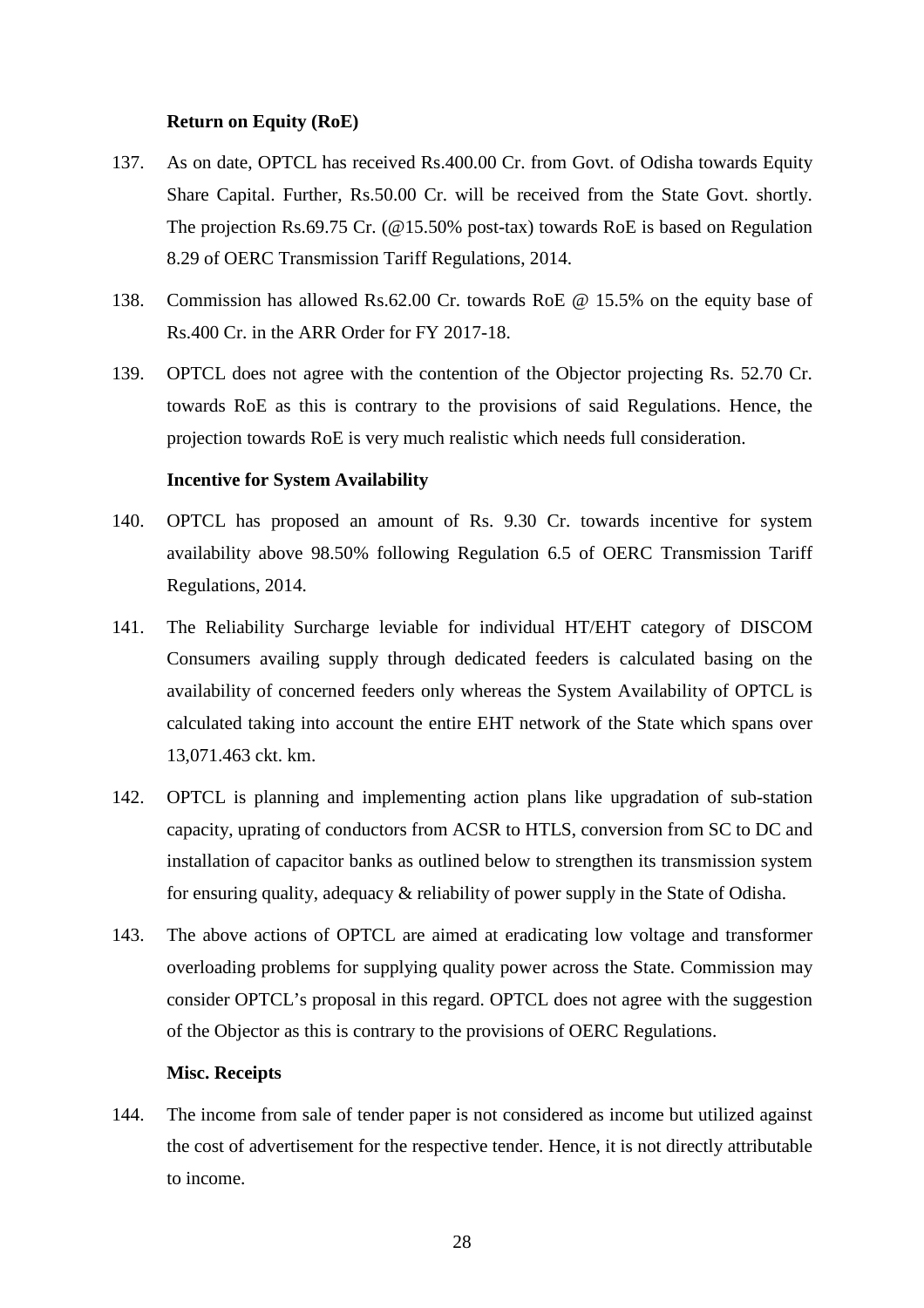- 145. OPTCL could have generated more revenue towards transmission charges on account of STOA and Power Trading through Energy Exchange if the STOA and LTOA rates would have been equal. The higher revenue thus earned could have benefited the consumers of Odisha. The current projection towards Misc. Income is in line with the present trend and existing rates. However, if there is any surplus/deficit, the same would be considered in truing up exercise.
- 146. OPTCL is implementing no. of projects for both Transmission and Distribution sectors like ODSSP, ODAFF, SCRIPS, DRPS, RRCP, SMART GRID, DRC, DDUGJY, IPDS, GPS Survey etc. with financial assistance from the State Govt. as well as Central Govt. It may be noted that ODRPS, DHQ are not being executed by OPTCL. Odisha Power Sector Improvement Project is not funded by JICA or by Govt. GoO has agreed to provide 6% Project Management Cost (PMC) in case of ODSSP scheme and 2.5% in case of ODAFF. Till date OPTCL has not received any amount towards PMC from the State Govt. Therefore, the assumption of huge amount receivable from State Govt. @ 6% of the project cost under Misc. Income is not tenable.
- 147. In view of reducing revenue trend from Supervision Charges and uncertainty involved in revenue generation from other sources as well, OPTCL expects the Misc. Receipts of Rs.50.00 Cr. during FY 2018-19. The Objector's contention to consider Rs.120 Cr. under this head is not justified.
- 148. OPTCL has made arrangement to source Odisha share power from the IPPs which is supplied to consumers of the state through DISCOMs. Balance IPP power is exported through PGCIL (CTU) network to outside buyers under appropriate agreements executed by the IPP with the concerned buyers. About 9,500 MW installed generation capacity belong to industries with CGPs. Their surplus power, if required, is also supplied to state consumers through OPTCL/DISCOM network. Hence, Objector's contention that OPTCL has failed to make business out of surplus power generation in Odisha is not acceptable and hence need not be considered.

#### **Aggregate Revenue Requirement**

149. The projections made by OPTCL as per the OERC Transmission Tariff Regulations, 2014 are very much realistic which need full consideration. OPTCL does not agree with the estimation of Objector with regard to ARR of Rs. 527.51 Cr. against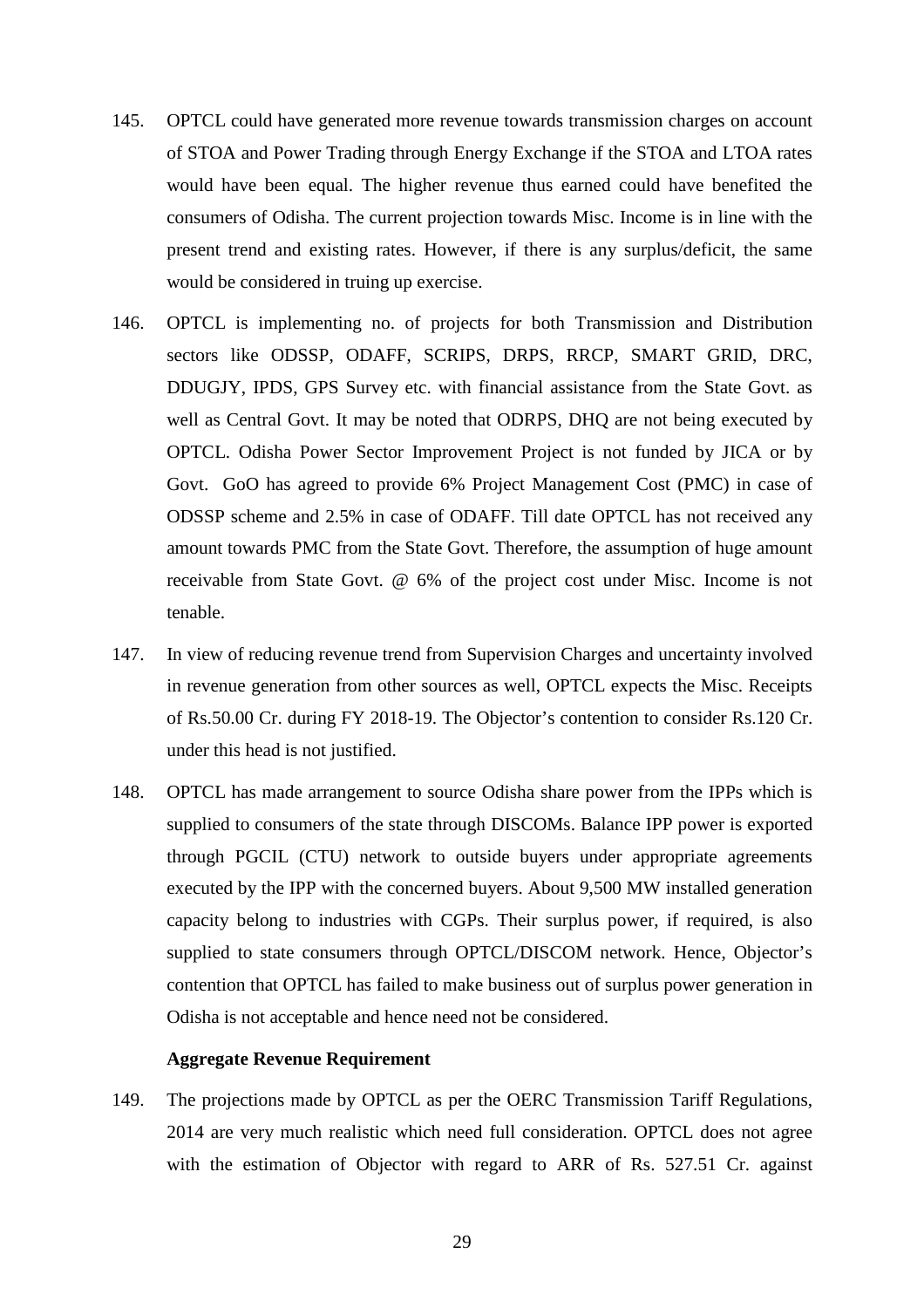OPTCL's proposal of Rs. 990.65 Cr.in view of component wise rejoinder made in foregoing paragraphs against objections made by the Objector.

#### **Transmission Charges**

- 150. The proposed transmission tariff 36.73 p/u is derived considering the energy demand projection of DISCOMs and the ARR figure arrived by OPTCL justifying component wise projection as per OERC Transmission Tariff Regulations, 2014. OPTCL does not agree with the ARR estimated by the Objector. Hence, working out the Transmission Charge @ 16.76 p/u does not merit consideration.
- 151. With regard to availability of power from OHPC generating stations after deduction of 1% loss consisting of 0.5% towards auxiliary consumption and 0.5% towards transformation loss stands absolutely correct. The same is exclusive of the transmission loss of OPTCL.
- 152. The loading of transformers in some sub-stations is low/moderate due to installation of 3rd transformer. This has facilitated proper load management without resorting to load shedding. Data with regard to all transformer maximum % loading have been submitted in L-9 format.
- 153. OPTCL has submitted all required data/information in the present ARR application as per the prescribed formats of Commission. Year wise data with respect to commissioning of new lines and sub-stations are submitted to the Commission during performance review. Recent performance review was done by the Commission on 21.12.2017 for the FY 2016-17 and FY 2017-18 (Apr-Sept'17).OPTCL had furnished commission all requisite information and details as per the prescribed formats of the Commission with full justifications
- 154. OPTCL has a concrete plan of action to complete the projects within the scheduled time period. During the last 6 months, substantial progress is made and the target of CAPEX will be achieved. Hence, the Objector's contention to reduce the transmission charge to 23 p/u for FY 2018-19 without proper justification and supporting calculation does not merit consideration.

#### **Open Access and Charges**

155. In Table-26 (page 38 of ARR application), the derivation for LT and ST Open Access charges have been done assuming the proposed numbers. The Commission shall determine those charges based on approved figures.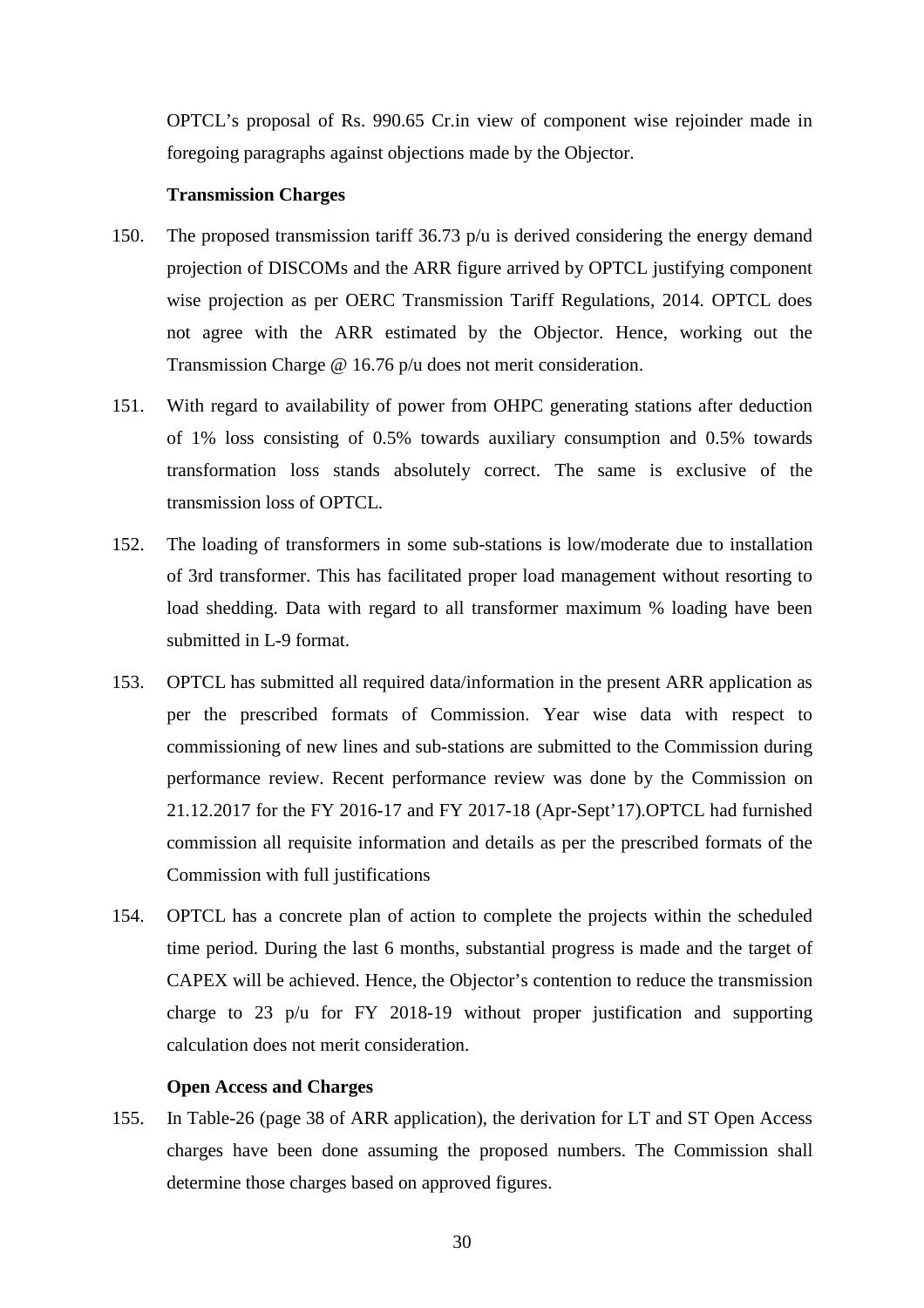- 156. It is submitted in the ARR application (page 38) regarding filing of an application by OPTCL before the Commission on 27.11.2017 for amendment of existing OERC Open Access Regulations, 2005 and 2006 by introducing MTOA, fixing higher transmission charges for STOA and MTOA customers than LTOA customers and making these Regulations compatible with CERC Connectivity & Open Access Regulations.
- 157. The Commission would take up the said application in due course and the Objector may put forth his views at that time. In the present ARR application, the Open Access charges have been proposed by OPTCL as per the existing Open Access Regulations only.

#### **Introduction of Reliability Support Charge for connectivity**

158. OPTCL submits that the objection made herein is neither matter of records nor related to present ARR and Transmission Tariff application of OPTCL. Hence, OPTCL has no views to offer. The Commission may kindly consider the proposal of OPTCL in this regard.

#### **Other Issues**

- 159. The contentions of the Objector are denied as a co-ordinated effort is always made by OHPC, GRIDCO, OPTCL and SLDC to harness maximum generation of OHPC including from Machkund Power Station as the power from these sources are the cheapest.
- 160. The % of time when the voltage was below the limit as indicated for Sunabeda substation in Format P-1 (page 71 of the ARR application) was actually 1% and 2% respectively for last 6 months of 2016-17 and 1st 6 months of 2017-18. There was typographical error showing those as 100% and 200%.
- 161. However, in other sub-stations falling under Kesinga command area i.e. Kesinga, Khariar, Bhawanipatna and Junagarh, the system voltage is remaining below the limit for considerable time period. This is due to the fact that these sub-stations are fed from 132kV Bolangir sub-station at a distance of more than 100km. After commissioning of 220kV sub-station at Kesinga (now ongoing) by Decembe-2018, the low voltage problem will be permanently eradicated.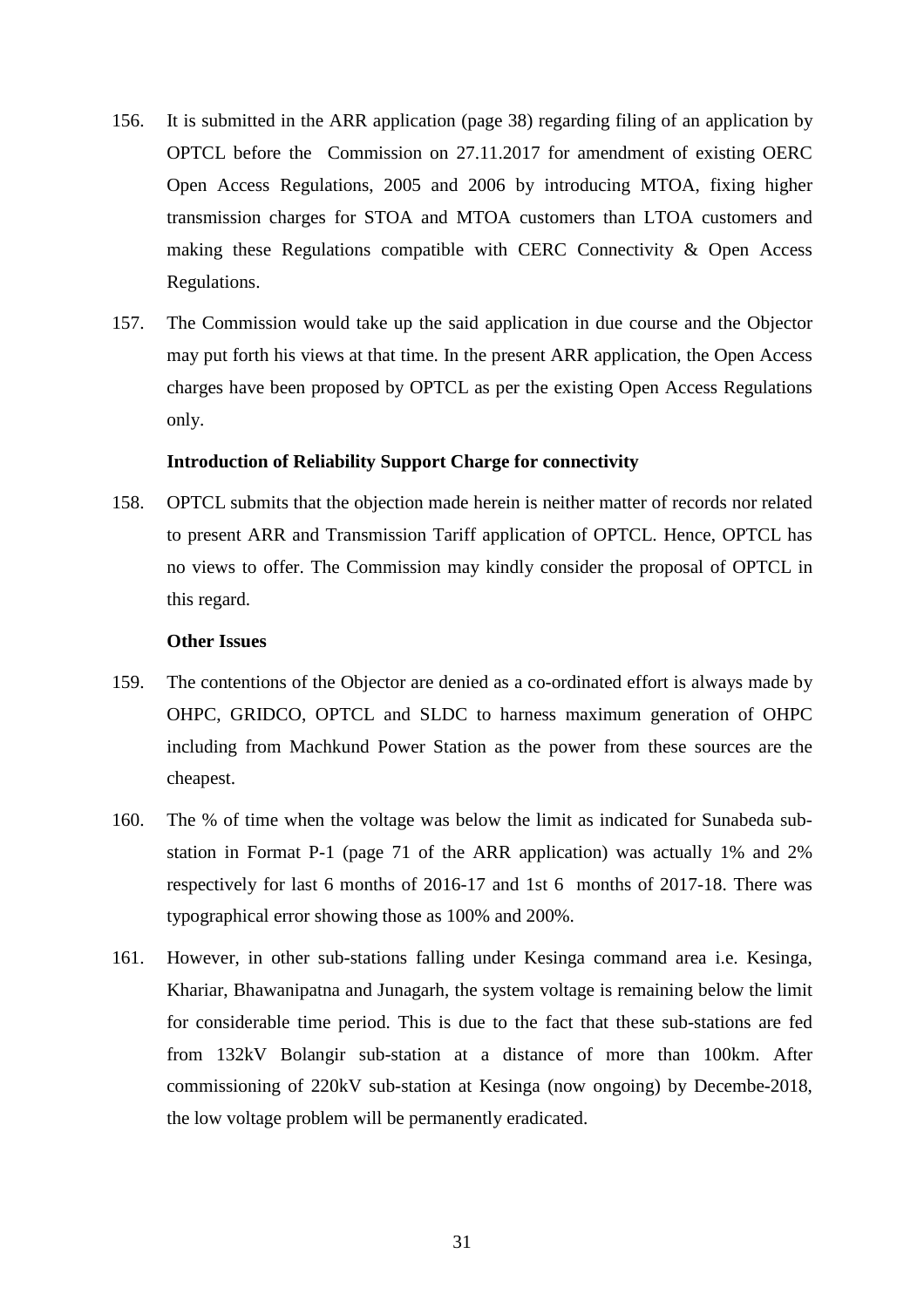- 162. As Paralakhemundi sub-station is radially fed from Machkund system (more than 350km) the voltage remains low for considerable time period. The problem will be solved after commissioning of 220kV R.Udayagiri GIS sub-station.
- 163. OPTCL is planning and implementing substantial number of projects under the categories outlined below to strengthen its transmission system for ensuring quality, adequacy & reliability of power supply in the State. 92 nos. of new transmission projects (lines & sub-stations) were approved in the 12th Plan period (2012-13 to 2016-17) & part of 13th Plan period (2017-18 to 2018-19).
- 164. "Conversion of S/C Lines to D/C Lines'' and "Conversion of Radial System to Ring System" for redundancy in the supply system as well as for meeting the future load growth.
- 165. OPTCL has adopted latest mode of communication i.e. fibre communication through OPGW (Optical Fibre Ground Wire). OPTCL is running all its IT applications like ERP, AMI etc. through its own fibre network which is the biggest benefit achieved by OPTCL so far apart from earning revenues by leasing out dark fibres. It is further submitted that none of the Telecom equipment are lying unutilised in Store as alleged by the Objector. Hence, the suggestion of the Objector does not merit consideration.
- 166. The Objections raised with regard to non-implementation of MYT Principle by the Commission are not correct. For OPTCL, the Commission has approved Business Plan for the FY 2014-15 to FY 2018-19 vide order dated 30.07.2016 in Case No. 05/2016. In this order, the component wise ARR aspect has been dealt in a broader perspective up to FY 2018-19 keeping in view the provisions of OERC Transmission Tariff Regulations, 2014.
- 167. OPTCL in its ARR application has proposed 26971 MU to be transmitted in its network during FY 2018-19 for consumption by consumers of Odisha and wheeling energy of CGPs to their industries including emergency supply to CGPs. This is about 6% increase over the quantum (25545MU) approved by the Commission for the current year FY 2017-18. The 6% rise in energy demand is a good indicator thus justifies OPTCL's statement of higher demand due to ongoing industrialization and implementation of different central and state sponsored rural electrification schemes. In view of the above, Objector's suggestion to dismiss the baseless proposal of OPTCL is liable to be rejected.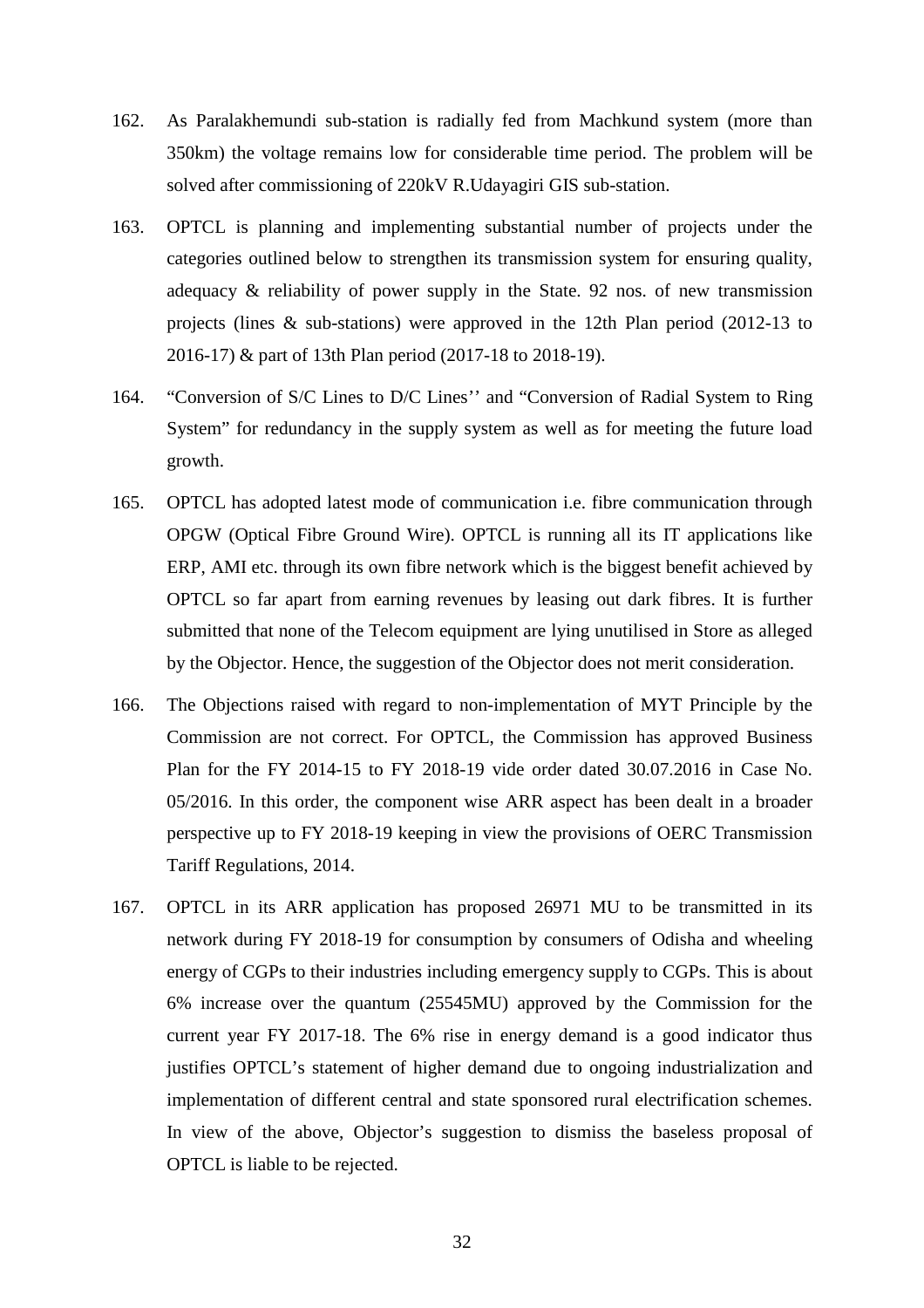168. The list of lines and sub-stations connected to different IPPs for evacuation of state share of power are given in the table below:

|     | <b>Name of IPP</b><br><u>Sl. No.</u> | <b>Connected to OPTCL Network</b>                                       |
|-----|--------------------------------------|-------------------------------------------------------------------------|
| (i) | Arati Steel, Ghantikhal              | LILO on 132kV Meramundali Choudwar Ckt-I                                |
|     | (ii) GMR Kamalanga Energy ltd.       | 400kV Meramundali-GKEL SC                                               |
|     | (iii) Meenakshi Power Ltd.           | 132kV Meenakhi-Jayanagar SC                                             |
|     | (iv) NBVL, Meramundali               | 132kV NBVL-Kharagprasad DC                                              |
|     |                                      | (v) Orissa Power Consortium Ltd., Samal LILO on 132kV TTPS-Duburi Ckt-I |
|     | (vi) Vedanta Limited, Jharsuguda     | 400kV Meramundali-Vedanta DC                                            |

- 169. The above lines are part of the transmission system of OPTCL. OPTCL raises transmission charge bills on long-term customers (DISCOMs, NALCO & IMFA) at the per unit rate approved by the Commission by transmitting/wheeling power from the generating stations including CGPs and state share of power from IPPs to load centres/destination of use of long-term customers. Hence, revenue earned by OPTCL from exclusive use of above lines cannot be ascertained.
- 170. The 400kV Ib-Meramundali DC line from Meramundali S/S to M/s Vedanta has been commissioned in Dec'2015 & Odisha share of power is being evacuated through this line. For evacuation of power from Ib-Thermal Power station expansion, the 400kV connectivity to Ib-Thermal from Lapanga S/S is under progress. The updated Transmission Plan for the period up to end of FY 2021-22 is adequate enough to receive Odisha share of power without paying any CTU charges.
- 171. OPTCL submitted the Transmission Plan connecting Inter-state lines & Intra-state plans for 220kV & above to CEA in 18th Standing Committee. CEA has approved the following:
	- $\geq$  400kV projects for the state of Odisha up to FY 2018-19.
	- $\geq$  400/220kV Meramundali-B S/S with associated line
	- $\triangleright$  400/220kV Narendrapur S/S with associated line
	- $\geq$  400/220kV Khuntuni S/S with associated line

# **Delays in Project**

172. The main reasons of delay in completion of few projects (Sub-station & line work) are mentioned below: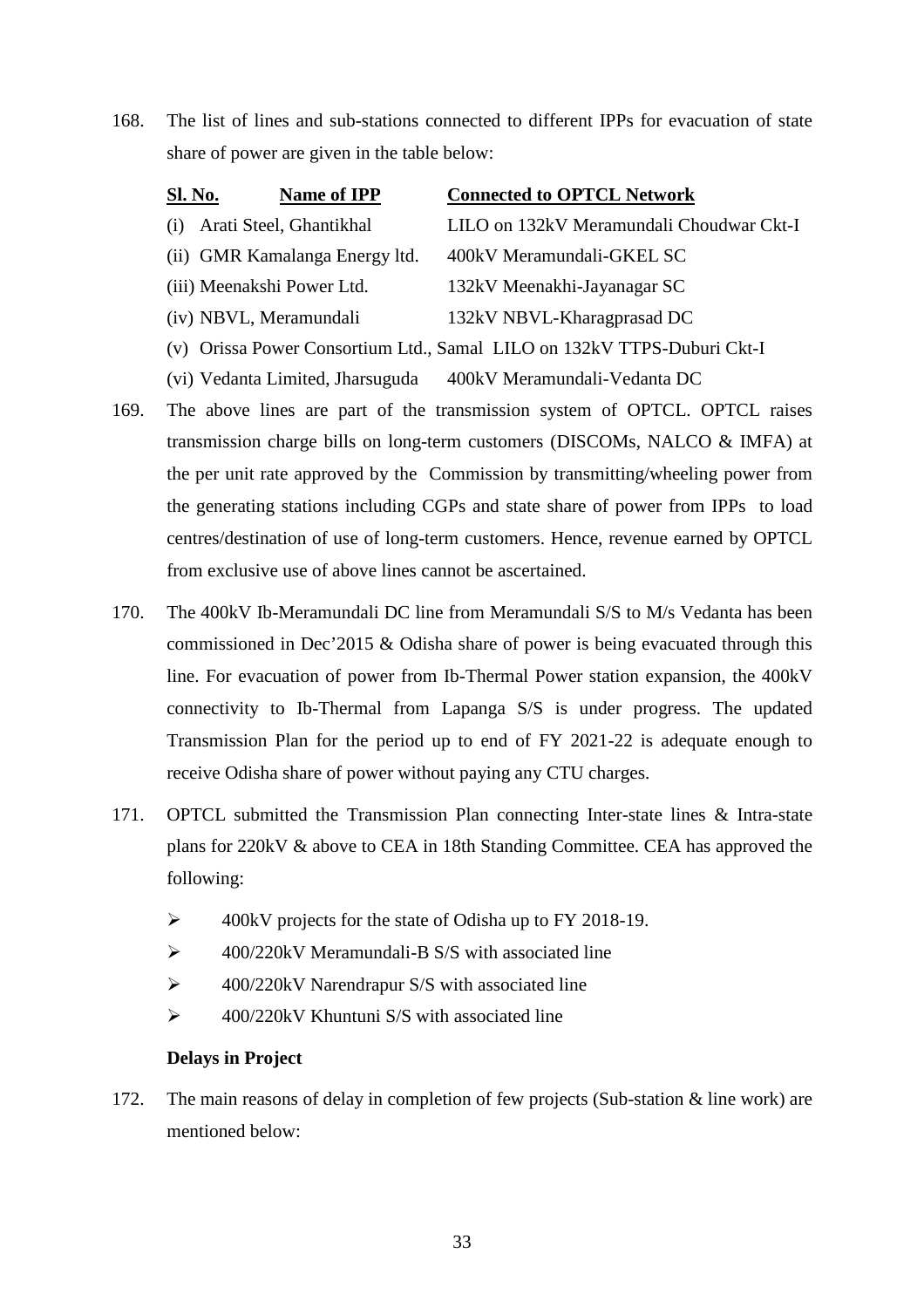- The ongoing and the newly awarded projects are executed with a particular schedule completion period varying from 24 to 36 months from the date of award of the contract.
- The schedule completion period in respect of a project is fixed based on the length of the associated line with the proposed sub-station.
- Delay in completion of the associated line work is attributed to delay in completion of the entire project awarded on turnkey basis.
- Delay in obtaining advance possession of sub-station land also is one of the primary causes for delay in the completion of project.
- Acute RoW problems are encountered during construction of the line.
- Non-availability of clear corridor for construction of the line due to gap between survey and execution resulting change in route alignment during execution.
- Court cases filed by the land owners at different locations of the line during construction and status-quo maintained on the disputed land by the Hon'ble Court.
- Delay in getting statutory clearances such as forest clearance etc.
- 173. Due to the above reasons, although the sub-station work is completed in all respect within the schedule period, commissioning of the sub-station gets delayed due to delay in completion of the line work. Further, projects are taken up as per the transmission plan and business plan of OPTCL approved by the Commission which creates a gap between work-in-progress and completion, ultimately leading to inflation in cost. Nevertheless, OPTCL with its experience & expertise in project management and contract not only handles a large number of projects under different schemes but also always monitors & aims to complete within the time schedule to avoid time and cost over-run.
- 174. The contentions of the Objector are denied as a co-ordinated effort is always made by OHPC, GRIDCO, OPTCL and SLDC to harness maximum generation of OHPC including from Delays in Project.

# **Quality, Adequacy and Reliability of Power Supply in the State**

- 175. OPTCL is planning and implementing substantial number of projects under the categories outlined below to strengthen its transmission system for ensuring quality, adequacy & reliability of power supply in the State.
- 176. Construction of new sub-stations & lines are planned taking into consideration the loading constraint of the existing system as well as demand projections by the DISCOMs.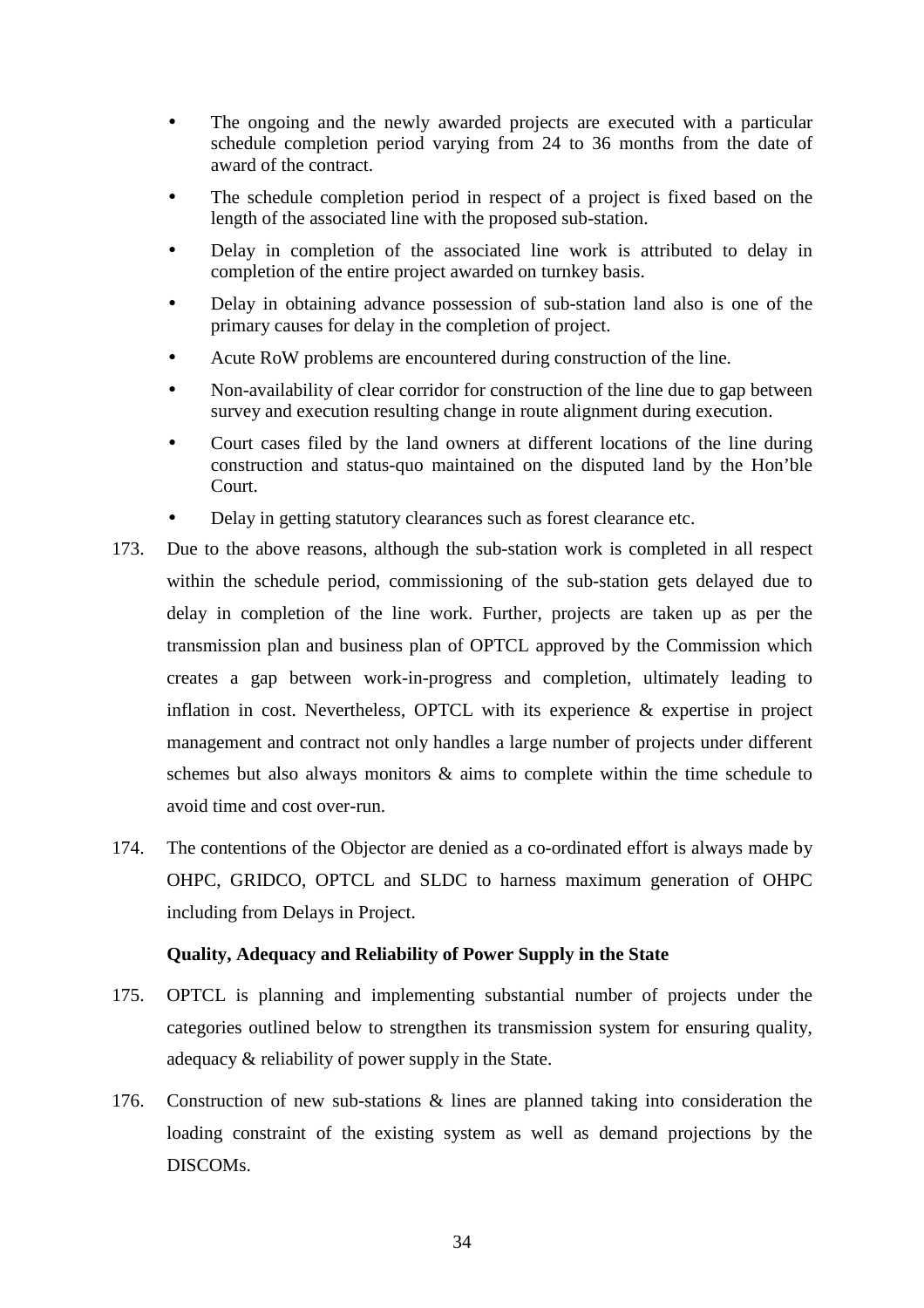- a) 92 nos. new transmission projects (lines & sub-stations) were approved by the Commission in the revised Business Plan vide order dated 30.07.2016 in Case No.05/2016 in the 12<sup>th</sup>plan period (2012-13 to 2016-17) & part of 13<sup>th</sup> Plan period (2017-18 to 2018-19). Out of the above, the following projects have been completed till date and the projects targeted to be completed in FY 2017-18 &FY 2018-19 are indicated below.
	- Projects completed during FY 2013-14 to 2015-16: 30 nos.
	- Projects completed in FY 2016-17: 14 nos.
	- Projects already completed in FY 2017-18: 09 nos.
	- Projects to be completed in FY 2017-18: 25 nos.
	- Projects under construction & to be completed in FY 2018-19: 19 nos.
- b) "Conversion of S/C Lines to D/C Lines'' and "Conversion of Radial System to Ring System" for redundancy in the supply system as well as for meeting the future load growth.
- c) Augmentation of Installed Capacity at existing sub-stations keeping in view the additional load requirement projected for different years. The augmentation plan is inclusive of the n-1 & n-2 contingency conditions. In FY 2016-17, 115 MVA transformation capacity has been added at 6 sub-stations. Similarly, in FY 2017- 18 till date, 409 MVA has been added at 10 sub-stations.
- d) Uprating of conductors in the stressed EHT lines from conventional ACSR to state-of-the-art HTLS (High Temperature Low Sag) conductor.
- e) Installation of 33kV Capacitor Banks for improvement of voltage profile at identified sub-stations. Till date, 265MVAr has been added at 19 sub-stations. Balance 10MVAr is under installation at one sub-station and scheduled to be commissioned within FY 2017-18.
- f) The Transmission System Availability figures attained by OPTCL over the last five years are – 99.89% (2012-13), 99.96% (2013-14), 99.95% (2014-15), 99.96% (2015-16) and 99.97% (2016-17). The Commission has acknowledged this achievement of OPTCL. The Central Electricity Authority has declared OPTCL as the Best Performer (GOLD Medal) in the country under 'Transmission System Availability' category consecutively for FY 2012-13 and 2013-14.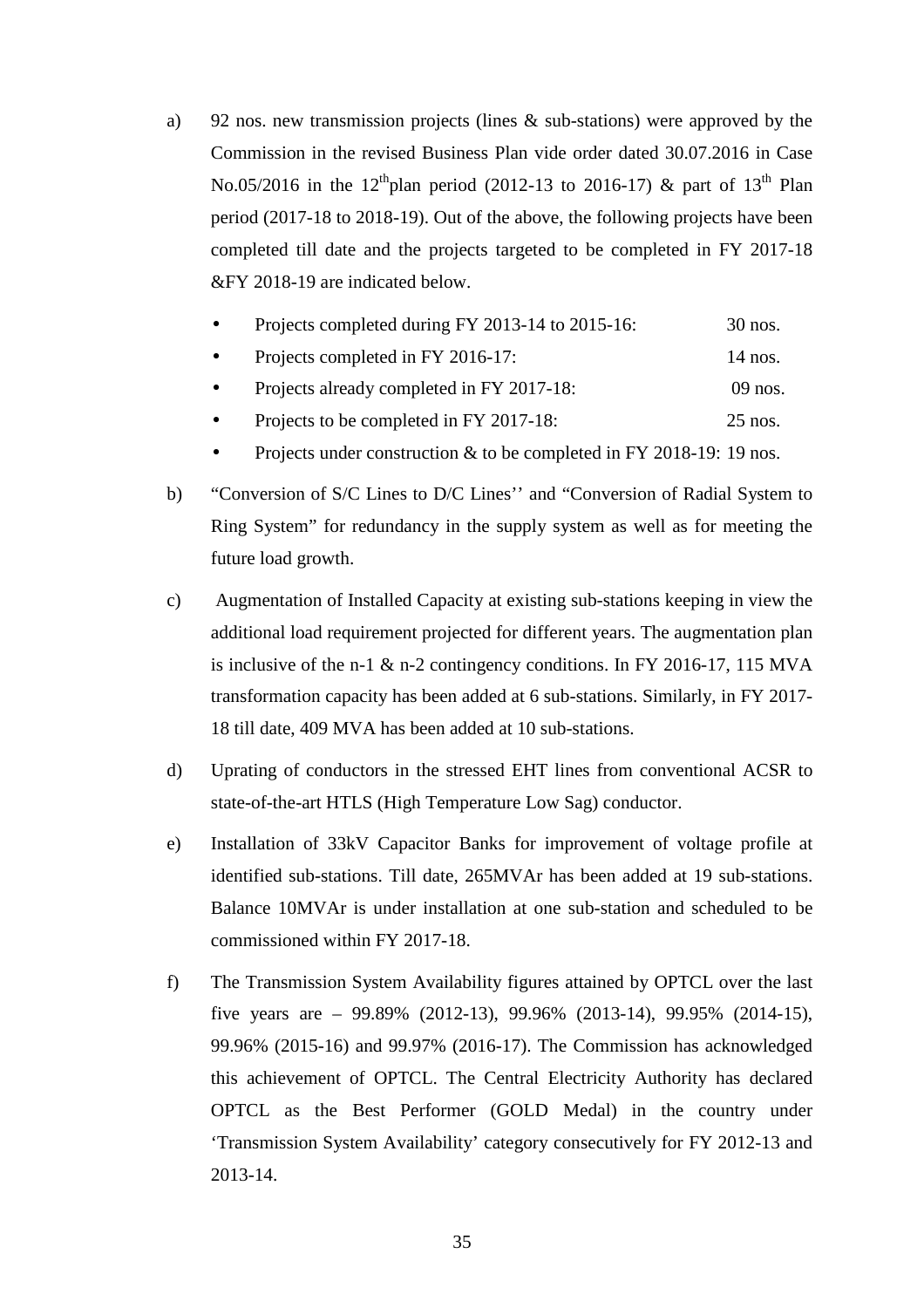- g) This amply shows the effort and commitment of OPTCL to provide good quality uninterrupted power supply to DISCOMs. DISCOMs are required to supply quality power to end consumers of the State through their distribution network. Hence, giving undertaking through affidavit as has been urged by the Objector does not arise.
- h) Substantial steps have been taken to minimise interruptions in the transmission system. The same are detailed below:
	- Replacement of old, obsolete and defective equipment like Breakers, CT, PT, CVT, LA etc.
	- Predictive maintenance of sub-station & line equipment using diagnostic testing kits.
	- Thermo-vision scanning of sub-stations & lines and subsequent remedial measures.
	- Replacement / uprating of bus system in the sub-stations including replacement of old & damaged conductors of lines.
	- Provision of double jumpers at tension locations of lines.
	- Replacement of disc insulators with long rod insulators in saline prone areas.
	- Improvement of earthing system of lines.
	- Application of silicon rubber coating on insulators inside sub-stations located in saline belts.
- i) For quick restoration of power supply:
	- OPTCL has deployed emergency restoration gangs at strategic locations to attend breakdown with least time delay.
	- Adequate stock of ERS towers has been maintained for use during contingent situation arising out of tower failures.
- j) Substantial tangible steps have been taken by OPTCL to address issues of line constraints. These are enumerated below:
	- Loading Constraints of 132kV Chandaka-Mancheswar and Chandaka-Ranasinghpur lines have been solved by conversion of ACSR conductor to HTLS conductors.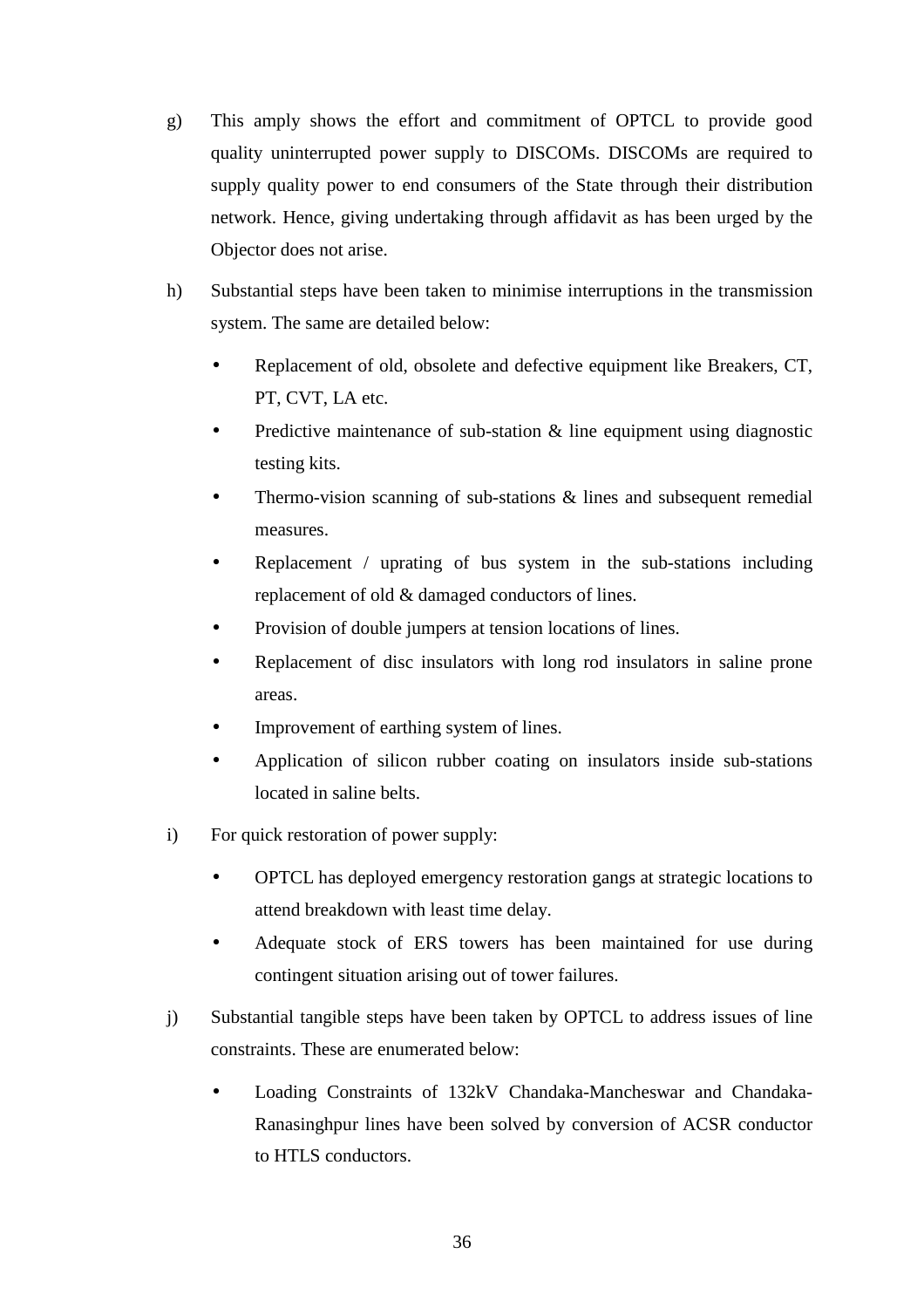- Also, OPTCL has awarded contracts for uprating of conductors from ACSR to HTLS in 132kV Joda-Barbil and 132kV Mendhasal-Khurda lines.
- Work is in progress for conversion of S/C lines D/C lines for 132kV Akhusingh - Paralakhemundi, 132kV New Bolangir-Patnagarh, 132kV New Bolangir-Sonepur, 132kV Jajpur Road-Anandpur, 132kV Paradeep - Jagatsinghpur lines which would further improve the loading capacity.
- 400kV Meramundali-Lapanga line has been energised.
- 400kV Meramundali-New Duburi DC line has been energised.
- 220kV Atri-Pandiabil and Pandiabil-Samagara lines have been energised.
- By installation of 220/132 Auto-Transformer at Mendhasal, loading constraints of Khurda has been addressed.
- Commissioning of Dabugaon and Umerkote sub-stations has improved the power supply and power quality in those areas.
- Besides above steps, a number of schemes like "Conversion of Radial to Ring System", "Conversion of S/C Lines to D/C", "Uprating of Conductors" etc. have been planned by OPTCL for enhancement of capacity as well as reliability of the transmission system.
- k) OPTCL is continuously monitoring the load growth and accordingly planning its Transmission System. In order to improve system availability, quality of power and reliability, measures are taken for new/augmentation of lines and substations.

The lines presently undergoing replacement of old conductor are shown in the table below:

# **Sl. No. Name of the EHT Lines**

- 1 132kV Digapahandi Mohana line
- 2 132kV Digapahandi Berhampur line
- 3 132kV TTPS Duburi Jjapur Road Ckt-II
- 4 132kV Jajpur Road Bhadrakh Line
- 5 132kV Burla PH Budhipadar Ckt I
- 6 220kV TTPS Joda Ckt I
- 7 220kV Meramundali Bhanjanagar Ckt I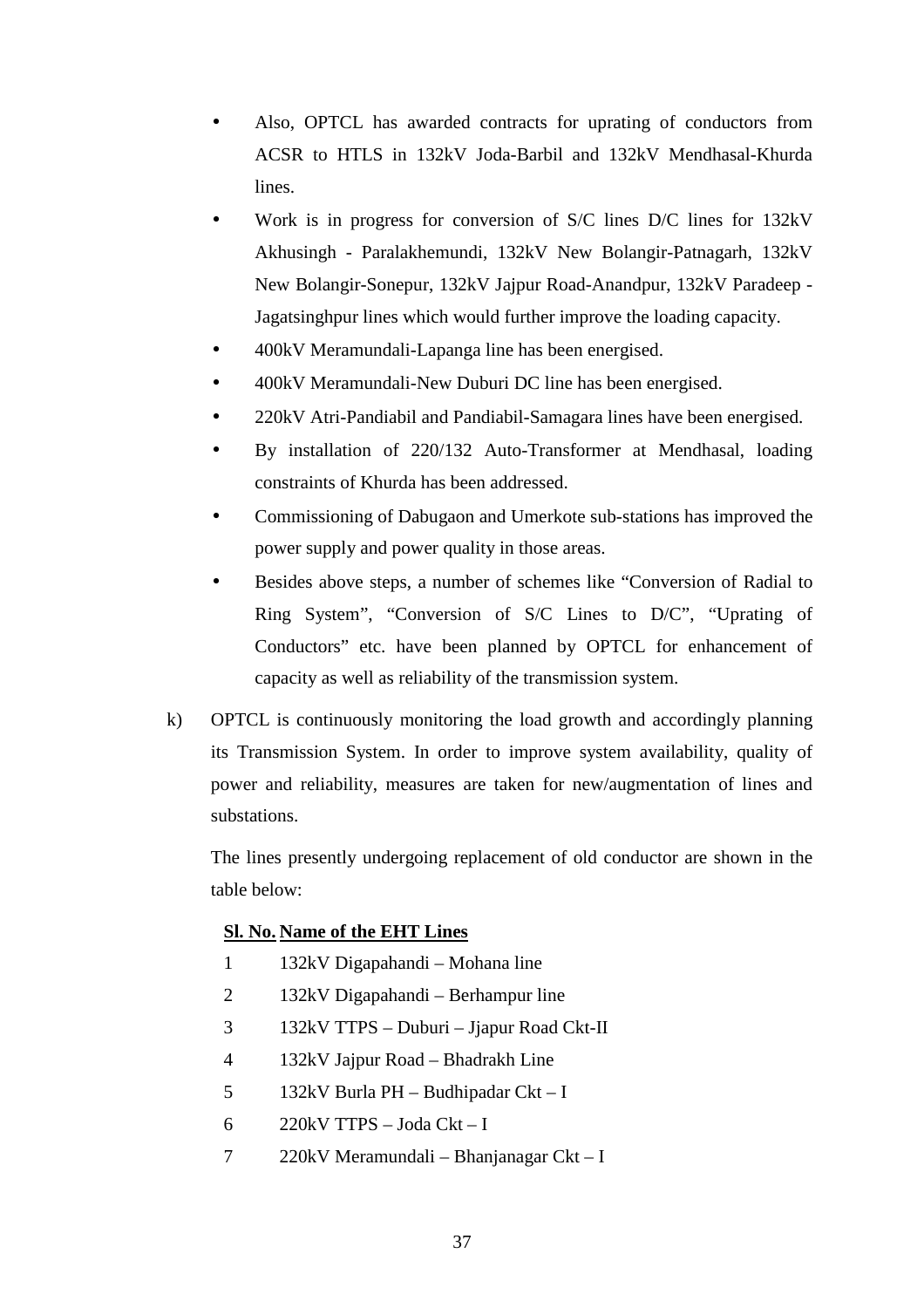- 8 132kV Chainpal Choudwar Ckt I
- 9 132kV Budhipadar Rajgangpur line
- 10 132kV Kendrapara Paradeep DC

The lines presently undergoing conversion from ACSR Conductor to HTLS conductor are shown below:

# **Sl. No. Name of the EHT Line**

- 1 132kV Mendhasal Khurda line
- 2 132kV Joda Barbil line

The lines presently undergoing conversion from S/C to D/C are shown below:

# **Sl. No. Name of the EHT Line**

- 1 132kV New Bolangir-Patnagarh
- 2 132kV New Bolangir-Sonepur
- 3 132kV Akhusingh-Paralakhemundi
- 177. Annual and periodic maintenance works on all lines and sub-stations are regularly carried out by OPTCL. Any Unscheduled replacement/maintenance work is promptly attended as per requirement.

# **OBSERVATION OF THE STATE ADVISORY COMMITTEE (SAC) (PARA 178)**

178. The Commission convened the State Advisory Committee (SAC) meeting on 20.02.2018 at 3.00 PM at OERC. The Members of SAC deliberated on different issues related to power sector and the Annual Revenue Requirement of various licensees. Some members pointed that increase in Transmission tariff as proposed by OPTCL, will be extra burden to consumer and levy of Reliability surcharge should not be included. Prof A. K Tripathy suggested that since Odisha tariff is lowest in country, marginal increase in tariff will not affect much.

# **VIEWS OF GOVT. OF ODISHA ON TARIFF ISSUES (PARA 179)**

179. Govt. of Odisha communicated its views on issue involving Transmission Tariff for the year 2018-19 vide their letter No. 2253 dated 12.03.2018 which is stated as follows:

# **Keeping in abeyance of Up-Valuation of assets:**

Regarding the issue of up-valuation of assets pertaining to OPTCL, Generators and other licensees, the Government for the time being; agrees with the views of the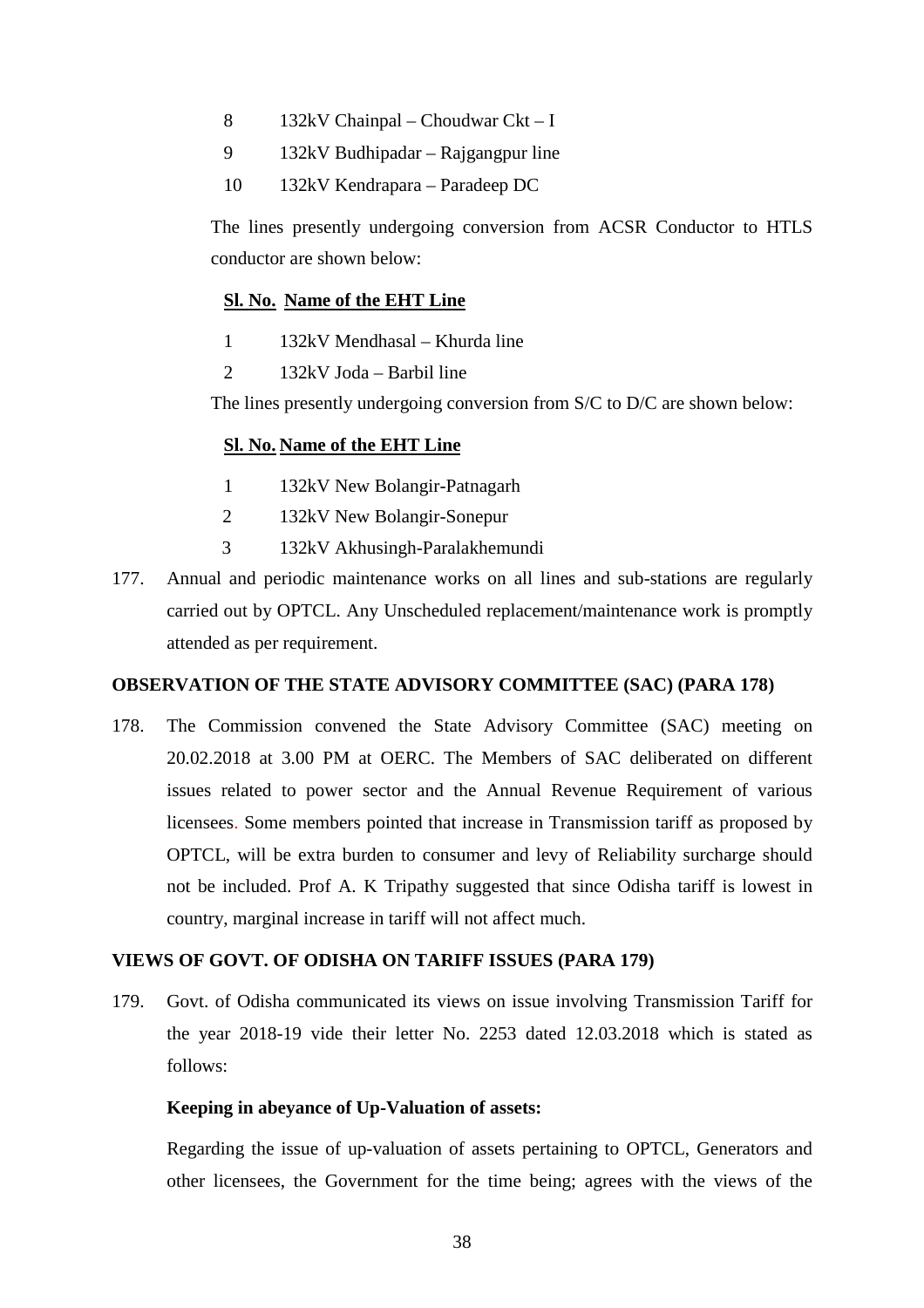Commission to keep in abeyance the up-valuation of assets like previous years. Considering the present difficult situation, the Govt. agrees to extend the status-quo on up-valuation till FY 2018-19.

#### **COMMISSION'S VIEWS AND ORDER (PARA 180 TO 260)**

- 180. The Commission, for approval of ARR and determination of transmission tariff for OPTCL for the FY 2018-19, has followed the principles as laid down in OERC (Terms and Conditions for Determination of Transmission Tariff) Regulations, 2014 and is also guided by the provisions of the Tariff Policy as well as other Statutory Notifications and Directives while giving due considerations to the ground realities of the Odisha Power Sector.
- 181. OPTCL has inherited a transmission network from GRIDCO on as is where basis. Continuous up-gradation and regular repairs and maintenance are required to keep the network in a safe and operational condition and to meet the growing requirements of DISCOMs' demand as well as to fulfil the Commission's and consumers' expectations on quality of supply, performance standards and availability of transmission network. In view of this, the Commission, over the past several years, has been approving a significant amount of Capital Investment proposals for installation of New Grid substations for availability of adequate Transmission network and is also allowing significant amount of R&M expenses for encouraging the Licensee to undertake regular and adequate maintenance.
- 182. The tariff policy notified by the Ministry of Power on dated 28.01.2016 stipulates that in transmission the following objectives should be achieved:
	- (i) Ensuring optimal development of the transmission network ahead of generation with adequate margin for reliability and to promote efficient utilization of generation and transmission assets in the country;
	- (ii) Attracting the required investments in the transmission sector and providing adequate returns.
- 183. Further, Para 7.3(1) of Tariff Policy states that the financial incentives and disincentives should be implemented for the CTU and the STU around the Key Performance Indicators (KPI) for these organizations. Such KPIs would include efficient Network Construction, System Availability and Loss Reduction. All available information should be shared with intending users by the CTU/STU and the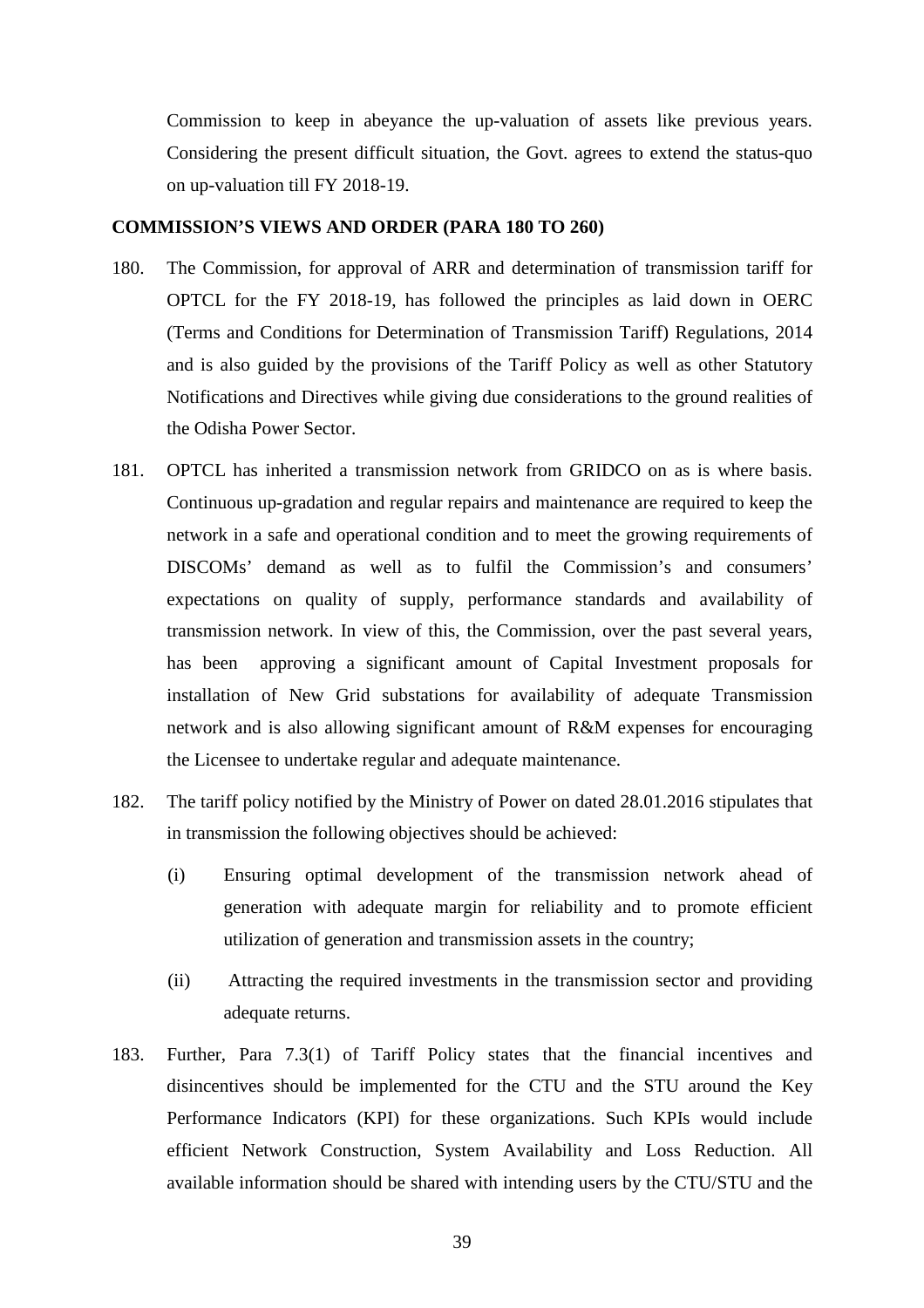load dispatch centers, particularly information on available transmission capacity and load flow studies.

#### **Computation of Transmission Loss for FY 2018-19**

- 184. The transmission system of OPTCL operates as an integral part of the Eastern Regional Grid to serve the internal demand of the State as well as to carry out import and export of power depending upon the system demand under the overall supervision of the Eastern Regional Load Dispatch Centre in accordance with the GRIDCODE. Transmission loss, therefore, has been determined on the basis of 'As the System Operates'.
- 185. OPTCL submitted that the transmission loss is purely a technical loss and dependent upon the location of generation sources, system configuration and power flow requirements at different load centres. Over the year, OPTCL has been able to reduce the transmission loss by commissioning a number of new transmission projects and adopting innovative schemes under Master Maintenance Plan. The actual transmission loss in the OPTCL's transmission system from April'17 to September'17 is 3.38% against Commission's approval of 3.50% for FY 2017-18. In view of the reducing trend of transmission loss level, OPTCL expects the loss level to remain around 3.40% in the current year. Accordingly, OPTCL has proposed 3.25% transmission loss during FY 2018-19.
- 186. The approved and actual transmission loss for the year 2011-12 to 2017-18 is furnished in the table below:

| $Table - 14$          |         |         |         |         |         |         |                                                        |
|-----------------------|---------|---------|---------|---------|---------|---------|--------------------------------------------------------|
| FY                    | 2011-12 | 2012-13 | 2013-14 | 2014-15 | 2015-16 | 2016-17 | 2017-18                                                |
| Approved (%)          | 3.90    | 3.80    | 3.80    | 3.75    | 3.75    | 3.70    | 3.50                                                   |
| Actual audited<br>(%) | 3.88    | 3.84    | 3.79    | 3.73    | 3.67    | 3.58    | 3.38<br>(Provisional<br>for April 17<br>to Sept $17$ ) |

187. Some objectors have suggested for identification of maximum loss prone areas and conduct energy audit to know the quantum of loss in the system. Moreover, many CGP's have been synchronized and distributing additional power in local areas and also number of additional 132, 220 KV and 400 kV lines have been commissioned. Some objectors suggested to limit the transmission loss between 1.5% to 2.5%,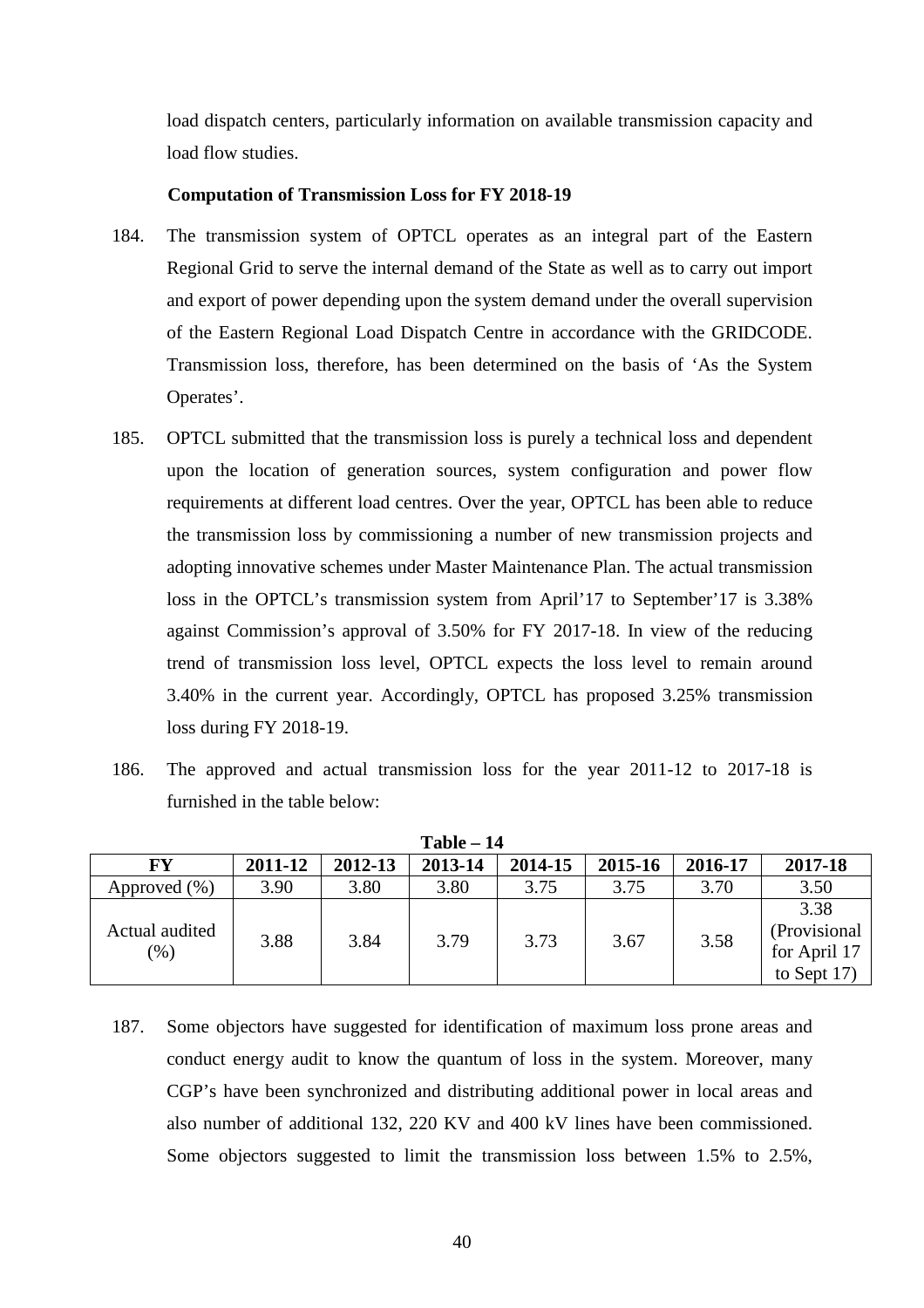somewhat similar to that of PGCIL. We observe that OPTCL transmits energy at lower voltage compared to PGCIL and therefore a direct correlation to loss level by PGCIL may not be appropriate. We agree with the views of Objectors that in the mean time OPTCL has installed number of new Grid Substations and up gradation of lines and Substations. Further, the Commission in its Business plan order vide case No. 05/2016 dated 30.07.2016 has approved the Transmission loss as 3.00% for 2018- 19 basing on submission of OPTCL.

188. Therefore, considering the submission of objectors and loss trajectory approved by the Commission in the Business Plan for the period from FY 2014-15 to FY 2018-19, the Commission approves 3.00% for FY 2018-19 as transmission loss for wheeling and directs that OPTCL shall continuously monitor the operation of the transmission system, prevent overloading wherever possible by suitable measures and take up innovative action for improving system loading of the existing network. Effort should be made by OPTCL to reduce the loss further to bring it to the level at par with CTU.

#### **Execution of Projects**

- 189. Objectors have submitted that all lines and substations of OPTCL should be well equipped to give quality power supply and evacuate the entire state quota from IPPs and CGPs. OPTCL is not completing the projects approved by the Commission within the approved time frame, some being inordinately delayed due to poor monitoring mechanism and absence of accountability in OPTCL. They mentioned that the strategy of OPTCL in execution of Projects is not synchronised with downstream network expansion of the State. In some cases downstream infrastructure of DISCOMs is not ready to receive power from OPTCL network. The Commission direct OPTCL to co-relate with DISCOMs for evacuation of power from new/augmented grid s/s and to build their own downstream distribution lines. Prior discussion with the DISCOMs before submission of transmission project for approval of OERC need to be done to avoid idle investments being made due to noncompletion of inter-linking transmission/ distribution lines/networks and consequent tariff implications.
- 190. OPTCL has submitted that the delayed execution of projects and cost & time overrun thereto are primarily due to severe RoW issues and Court cases. The Commission also directs OPTCL to clear outstanding issues before incurring any expenditure in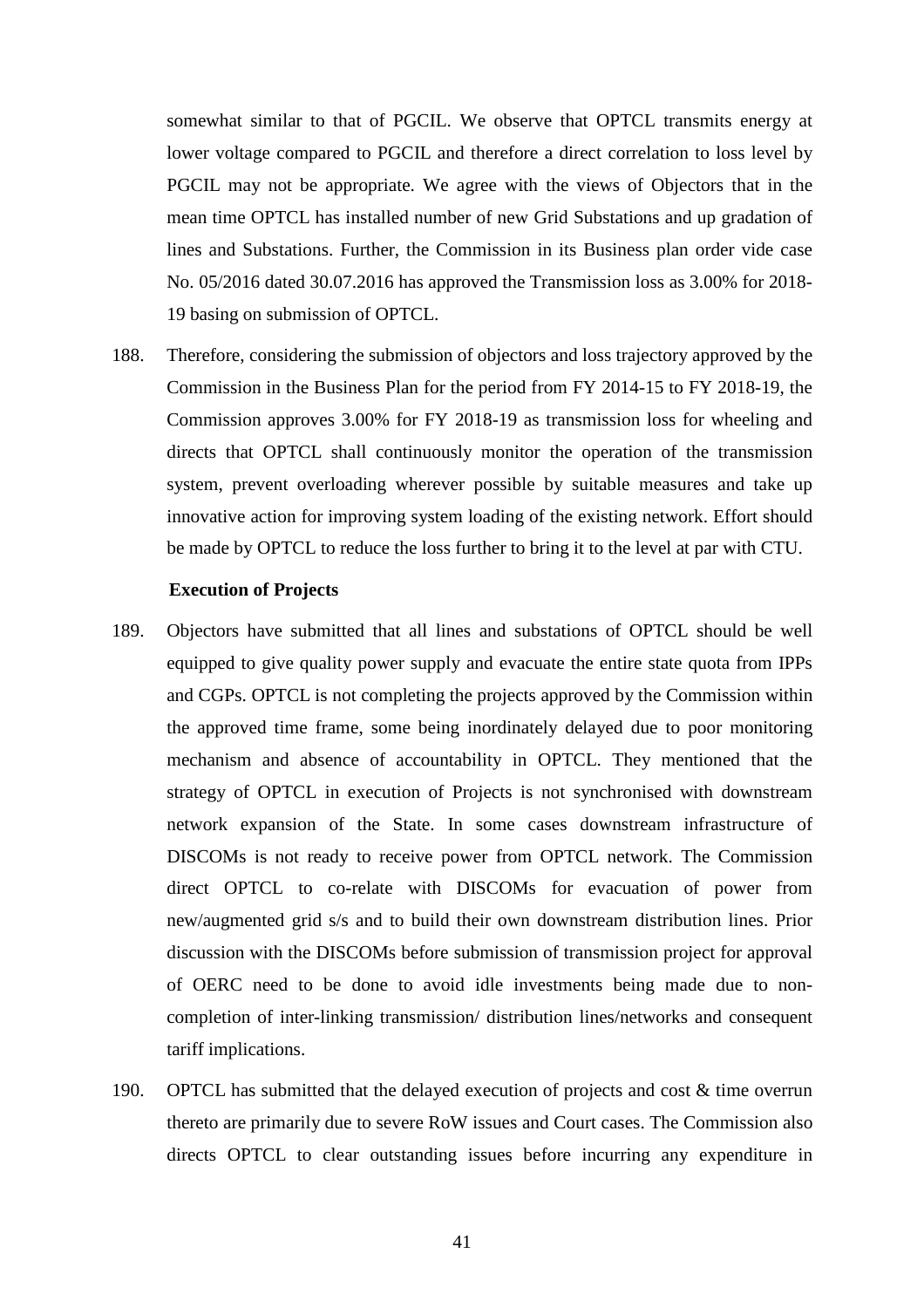consultation with local elected representatives and District Administration to resolve the local RoW issues. Local/ regional benefits of better quality of supply should be informed to the public through mass communication.

- 191. The Commission directs that OPTCL should regularly monitor the progress of all its on-going projects to avoid delay.
- 192. Odisha has been vulnerable to natural disasters mostly on account of cyclone and flood. Transmission system being the backbone of power supply system should be designed and maintained in a manner so as to withstand it with minimal damage. Govt. of India vide Ministry of power DO letter no. 20/6/2014-OM Dt.05.12.2014 has stipulated that each Transmission Utility must have one set of ERS tower for their highest system voltage level for every 5000kM line as a general practice. Accordingly OPTCL has initiated procurement action for 3 sets ERS(each set having 4 towers) for its line length of more than 13363 ckt. kM.

In addition to the procurement action, regular awareness training and mock drills for erection of ERS structures should be conducted at different geographical locations. During this exercise, ODRAF team's help should also be taken on various use of equipment used by them during natural disasters. Recently such exercises have been conducted at Mancheswar and Bidanasi Grid sub-stations.

#### **System Interruptions due to Major Incident:**

193. OPTCL's system has faced aggregated Annual interruptions varying from 1 hour to 95 hours at different locations on account of conductor/jumper/earth wire snapping, insulator failure, bursting of Current Transformer/Potential Transformer, breaker problem, system disturbance, Lightening Arrester failures and others. However, OPTCL has claimed that it has arranged to maintain power supply (without resorting to total power failure due to non-availability of transmission capacity) from other nearby transmission facilities. The same effort has been made by OPTCL in maintaining uninterrupted power supply even in the event of generation failures. It has been reported about 29 hours of load restriction in the second quarter of the FY 2016- 17 on rotation basis has been imposed to curtail demand due to non-availability of generation/failure of generating stations. OPTCL has claimed that there was no black out experienced in the State during the FY 2016-17. Duration of interruption in the year is given in table below: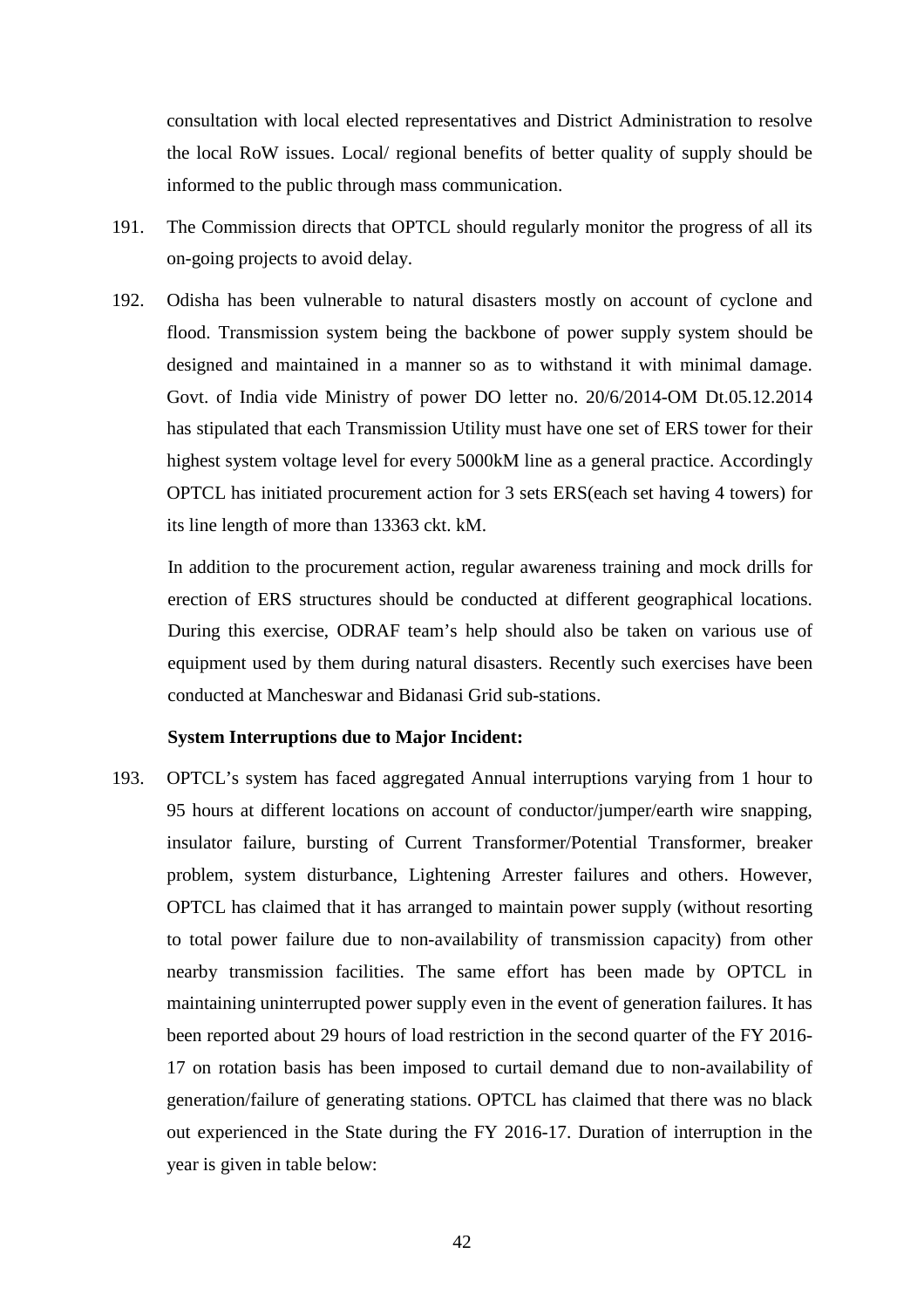| mundupuon uut to major menuem |                                           |                               |            |  |  |  |  |
|-------------------------------|-------------------------------------------|-------------------------------|------------|--|--|--|--|
| <b>Incident</b>               | <b>Duration of</b><br><b>Interruption</b> | No. of<br><b>Interruption</b> | Percentage |  |  |  |  |
| Snapping of Jumper /          | 24:15:00                                  | 54                            | 12%        |  |  |  |  |
| Conductor / Earth wire        |                                           |                               |            |  |  |  |  |
| <b>Insulator Failure</b>      | 45:56:00                                  | 42                            | 22%        |  |  |  |  |
| Bursting of CT / PT           | 15:36:00                                  | 11                            | 8%         |  |  |  |  |
| <b>Breaker Problem</b>        | 1:13:00                                   | 3                             | 1%         |  |  |  |  |
| Major System                  | 4:00:00                                   | 7                             | 2%         |  |  |  |  |
| Disturbance                   |                                           |                               |            |  |  |  |  |
| Failure of LA                 | 17:55:00                                  | 27                            | 9%         |  |  |  |  |
| Others                        | 95:46:00                                  | 129                           | 47%        |  |  |  |  |

**Table - 15 Interruption due to Major Incident**

194. The duration of interruption indicated above is the sum total of interruptions occurred at different areas (S/s) during the year. However there was no total blackout experienced during the year 2016-17 in the state as claimed by OPTCL.



195. It is observed that during FY 2016-17 the daily peak demand touched at 4105 MW maximum on dt.29.08.2016 and a minimum of 3269 MW on dt.25.05.2016. The peak demand of 4105 MW in 2016-17 is about 70 MW less than the peak demand experienced during the previous year 2015-16 (4175 MW). The total energy drawl is 24273 MU in FY 2016-17 against 24615 MU in 2015-16, which indicates a reduction in electricity consumption of around 342 MU in the State. In OPTCL system, the EHT voltage, as per Regulations 3(1)(b) of Central Electricity Authority(Grid Standards) Regulations, 2010 should be in the range 122-145 kV for voltage at 132 kV, 198-245 kV for voltage at 220 KV and 380-420 kV for 400 kV level. OPTCL has however experienced 166 kV minimum and 267 kV maximum in its 220 KV system and 93 KV minimum and 152 KV maximum in its 132 KV system. The maximum and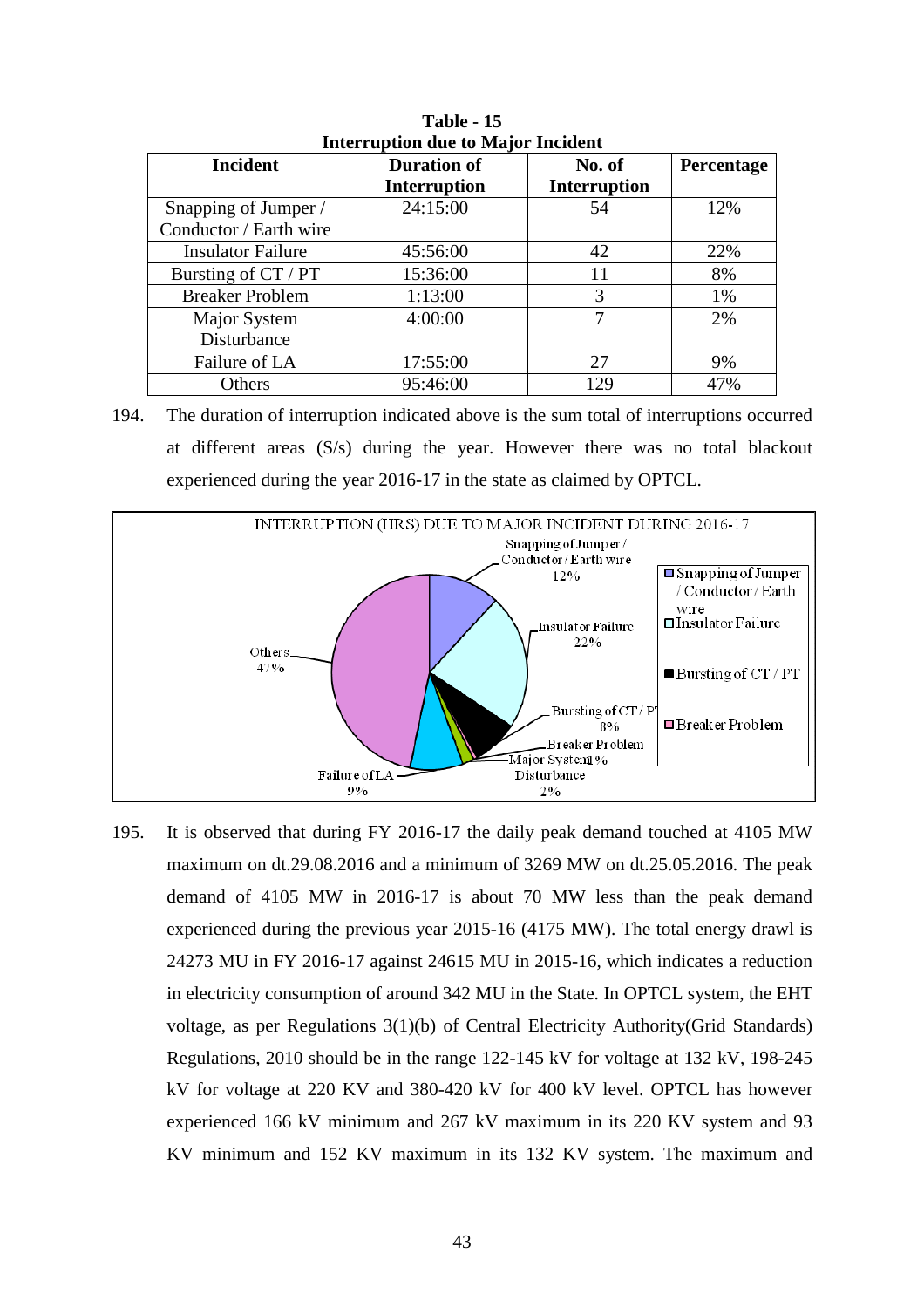minimum voltage levels at different major GRID substations of OPTCL are given in table below:

| SI.            | Name of the                    | <b>Maximum</b>              | <b>Minimum</b>   | Sl.            | Name of the                   | <b>Maximum</b>   | Minimu               |
|----------------|--------------------------------|-----------------------------|------------------|----------------|-------------------------------|------------------|----------------------|
| No.            | 220/132 kV<br><b>Grid Sub-</b> | Voltage in<br>$\mathbf{kV}$ | Voltage in<br>kV | No.            | 132/33 kV<br><b>Grid Sub-</b> | Voltage in<br>kV | <b>Voltage</b><br>kV |
|                | station                        |                             |                  |                | station                       |                  |                      |
| $\mathbf{1}$   | Jaynagar                       | 246                         | 219              | $\mathbf{1}$   | Cuttack                       | 143              | 109                  |
| $\overline{2}$ | Theruvali                      | 246                         | 199              | $\overline{2}$ | Berhampur                     | 153              | 105                  |
| 3              | Bhanjanagar                    | 259                         | 202              | 3              | Puri                          | 139              | 96                   |
| $\overline{4}$ | Chandaka                       | 242                         | 181              | $\overline{4}$ | Khurda                        | 152              | 93                   |
| 5              | Narendrapur                    | 267                         | 166              |                |                               |                  |                      |
| 6              | Joda                           | 242                         | 212              |                |                               |                  |                      |
| $\overline{7}$ | Tarkera                        | 238                         | 211              |                |                               |                  |                      |
| 8              | Budhipadar                     | 239                         | 219              |                |                               |                  |                      |
| 9              | Duburi                         | 239                         | 197              |                |                               |                  |                      |
| 10             | <b>Balasore</b>                | 244                         | 192              |                |                               |                  |                      |
| 11             | Meramundali                    | 242                         | 215              |                |                               |                  |                      |
| 12             | Bidanasi                       | 241                         | 195              |                |                               |                  |                      |
| 13             | Katapalli                      | 233                         | 192              |                |                               |                  |                      |
| 14             | <b>Bhadrak</b>                 | 241                         | 195              |                |                               |                  |                      |
| 15             | Paradeep                       | 235                         | 191              |                |                               |                  |                      |
| 16             | <b>Bolangir</b>                | 235                         | 178              |                |                               |                  |                      |
| 17             | Mendhasal                      | 238                         | 182              |                |                               |                  |                      |

| Table | $-16$ |
|-------|-------|
|-------|-------|

| SI.<br>No.    | Name of the<br>132/33 kV<br><b>Grid Sub-</b><br>station | <b>Maximum</b><br>Voltage in<br>kV | <b>Minimum</b><br>Voltage in<br>${\bf kV}$ |
|---------------|---------------------------------------------------------|------------------------------------|--------------------------------------------|
|               | Cuttack                                                 | 143                                | 109                                        |
| 2             | Berhampur                                               | 153                                | 105                                        |
| $\mathcal{F}$ | Puri                                                    | 139                                | 96                                         |
|               | Khurda                                                  | 152                                | 93                                         |

- 196. OPTCL is advised to take suitable remedial measures to improve the voltage profile and monitor the reactive drawl of DISCOMs from its grid S/s and take corrective action on drawal of excessive reactive load at low voltage condition in grid S/S. Online Tap Changer of the Power Transformers should be in healthy condition and all the field engineers and staff should be continuously trained to operate OLTC during peak and low load condition of the day.
- 197. OPTCL is required to develop appropriate system to ensure power supply without interruptions in any part of the State and ISGS of Eastern Region. The Commission expects OPTCL to plan renovation of the old grid s/s with provision of advanced metering/protection/communication system and to install or expand control rooms with modern automation. Further, as a part of O&M activity, OPTCL should upgrade the overloaded grid S/Ss in consultation with DISCOMs.
- 198. As an important function of the licensee all major incidents affecting any part of the transmission system should be reported to the Commission in accordance with the provisions of Condition 9.3 of Transmission License Condition and consequent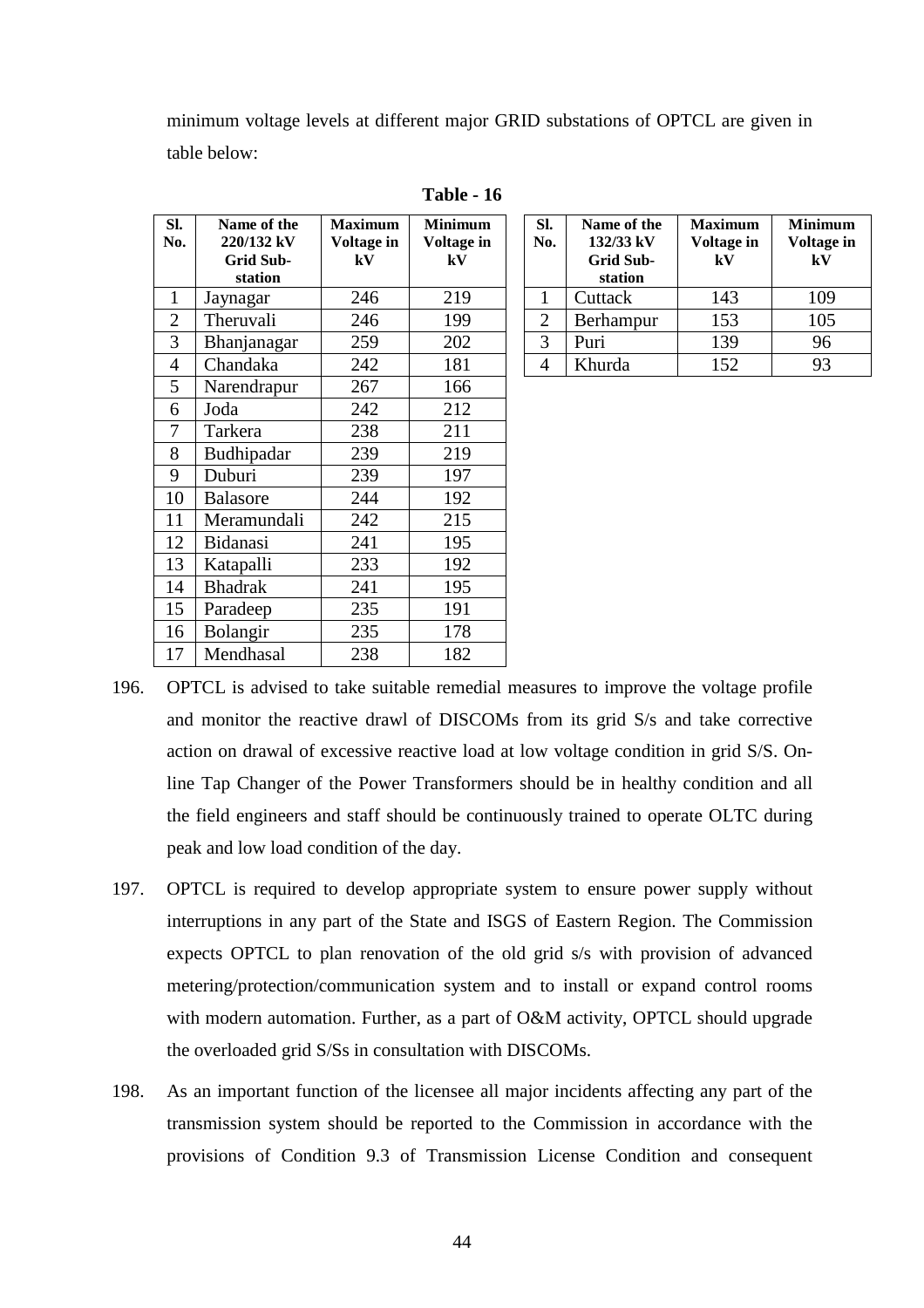instruction dt.03.01.2007. Although, local press reported disruptions on account of equipment failure at Bhadrak and Meramundali, no intimation and enquiry report has been furnished by OPTCL to the Commission till date. This is a violation of the Condition 9.3 of Transmission License Condition of the Commission. The Commission directs OPTCL to report all such incidents in the year 2017-18 including the above along with detail reports required under licence conditions within three months. The Commission further directs that OPTCL shall follow the procedure scrupulously in future.

- 199. OPTCL should find out the latest technical methods for effective utilization of existing/proposed higher level transmission system by upgrading the existing substations/transmission lines and equipments to increase power transfer capacity and avoid RoW problem. Strengthening of the existing network, multi voltage level and multi circuit transmission lines may also be considered for the purpose.
- 200. The Commission has analysed the application of OPTCL for Aggregate Revenue Requirement (ARR) for FY 2018-19 according to OERC (Terms and Conditions for Determination of Transmission Tariff) Regulation, 2014. As per Regulation 8.1, the ARR for Transmission Business for each year shall contain the following items.
	- i. Operation and Maintenance expenses
	- ii. Interest and Financial Charges
	- iii. Depreciation
	- iv. Return on Equity
	- v. Income Tax
	- vi. Deposits from Transmission System Users
	- vii. Less: Non Tariff Income

Less: Income from other business as specified in these Regulations.

#### **Operation and Maintenance Expenses**

201. Operation and Maintenance expenses includes (1) Salary, Wages, Pension contribution and other employee costs. (2) A & G expenses (3) Repair & Maintenance cost (4) Expenses related to auxiliary energy consumption in the substation for the purpose of air conditioning lighting, technical consumption etc., and (5) other miscellaneous expenses, statutory levies and taxes.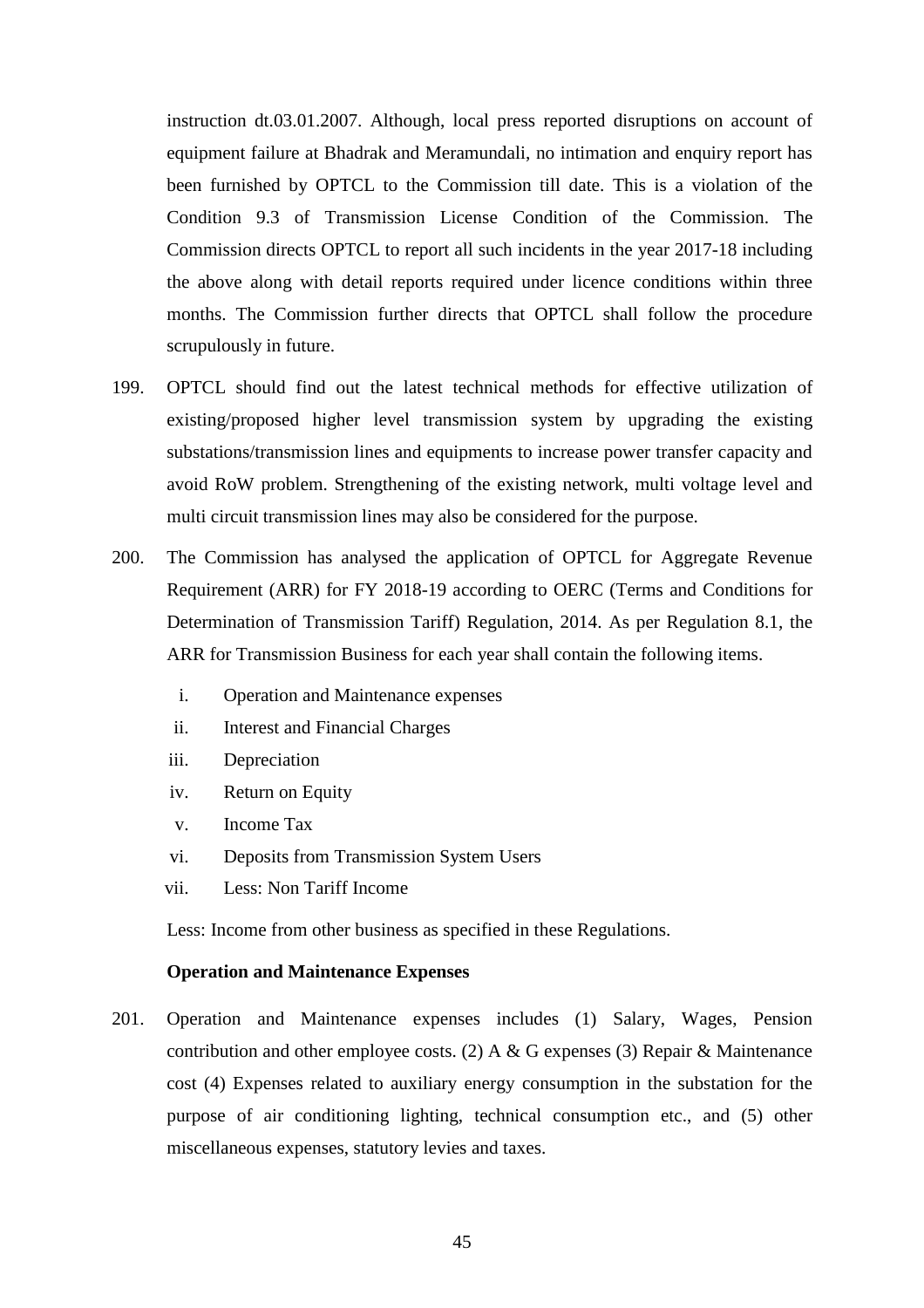- 202. OPTCL has claimed an amount of Rs.419.57 crore for FY 2018-19 under Salary, Wages, Pension contribution and other employee costs. While projecting the employees cost, the petitioner has considered the following assumptions:
	- i. The Basic Pay plus Grade Pay (GP) as on  $1<sup>st</sup>$  January, 2016 by multiplying 2.57times with additional increment of 3% for each year as per the pay matrix of the existing employees and employees to be regularized during FY 2017-18 and FY 2018-19 after successful completion of their training period works out to Rs.166.42Cr.
	- ii. The prevailing rate approved by Govt. of Odisha is 4% wef 01.01.2017. Govt. of India has approved 1% DA on revised pay wef 01.07.2017. Considering the present inflation, it is likely that the DA rate for the FY 2018-19 would be around 10% (average).With the above projection, the DA for FY 2018- 19works out to Rs. 16.64Cr.
	- iii. As per the present rate, all employees of OPTCL are entitled to get HRA @ 20% on the (Basic Pay+GP) where residence has not been provided. As per the 7th Pay Commission Resolution, all the State Govt. employee shall continue to draw the HRA equal to the amount drawn before the date of publication of the Resolution even after fixation of pay in revised pay scale. The revision of HRA shall be decided subsequently. Accordingly, OPTCL has projected Rs.9.00 Cr.HRA for FY 2018-19.
	- iv. All employees of OPTCL are entitled to get Medical Allowance @ 5% on the (Basic Pay+GP). Accordingly, OPTCL has projected Rs.9.53Cr. for FY 2018- 19 towards Medical Expenses including projection of Rs.1.21 Cr. towards reimbursement of medical expenses.
	- v. Under staff welfare expenses, OPTCL has projected Rs. 4.69 Cr. towards Uniform, Liveries, GIS, Sports, Recreations & Cultural Activity, Hospital Expenses etc. for FY 2018-19.
	- vi. OPTCL has engaged personnel in different streams through outsourcing. Accordingly, Rs.3.09 Cr. has been proposed towards payment to outsourced personnel.
	- vii. OPTCL has already recruited 150 JMOT (Electrical) in the month of August, 2017 and initiated actions for induction of 15 No. Asst. Managers, 10 Nos. Jr.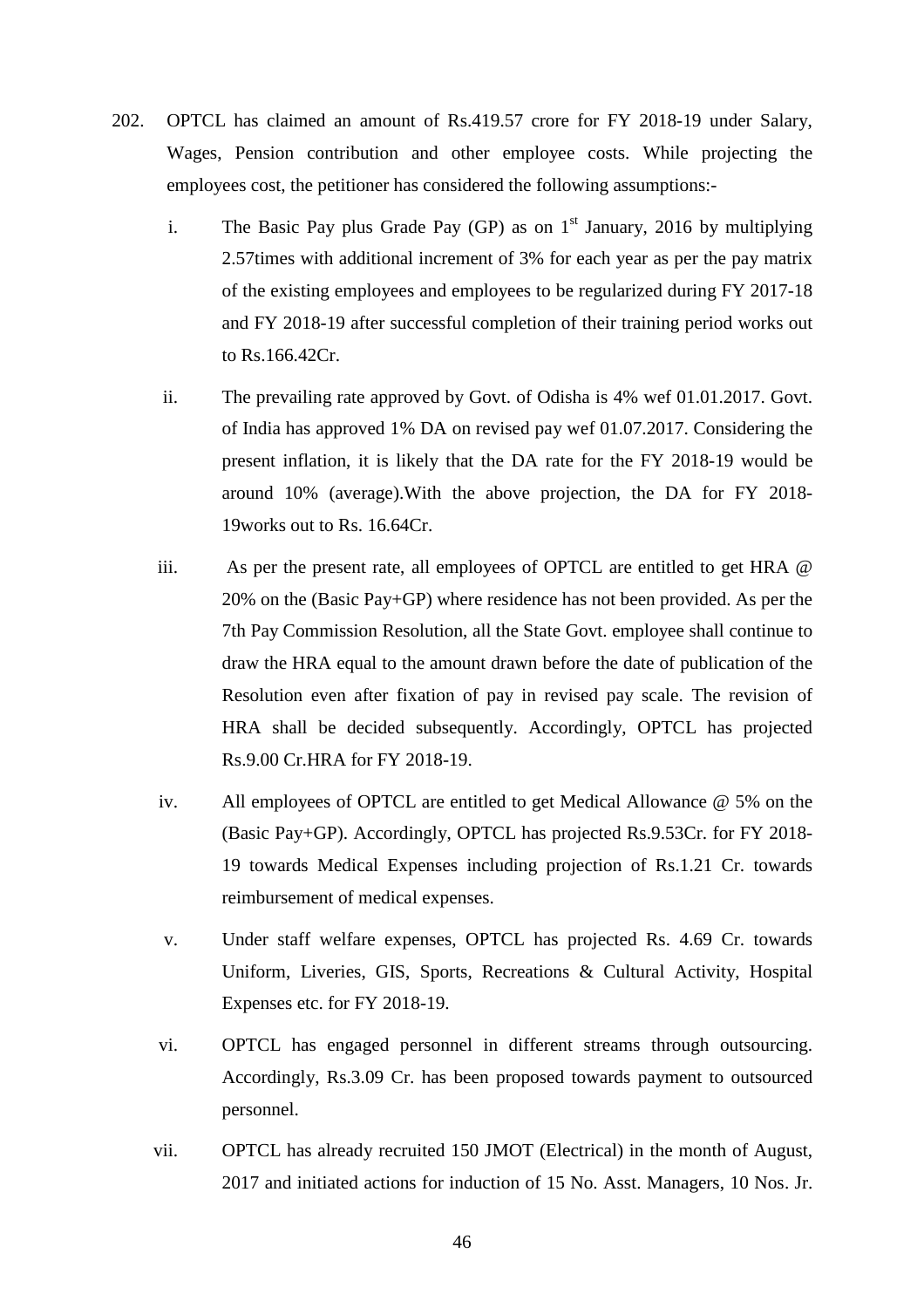Managers and 60 Nos. Office Assistants. Advertisement for recruitment for another 115 Nos. Asst. Managers and 3 Nos. of Jr. Managers planned to be floated taking total recruitment to 203 to be completed by March-2018. During the FY 2018-19, OPTCL is planning to recruit 334 Nos. employees comprising 124 nos. Asst. Managers, 28 nos. Jr. Managers, 151 nos. JMOT, 18 nos. JTTT and 13 nos. Office Assistants. Accordingly, OPTCL has proposed Rs.6.42 Cr. towards stipend for the new recruitees for the FY 2018-19.

- viii. OPTCL has proposed one third (1/3rd) towards arrear pay amounting to Rs.27.66 Cr. in line with 6th Pay Commission arrear approved by the Commission.
- ix. OPTCL proposes Rs.8.84 Cr. towards Bonus, Other allowances (Shift, Handicap, City, ABT etc.), LTC, Honorarium, Ex-gratia, Conveyance (both allowance and reimbursement) etc. for FY 2018-19.
- x. Terminal benefits have been projected as per the report of the actuary.
- xi. OPTCL has proposed arrear impact of 7th pay revision on pension for the period 01.01.2016 to 31.03.2018 and wage board revision for the period 01.04.2015 to 31.03.2018 amounting to Rs. 63.35 Cr. One third (1/3rd) of such arrear amount i.e. Rs. 21.12 Cr. Is proposed for the FY 2018-19.

#### **Basic Pay**

203. As per the un-audited data for FY 2016-17 the expenditure was Rs.67.23 crore. OPTCL in the reply to queries of the Commission reported that the actual cash outflow on Basic Pay + GP from April 2017 to November 2017 (for a period of 8 month) was Rs.40.07 crore. The Basic pay and GP for FY 2017-18 as submitted has been extrapolated to arrive at Basic pay for FY 2018-19 anticipating  $7<sup>th</sup>$  pay recommendations. The said calculation is shown in the following table:

|                                 |                   |             | (Rs in Crore) |
|---------------------------------|-------------------|-------------|---------------|
|                                 | <b>FY 2017-18</b> | FY 2017-18  | FY 2018-19    |
|                                 | (Approved)        | (Estimated) | (Estimated)   |
| Basic Pay $+GP$                 | 58                | 60.11       |               |
| 7th pay recommendation assuming |                   |             | 151.29        |
| 2.57 times hike with 3% annual  |                   |             |               |
| increment                       |                   |             |               |

**Table – 17**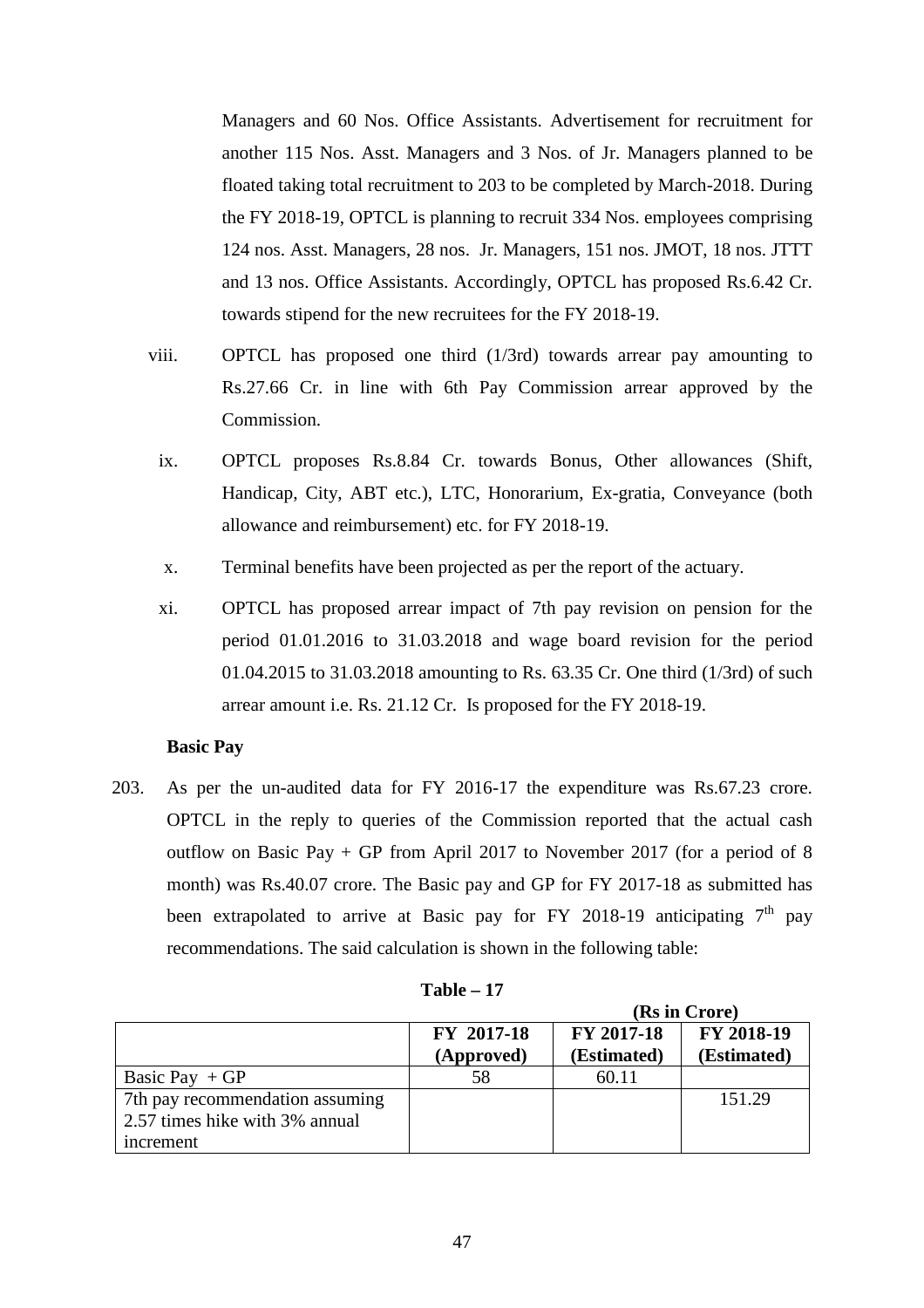204. The above estimated Basic Pay is to be calculated and approved after taking into account the average number of employees considering retirement and inductions. The OPTCL has proposed the number of employees in the ARR in the following manner.

| Information on number of Employees (Proposed)   |      |  |  |  |
|-------------------------------------------------|------|--|--|--|
| No of employees as on 01.04.2016                | 3202 |  |  |  |
| Induction of new employees during 2016-17       | 100  |  |  |  |
| Retired /resigned during 2016-17                | 225  |  |  |  |
| No. of employees as on 31.03.2017               | 3077 |  |  |  |
| Induction of new employees during 2017-18       | 353  |  |  |  |
| Retired/resigned / to be retired during 2017-18 | 256  |  |  |  |
| No. of employees as on 31.03.2018               | 3174 |  |  |  |
| Induction of new employees during 2018-19       | 334  |  |  |  |
| To be retired during 2018-19                    | 197  |  |  |  |
| No. of employees as on 31.03.2019               | 3311 |  |  |  |

**Table - 18 Information on number of Employees (Proposed)** 

205. The Commission examined the proposal of OPTCL towards induction of employees during 2017-18 and 2018-19 of 353 Nos. & 334 Nos. respectively. OPTCL has proposed an amount of Rs.6.42 crore towards stipend for the induction of 334 employees during FY 2018-19. The Commission is not inclined to consider the above employees while determining the average nos. of employees for FY 2018-19 as the pay structure of existing employees is different from the new employees to be inducted on contract basis. Accordingly the average number of employees approved by the Commission for computation of Basic Pay for FY 2018-19 is given below:

| $Table - 19$                                         |                   |  |  |  |
|------------------------------------------------------|-------------------|--|--|--|
| <b>Information on number of Employees (Approved)</b> |                   |  |  |  |
| No. of employees as on 31.03.2017                    | 3077              |  |  |  |
| Induction of new employees during 2017-18            | 0                 |  |  |  |
| Retired/resigned / to be retired during 2017-18      | 256               |  |  |  |
| No. of employees as on 31.03.2018                    | 2821              |  |  |  |
| Average no. of employees for the FY 2017-18          | 2949              |  |  |  |
| Induction of new employees during 2018-19            | $\mathbf{\Omega}$ |  |  |  |
| To be retired during 2018-19                         | 197               |  |  |  |
| No. of employees as on 31.03.2019                    | 2624              |  |  |  |
| Average no. of employees for the FY 2018-19          | 2723              |  |  |  |

206. The average employees during FY 2017-18 and FY 2018-19 works out to be 2949 Nos. and 2723 nos. respectively as shown in the above table. Considering this, the basic pay is determined as under:-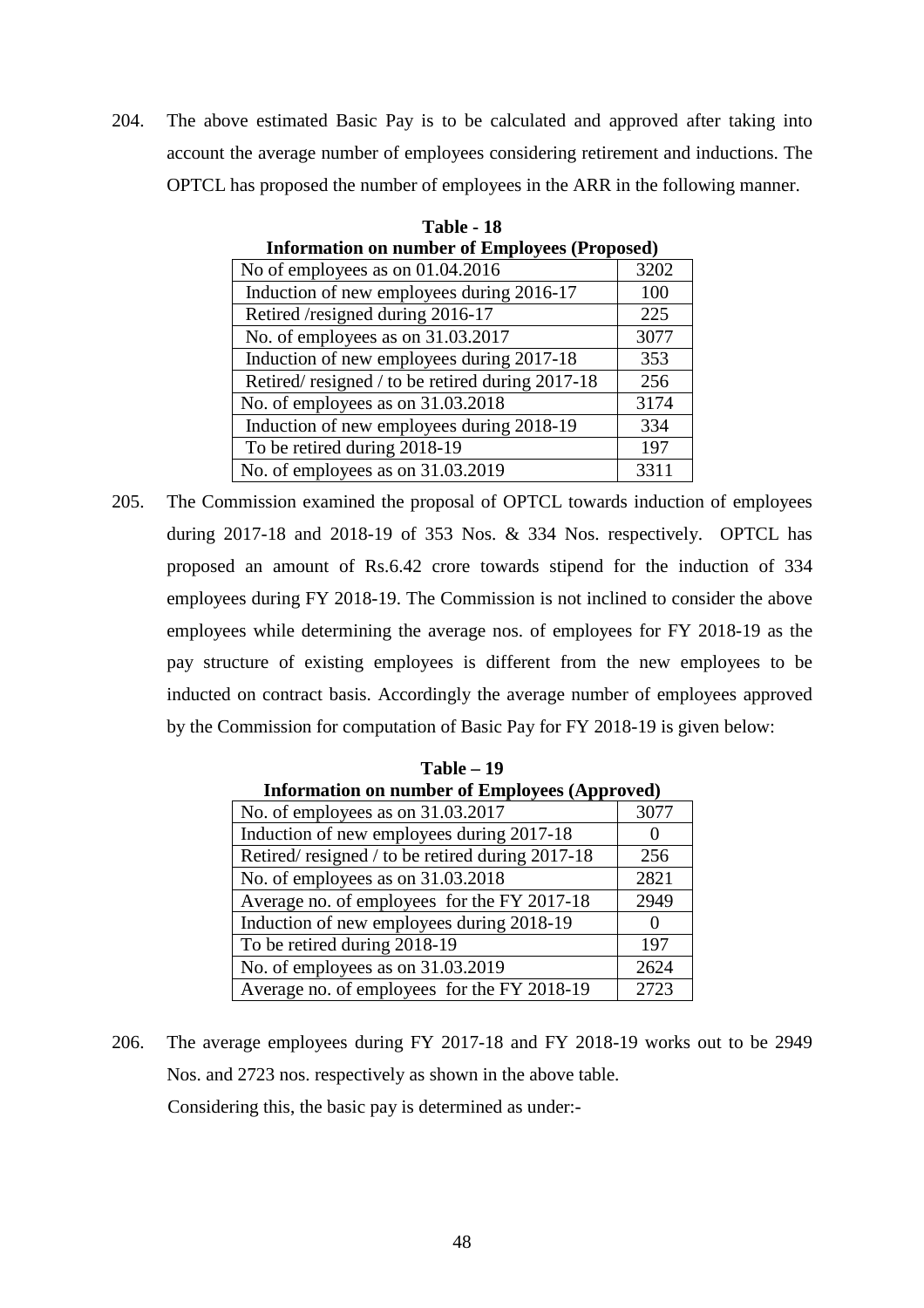|                                                     | (Rs. in crore) |
|-----------------------------------------------------|----------------|
| <b>Particulars</b>                                  | FY 2018-19     |
|                                                     | (Approved)     |
| Basic pay on the basis of 7th pay recommendation    | 163.88         |
| assuming 2.57 times hike with 3% annual increment   |                |
| Approved Basic Pay after factoring no. of employees | 151.29         |

**Table – 20** 

The claim from OPTCL has been made on the basis of 7th Pay Commission of State Govt. Some objectors expressed apprehensions over genuineness of the expenditures in past years and sought audited balance sheet, profit and loss Statement and other information to consider the employees cost as claimed. The Consumer Counsel WISE has submitted that per employee cost has risen in the past years (from Rs.9.53 lakhs in the year 2015-16 to Rs.12.67 lakhs proposed now (2015-16-Rs.9.53lakh, 2016-17- Rs.9.50 lakh, 2017-18-Rs.9.59 lakh and proposed Rs.12.67 lakh in 2018-19) The Commission also observes that present employees cost constitute 54.61% (Rs.360.40 Cr.) and related A & G cost another  $4\%$  (Rs.26.44 Cr.), totalling to 58.61% of net ARR proposed, with present strength of the staff. At present the Commission allows employees cost as a pass through. As a result any addition of manpower in any grade without prudence check by OPTCL shall add to the ARR and consequential impact on tariff to be levied from consumers of the state in a rising trend.

Employees cost is a controllable cost and is a component of total O&M expenses. Rising employee cost also inflates the A&G cost. Therefore, arbitrary growth in employees cost and A&G cost is likely to have pressure and impact on tariff. Since no norms have been prescribed for employees cost and is a pass through, the Commission may not allow indiscreet rise of employee cost in tariff fixation at some stage. Considering all these issues the Commission feels any upward increase shall be on the basis of prudent check from time to time. The Commission, therefore, approves Rs.151.29 crore towards Basic Pay for FY 2018-19.

# **Dearness Allowance**:

207. The Govt of Odisha implemented the  $7<sup>th</sup>$  Pay Commission with effect from 1.1.2016. Accordingly, DA was also changed as per the  $7<sup>th</sup>$  pay recommendations and the following table shows the notified DA by Govt of Odisha and projected DA thereof for FY 2018-19.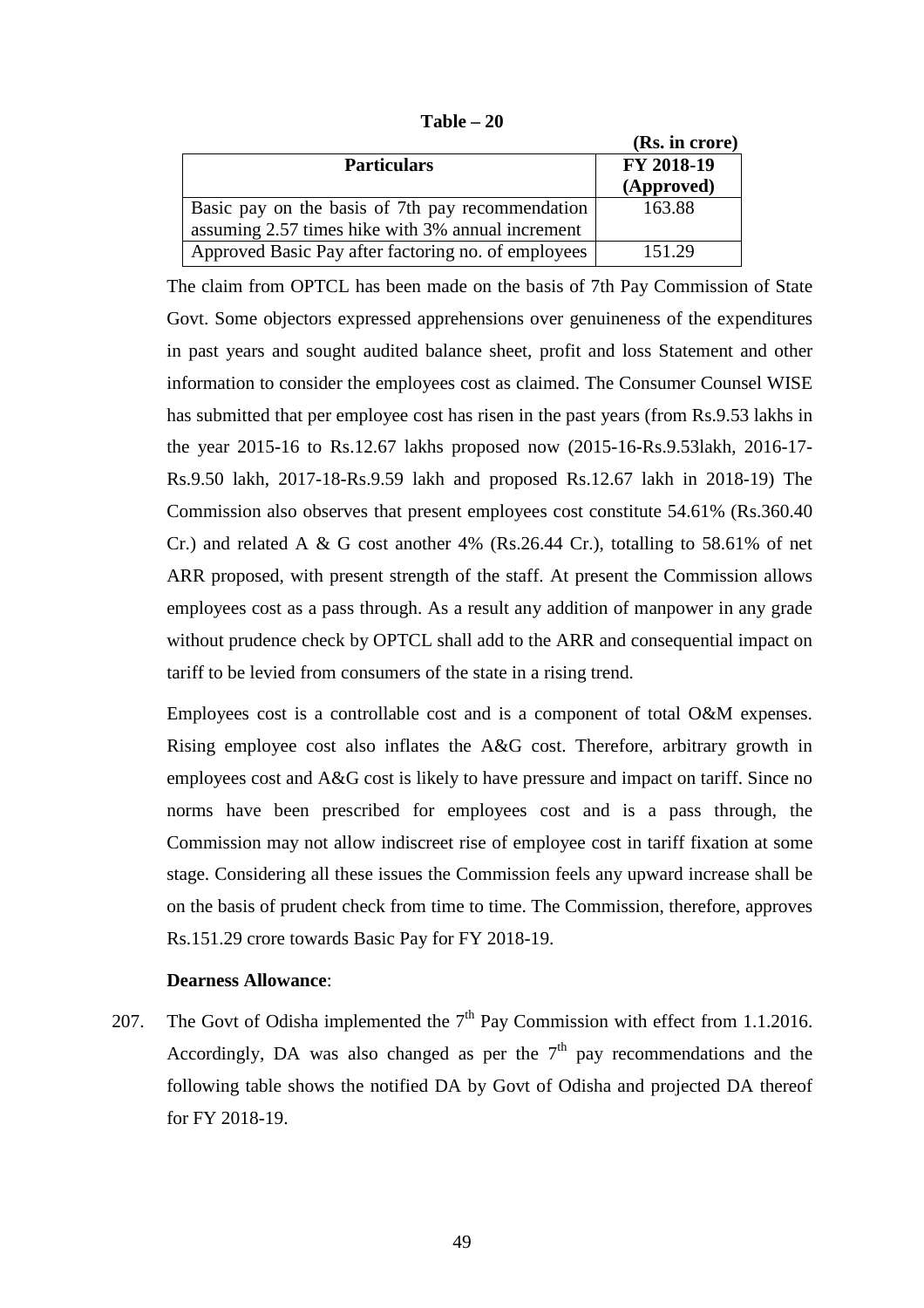| 1 avie - <i>4</i> 1 |      |                 |  |  |  |  |
|---------------------|------|-----------------|--|--|--|--|
| Date effective from | Rate | <b>Status</b>   |  |  |  |  |
| 1.01.16             | nil  | Approved By GoO |  |  |  |  |
| 1.07.16             | 2%   | Approved By GoO |  |  |  |  |
| 1.1.17              | 4%   | Approved By GoO |  |  |  |  |
| 1.07.17             | 5%   | Approved By GoO |  |  |  |  |
| 1.1.18              | 6%   | Projected       |  |  |  |  |
| 1.07.18             | 7%   | Projected       |  |  |  |  |
| 1.01.19             | 8%   | Projected       |  |  |  |  |

**Table - 21** 

208. As per the above table the DA rate for FY 2018-19 is assumed to be 7%.

# **House Rent Allowance**

209. House rent allowance has been allowed as provided in the actual un-audited account for the year 2016-17 since there is no provision of increment in the  $7<sup>th</sup>$  pay recommendations and the HRA would be a fixed amount equalling to the amount received on the date of implementation of  $7<sup>th</sup>$  pay recommendations.

# **Stipend for new contractual recruitment**

210. Under this head OPTCL claimed an amount of Rs.6.42 crore for the FY 2018-19 as detailed in table below:

| <b>YEAR</b> | Post                    | <b>Employees</b><br>recruited/to be<br>recruited      | <b>Stipend per</b><br>employee per<br>month (Rs.) | <b>Total stipend</b><br>per month<br>(Rs. Lakh) |
|-------------|-------------------------|-------------------------------------------------------|---------------------------------------------------|-------------------------------------------------|
|             | JMOT (EL)               | 150                                                   | 7000                                              | 10.50                                           |
| 2017-18     | Jr. Manager             | 13                                                    | 12000                                             | 1.56                                            |
|             | Asst. Manager           | 130                                                   | 18000                                             | 23.40                                           |
|             | <b>Office Assistant</b> | 60                                                    | 8000                                              | 4.80                                            |
|             | Jr. Manager             | 28                                                    | 12000                                             | 3.36                                            |
|             | Asst. Manager           | 124                                                   | 18000                                             | 22.32                                           |
|             | JMOT (EL)               | 151                                                   | 7000                                              | 10.57                                           |
| 2018-19     | JTTT (Telecom)          | 18                                                    | 7000                                              | 1.26                                            |
|             | <b>Office Assistant</b> | 13                                                    | 8000                                              | 1.04                                            |
|             | <b>Total</b>            | 687                                                   |                                                   | 78.81                                           |
|             |                         | Total stipend claimed for FY 2018-19 = Rs. $6.42$ Cr. |                                                   |                                                 |

**Table - 22 Stipend for new recruitment** 

211. The Commission allows Rs. 5.50 crore towards stipend for new recruitments. OPTCL should follow State Govt models on contractual appointment as a State Govt. entity.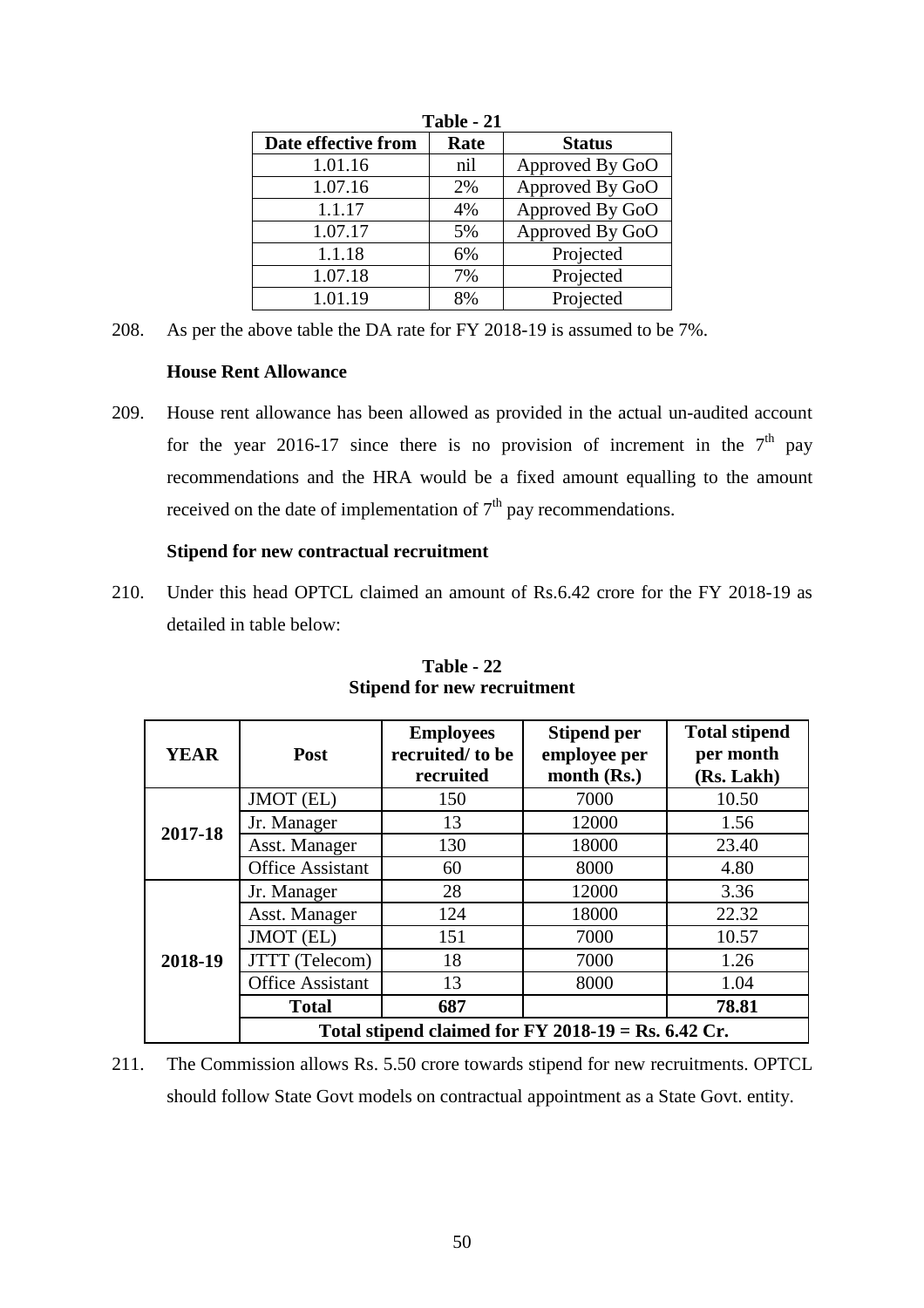- 212. Medical reimbursement and all other items such as outsourced engagement, LTC, honorarium, ex-gratia and staff welfare expenses have been accepted by the Commission appropriately.
- 213. The Commission has not considered the arrear impact on account of the  $7<sup>th</sup>$  Pay Commission data as proposed by OPTCL in the ensuing year ARR. Further OPTCL shall follow State Govt. rules on contractual appointments.

#### **Terminal Benefit including NPS**

- 214. OPTCL has made provision towards terminal liabilities based on the report of independent actuary M/s Charan Gupta Consultants Pvt. Ltd., Noida. During the period from FY 2005-06 to FY 2017-18, OPTCL has made provision of Rs. 2004.04 Cr. towards Terminal Liabilities(Pension, Gratuity and Leave Encashment) based on the Actuarial Valuation. OPTCL has further submitted that from FY 2005-06 to FY 2017-18 the Commission has allowed total Rs. 1857.05Cr. and the present gap is Rs. 146.99 Cr which has been projected as terminal liability for the FY 2018-19. Besides, OPTCL has projected Rs.9.01 Cr. towards employer's matching contribution for employees who have joined under NPS and Non-Pensionary Category.
- 215. OPTCL has also proposed arrear impact of 7th pay revision on pension for the period 01.01.2016 to 31.03.2018 and wage board revision for the period 01.04.2015 to 31.03.2018 to the tune of Rs.63.35 Cr. OPTCL has proposed one third (1/3rd)of such arrear amount i.e.Rs.21.12 Cr. for the FY 2018-19.
- 216. In reply to the query of the Commission, OPTCL has submitted the cash outflow statement towards terminal liabilities up to November, 2017. As per the statement an amount of Rs.103.26 crore has been disbursed towards terminal benefits (Pension, Gratuity and Leave Encashment) during 8 months of the FY 2017-18. The commission is of the opinion that since 7th pay recommendations are yet to be implemented its impact on the cash outflow towards terminal liabilities cannot be ascertained from the present cash flow statement. The commission therefore provisionally allows the amount of Rs 146.99 crore for FY 2018-19 as proposed by the OPTCL. Besides the above, an amount of Rs.9.01 crore towards NPS and Rs.21.12 crore towards arrear pension are allowed for FY 2018-19.
- 217. With the above observations the amount of employees cost as proposed by the petitioner and approved by the Commission is given in the following table: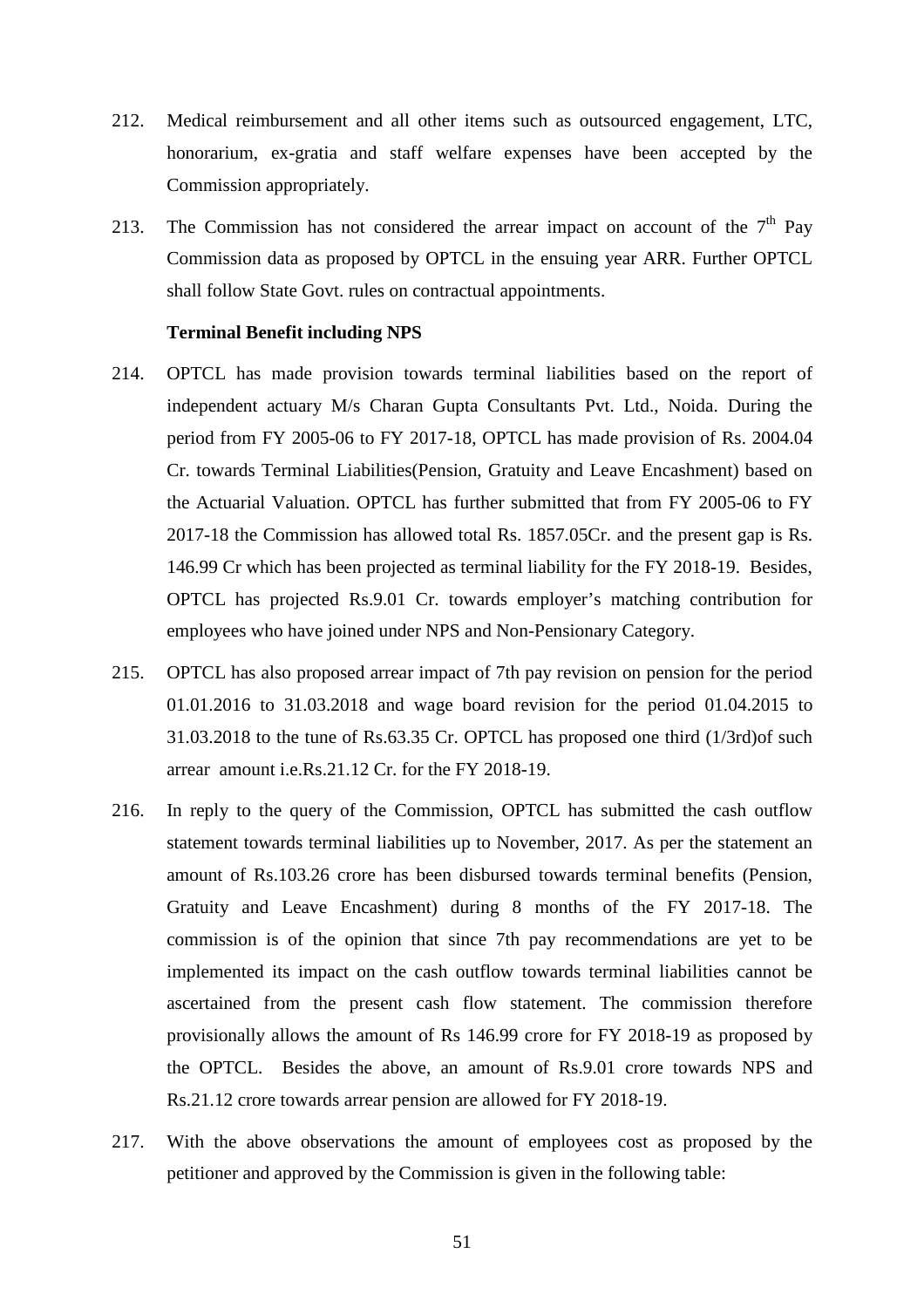|                |                                                            | $1.401017$ (100. 01 01 0)<br>FY 2017- | <b>FY</b>       | FY 2018-        |
|----------------|------------------------------------------------------------|---------------------------------------|-----------------|-----------------|
| SI             | <b>Particulars</b>                                         | 18                                    | 2018-19         | 19              |
| N <sub>0</sub> |                                                            | Approved                              | <b>Proposed</b> | <b>Approved</b> |
| $\mathbf A$    | <b>Salary &amp; Allownce</b>                               |                                       |                 |                 |
| $\mathbf{1}$   | Basic Pay and Grade Pay                                    | 58.00                                 | 166.42          | 151.29          |
| $\overline{2}$ | <b>Dearness Allowance</b>                                  | 83.52                                 | 16.64           | 10.59           |
| $\overline{3}$ | <b>House Rent Allowance</b>                                | 8.70                                  | 9.00            | 9.00            |
| $\overline{4}$ | <b>Other Allowance</b>                                     | 0.63                                  | 0.74            | 0.63            |
| 5              | <b>Bonus</b>                                               | 0.01                                  | 0.01            | 0.01            |
| 6              | <b>Stipend for New Recruitment</b>                         | 5.00                                  | 6.42            | 5.50            |
| $\overline{7}$ | Arrear Salary for 7th Pay Comission                        |                                       | 27.66           |                 |
|                | Sub-total (A)                                              | 155.86                                | 226.89          | 177.02          |
| B              | <b>Additional Employee Cost</b>                            |                                       |                 |                 |
|                | Arrear salary for impact of upgradation of<br>PB 2 to PB 3 | 1.35                                  |                 |                 |
| $\mathbf{1}$   | Out Sources Engagement                                     | 3.76                                  | 3.09            | 3.09            |
|                | Sub-total (B)                                              | 5.11                                  | 3.09            | 3.09            |
| $\mathbf C$    | <b>Other Employee Cost</b>                                 |                                       |                 |                 |
|                | Medical Expenses (allowance +                              |                                       |                 |                 |
| $\mathbf{1}$   | Reimbursement)                                             | 2.90                                  | 9.53            | 2.90            |
| $\overline{2}$ | <b>Leave Travel Concession</b>                             | 0.69                                  | 0.46            | 0.46            |
| $\overline{3}$ | Honorarium                                                 | 0.15                                  | 0.15            | 0.15            |
| $\overline{4}$ | Ex-gratia                                                  | 2.50                                  | 5.00            | 5.00            |
| $\overline{5}$ | <b>Staff Welfare Expenses</b>                              | 3.52                                  | 4.69            | 4.50            |
| 6              | Miscellaneous                                              |                                       | 2.48            |                 |
|                | Sub-total (C)                                              | 9.76                                  | 22.31           | 13.01           |
| D              | <b>Terminal Benefits</b>                                   |                                       |                 |                 |
| $\mathbf{1}$   | Pension                                                    | 139.58                                | 146.99          | 146.99          |
| $\overline{2}$ | Gratuity                                                   |                                       |                 |                 |
| $\overline{3}$ | Leave Salary                                               |                                       |                 |                 |
| $\overline{4}$ | Other (including contribution to NPS)                      | 4.06                                  | 9.01            | 9.01            |
| 5              | Arrear pension for 7th Pay Comission                       |                                       | 21.12           | 21.12           |
|                | Sub-total (D)                                              | 143.64                                | 177.12          | 177.12          |
| ${\bf E}$      | Total Employees Cost (A+B+C+D)                             | 314.37                                | 429.41          | 370.24          |
| ${\bf F}$      | Less: Employees Cost Capitalised                           | 9.87                                  | 9.84            | 9.84            |
| $\mathbf G$    | Net Employee Cost (E-F)                                    | 304.50                                | 419.57          | 360.40          |

**Table- 23 Approved Employees Cost for FY 2018-19 (Rs. crore)** 

# **Repair & Maintenance Expenses**

218. For the FY 2018-19 OPTCL has proposed an amount of Rs.156.19 crore under the head repair and maintenance expenses. Item wise details is given in the table below:

# **Table- 24**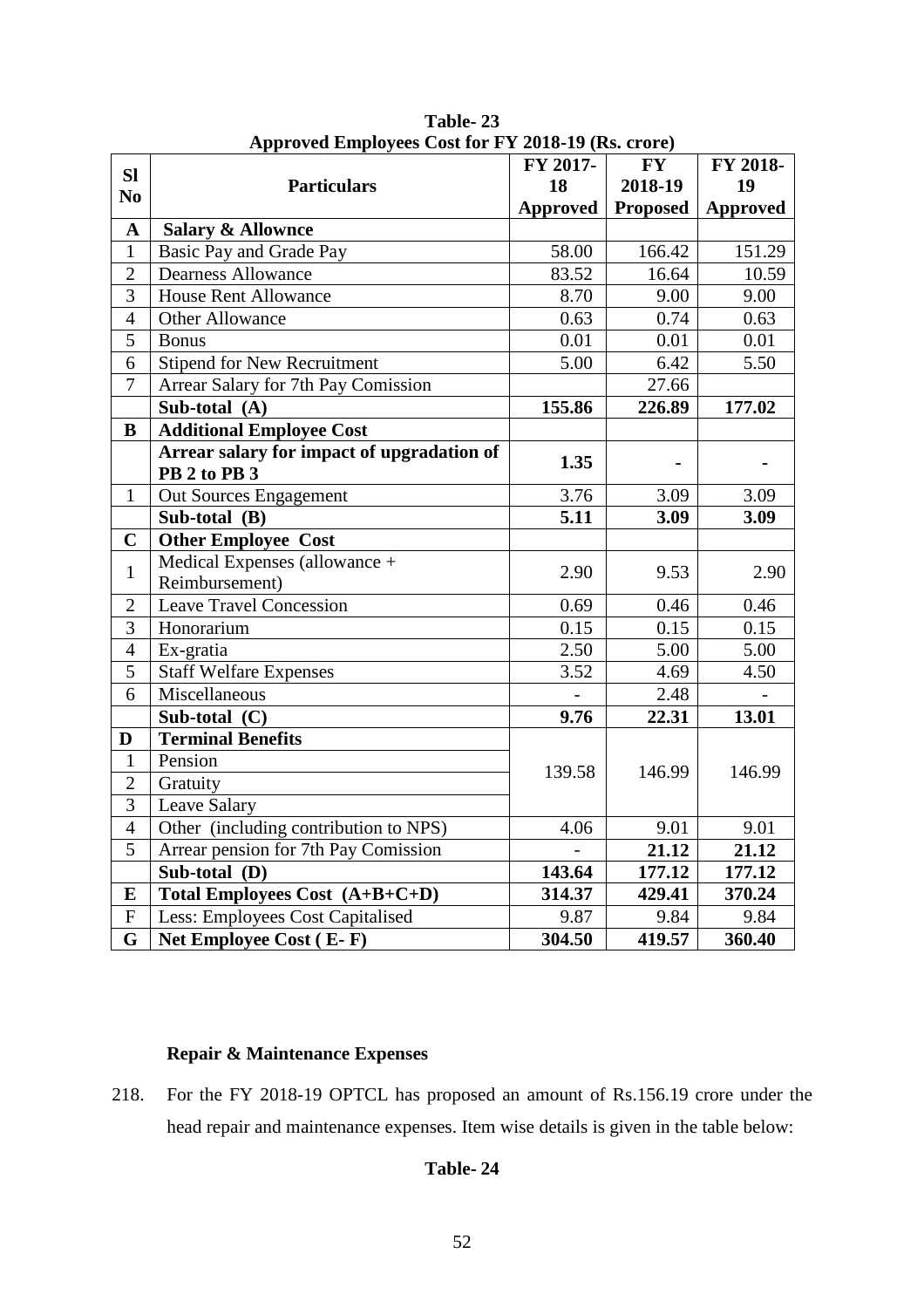|                               | (Rs. crore)                                      |                                            |                                |
|-------------------------------|--------------------------------------------------|--------------------------------------------|--------------------------------|
| <b>Particulars</b>            | <b>OERC</b><br><b>Approval</b><br>$(FY 2016-17)$ | <b>OERC</b><br>Approval (FY<br>$2017 - 18$ | Projection<br>(FY 2018-<br>19) |
| $(i)$ O&M                     |                                                  |                                            | 137.51                         |
| (ii) Telecom                  |                                                  |                                            | 1.86                           |
| (iii) Civil Works             | 110.59                                           | 124.97                                     | 13.50                          |
| (iv) Information Technology   |                                                  |                                            | 3.32                           |
| <b>Total R&amp;M Expenses</b> |                                                  |                                            | 156.19                         |

219. The OERC (Terms and Conditions for Determination of Transmission Tariff) Regulations at Regulations 8.15 and 8.16 provides the following with regard to determination of Repairs and Maintenance (R&M)

*'Repair and Expenses would be allowed at the rate of 2.5% of Gross Fixed Assets (GFA) only on assets owned by the transmission company, for each year of the control period.'* 

*'In case of STU( OPTCL) the Commission shall allow Repair and maintenance expenses basing on the past trend and requirement of the licensee in this regard after prudence check.'*

As per the submission in the ARR Form-17, the opening balance of the Gross block as on 1-4-2018 is shown as Rs. 3683.25 crore. The commission after scrutiny of the audited accounts for the FY 2016-17 and further additions of assets during FY 2017- 18 approves the assets as shown in the following table:

|                              |                    |           | (Rs. in crore)   |
|------------------------------|--------------------|-----------|------------------|
|                              | <b>Deemed Cost</b> | $U_{p}$   | Pre-up valued    |
| <b>Transmission Assets</b>   | as on              | valuation | value of assets  |
|                              | 01.04.2018         | effect    | as on 01.04.2018 |
| Free Hold Land               | 46.35              |           | 46.35            |
| Lease Hold Land              | 40.10              | 5.64      | 34.46            |
| <b>Buildings</b>             | 72.39              | 1.35      | 71.04            |
| Plant and Machinery (other   | 18.63              | 1.58      | 17.05            |
| civil works)                 |                    |           |                  |
| Plant and Machinery          | 1887.85            | 70.87     | 1816.98          |
| Plant and Machinery (By      | 250.60             | 193.28    | 57.32            |
| Beneficiary)                 |                    |           |                  |
| Plant and Machinery: (Lines, | 1305.12            | 451.29    | 853.83           |
| Cables and Network)          |                    |           |                  |
| Vehicles                     | 1.06               | 0.44      | 0.62             |
| Furniture, Fixture           | 4.47               | 1.20      | 3.27             |
| Office Equipment & Others    | 21.26              | 2.21      | 19.05            |
| Capital stores and spares    | 35.43              |           |                  |
| <b>Grand Total</b>           | 3683.25            | 727.86    | 2919.97          |

**Table – 25**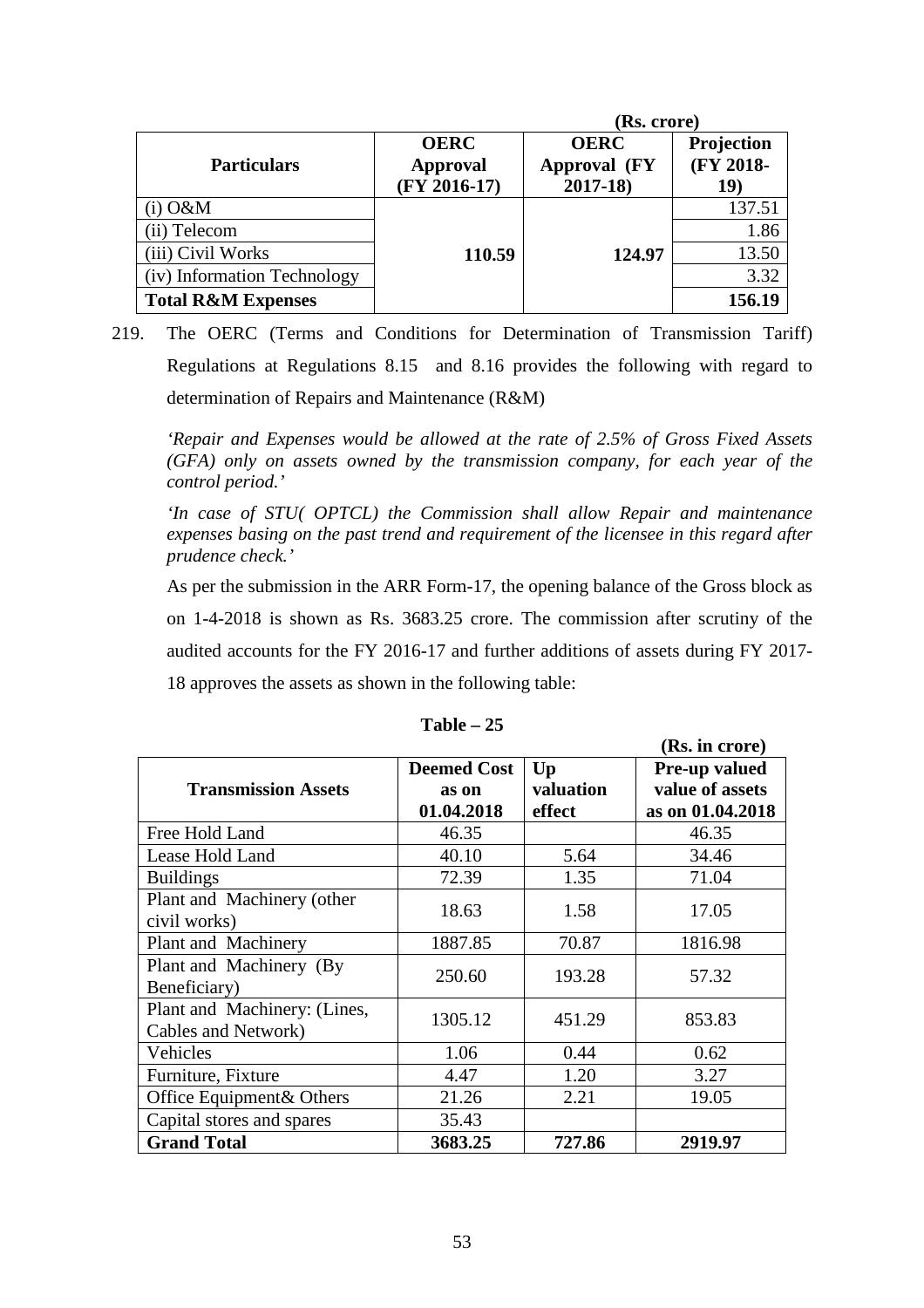As per the OERC Transmission regulation, the R&M expenses are allowed at the rate of 2.5% on opening GFA. The Pre-up valued value of assets as on 01.04.2018 is assessed at Rs. 2919.97 crore. Accordingly the R&M expenses are calculated at Rs. 73.00 crore. In addition to normal R&M expenses, the commission after analysis of past trend and in terms of regulation allows additional R&M of Rs. 38 crore. Therefore the total R&M approved is Rs. 111.00 crore for FY 2018-19.

# **Administration & General Expenses**

220. For the FY 2018-19, the petitioner has proposed an amount of Rs. 27.23 Crore under the head Administration & General Expenses. Item-wise break up of expenses is given in table below:

| Table-26                                      |           |  |  |  |  |
|-----------------------------------------------|-----------|--|--|--|--|
| <b>PARTICULARS</b>                            | (Rs, Cr.) |  |  |  |  |
| Approved for FY 2017-18                       | 21.47     |  |  |  |  |
| Escalation as per WPI up to Oct-17 $(3.576%)$ | 0.77      |  |  |  |  |
| A&G for FY 2018-19                            | 22.24     |  |  |  |  |
| Add: Licence Fees                             | 1.50      |  |  |  |  |
| Add: Inspection Fees                          | 2.85      |  |  |  |  |
| Add: SLDC Charges                             | 0.65      |  |  |  |  |
| Total A&G Expenses for FY 2018-19             | 27.23     |  |  |  |  |

221. As per the OERC Regulation, the Commission shall allow A&G expenses by giving an escalation factor equal to WPI over the amount approved by the Commission in the previous year. The annual rate of inflation based on monthly WPI stood at 2.90% for the period from 1st April 2017 to 31st December 2017 as revealed from the Economic Survey Report 2017-18.

222. Therefore, the Commission allows escalation of 2.90% (rate of inflation measured by WPI for the period from 1st April 2017 to 31st December 2017) over the approved amount of previous year. The calculation for determining the A&G expenses is given in table below:

| (Rs. Crore)                                |       |
|--------------------------------------------|-------|
| Normal A&G approved during 2017-18         | 21.47 |
| Escalation as per WPI                      | 2.90% |
| Normal A&G for 2018-19                     | 22.09 |
| Add licensee fees to Commission            | 1.50  |
| Add: Inspection fees                       | 2.85  |
| Total A&G Expenses approved for FY 2018-19 | 26.44 |

**Table - 27**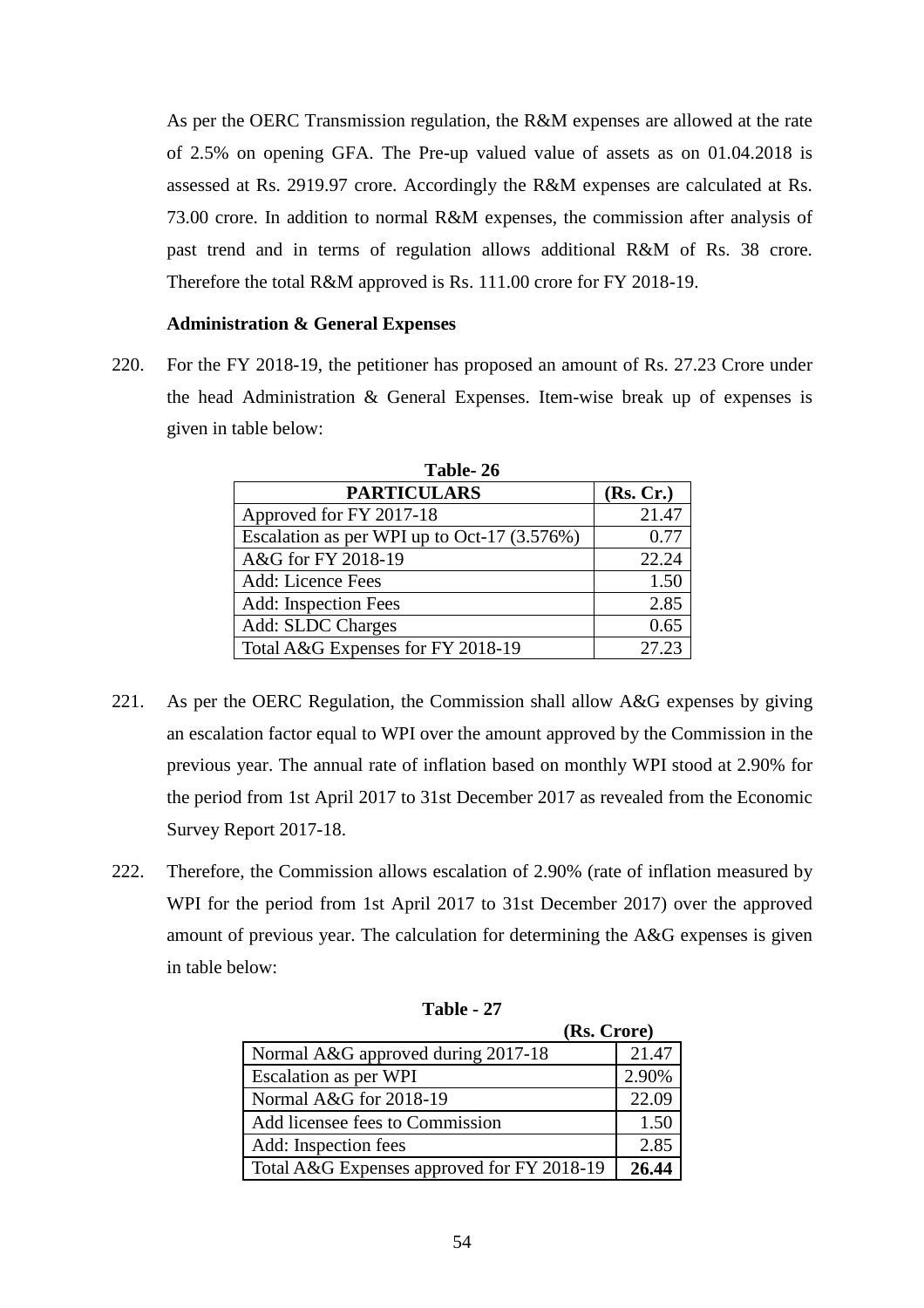223. The Commission approved an amount of Rs. 26.44 crore towards A&G expenses for the FY 2018-19. The Commission also directs OPTCL to keep the A&G cost under control and in comparison to business volume. The additional licensee fees of Rs. 40.00 lakh (Rs. 1.90 crore – Rs. 1.50 crore now allowed) shall be passed to OPTCL in truing up exercise of OPTCL.

#### **Interest and financial charges**

# **A. Interest on loan**

224. The petitioner has proposed an amount of Rs.94.46 crore towards interest on longterm loan for the FY 2018-19. Loan-wise interest payment as proposed by OPTCL is depicted in table below:

|             | Table- 28                         |                                                          |                             |                                             |                                             |                                              |                                                          |  |  |
|-------------|-----------------------------------|----------------------------------------------------------|-----------------------------|---------------------------------------------|---------------------------------------------|----------------------------------------------|----------------------------------------------------------|--|--|
|             |                                   | Projection for Interest on loan for FY 2018-19 (Rs. Cr.) |                             |                                             |                                             |                                              |                                                          |  |  |
|             |                                   | Rate<br>of Interest                                      | Principal as<br>on 01.04.18 | Loan to<br>be<br>received<br>(FY 18-<br>19) | Loan to<br>be<br>redeemed<br>(FY 18-<br>19) | <b>Interest</b><br>payment<br>(FY 18-<br>19) | <b>Total</b><br><b>Payment</b><br>(FY 18-<br><b>19</b> ) |  |  |
| A           | Govt. Loans                       |                                                          |                             |                                             |                                             |                                              |                                                          |  |  |
|             | <b>State Govt.</b><br>(Cash Loan) | 13.00%                                                   | 2.00                        |                                             |                                             | 0.26                                         | 0.26                                                     |  |  |
|             | State Govt.(CRF)                  | 0.00%                                                    | 15.00                       |                                             |                                             |                                              | $\overline{0}$                                           |  |  |
|             | GoO Bonds                         | 13.00%                                                   | 400.00                      |                                             |                                             | 26.00                                        | 26.00                                                    |  |  |
|             | Sub-Total                         |                                                          | 417.00                      |                                             |                                             | 26.26                                        | 26.26                                                    |  |  |
| B           | <b>Institutional Loans</b>        |                                                          |                             |                                             |                                             |                                              |                                                          |  |  |
|             | Bank of India                     | 9.33% (Avg.)                                             | 192.71                      | 49.76                                       | 6.75                                        | 18.32                                        | 25.07                                                    |  |  |
|             | <b>REC</b> Loan                   | 12.02%(Avg.)                                             | 232.02                      |                                             | 25.45                                       | 27.33                                        | 52.78                                                    |  |  |
|             | PFC Loan                          | $12.03\%$ (Avg.)                                         | 51.25                       |                                             | 6.00                                        | 5.43                                         | 11.43                                                    |  |  |
|             | Union Bank of India               | 8.10%                                                    | 201.44                      |                                             |                                             | 16.32                                        | 16.32                                                    |  |  |
|             | <b>JICA</b>                       | 0.80%                                                    | 25.00                       | 148.88                                      |                                             | 0.80                                         | 0.80                                                     |  |  |
|             | Sub-Total                         |                                                          | 702.42                      | 198.64                                      | 38.20                                       | 68.20                                        | 106.40                                                   |  |  |
| $\mathbf C$ |                                   | <b>Grand Total</b>                                       | 1119.42                     | 198.64                                      | 38.20                                       | 94.46                                        | 132.66                                                   |  |  |

**T**-LL 20

225. The Commission in the last tariff order had allowed interest on loan availed from Bank of India, REC, PFC for capital works only up to 31.03.2017. Interest on the Government loans are not allowed as per earlier orders in the ARR. This year OPTCL has submitted (in Form F-3) that the anticipated receipt of loan during FY 2017-18 would be total to the tune of Rs. 379.73 crore. Such details are given in the following table: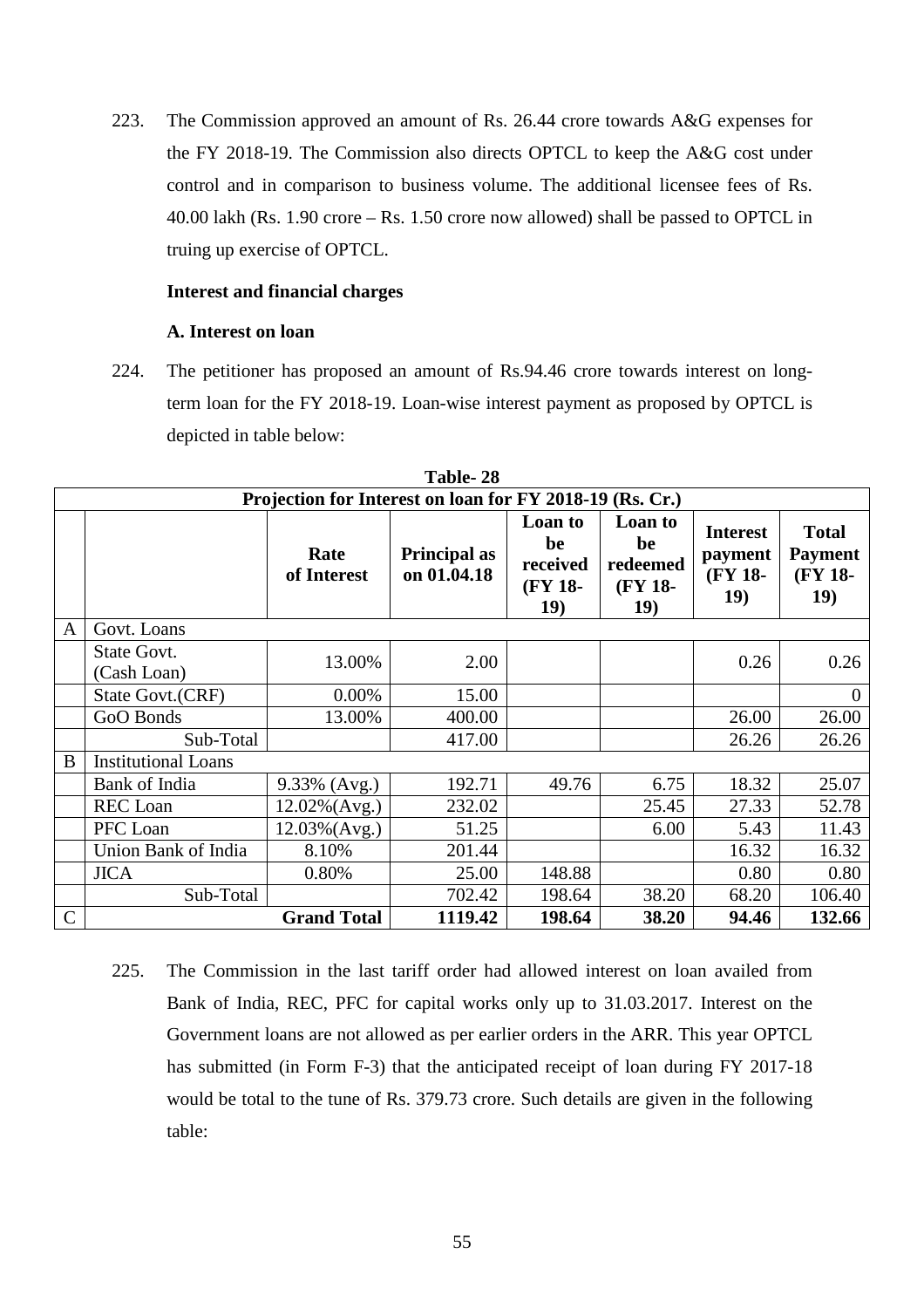| Table - 29                 |                                       |                                                  |                                                          |                                                |  |  |  |  |
|----------------------------|---------------------------------------|--------------------------------------------------|----------------------------------------------------------|------------------------------------------------|--|--|--|--|
| <b>Source</b>              | Opening<br>balance as on<br>1.04.2017 | <b>Anticipated</b><br>receipt (FY<br>$2017 - 18$ | <b>Anticipated</b><br><b>Payment (FY)</b><br>$2017 - 18$ | <b>Closing</b><br><b>Balance</b><br>31.03.2018 |  |  |  |  |
| <b>Govt Loan</b>           |                                       |                                                  |                                                          |                                                |  |  |  |  |
| State Govt (Cash Loan)     | 2.00                                  |                                                  |                                                          | 2.00                                           |  |  |  |  |
| State Govt Loan (CTF)      | 15.00                                 |                                                  |                                                          | 15.00                                          |  |  |  |  |
| <b>Central Govt Loan</b>   |                                       |                                                  | $\overline{\phantom{0}}$                                 |                                                |  |  |  |  |
| <b>State Govt Bond</b>     | 400.00                                |                                                  |                                                          | 400.00                                         |  |  |  |  |
| <b>Sub Total</b>           | 417.00                                |                                                  |                                                          | 417.00                                         |  |  |  |  |
| <b>Banks/Fis</b>           |                                       |                                                  |                                                          |                                                |  |  |  |  |
| Bank of India              | 48.43                                 | 144.28                                           | 0.00                                                     | 192.71                                         |  |  |  |  |
| <b>PFC</b>                 | 48.75                                 | 9.01                                             | 6.51                                                     | 51.25                                          |  |  |  |  |
| <b>REC</b>                 | 257.47                                |                                                  | 25.45                                                    | 232.01                                         |  |  |  |  |
| <b>JICA</b>                |                                       | 25.00                                            |                                                          | 25.00                                          |  |  |  |  |
| Union Bank of India        |                                       | 201.44                                           |                                                          | 201.44                                         |  |  |  |  |
| <b>Sub Total</b>           | 354.64                                | 379.73                                           | 31.97                                                    | 702.41                                         |  |  |  |  |
| <b>Others</b>              |                                       |                                                  |                                                          |                                                |  |  |  |  |
| <b>Infrastructure Loan</b> | 120.35                                |                                                  | 24.00                                                    | 96.35                                          |  |  |  |  |
| <b>Total Loan</b>          | 891.99                                | 379.73                                           | 55.97                                                    | 1,215.76                                       |  |  |  |  |

226. The loan position submitted above was analysed on the basis of the audited accounts for FY 2016-17 available with the Commission along with actual loans availed during 2017-18 (till Jan 2018). On scrutiny following details have emerged on the actual upto date loans.

|                          |                                                  |                                              | 1 apie-30                                  |                                                          |                                                |                                                              |
|--------------------------|--------------------------------------------------|----------------------------------------------|--------------------------------------------|----------------------------------------------------------|------------------------------------------------|--------------------------------------------------------------|
|                          | <b>Opening</b><br>balance as<br>on<br>01.04.2017 | <b>Actual</b><br>receipt<br>upto Jan<br>2018 | Anticipated<br>receipt<br>(FY 2017-<br>18) | <b>Anticipated</b><br><b>Payment</b><br>(FY 2017-<br>18) | <b>Closing</b><br><b>Balance</b><br>31.03.2018 | <b>Closing</b><br><b>Balance</b><br>31.03.2018<br>(approved) |
| <b>Govt Loan</b>         |                                                  |                                              |                                            |                                                          |                                                |                                                              |
| State Govt (Cash Loan)   | 2.00                                             |                                              |                                            |                                                          | 2.00                                           |                                                              |
| State Govt Loan (CTF)    | 15.00                                            |                                              |                                            |                                                          | 15.00                                          |                                                              |
| <b>Central Govt Loan</b> |                                                  |                                              |                                            |                                                          |                                                |                                                              |
| <b>State Govt Bond</b>   | 400.00                                           |                                              |                                            |                                                          | 400.00                                         |                                                              |
| <b>Sub Total</b>         | 417.00                                           |                                              | $\overline{\phantom{a}}$                   |                                                          | 417.00                                         |                                                              |
| <b>Banks/FIs</b>         |                                                  |                                              |                                            |                                                          |                                                |                                                              |
| Bank of India            | 48.43                                            | 3.69                                         | 144.28                                     |                                                          | 192.71                                         | 52.12                                                        |
| <b>PFC</b>               | 48.75                                            | 9.01                                         | 9.01                                       | 8.23                                                     | 49.53                                          | 49.53                                                        |
| <b>REC</b>               | 257.47                                           |                                              |                                            | 1.72                                                     | 255.75                                         | 255.75                                                       |
| <b>JICA</b>              |                                                  | 7.21                                         | 25.00                                      |                                                          | 25.00                                          |                                                              |
| Union Bank of India      |                                                  |                                              | 201.44                                     |                                                          | 201.44                                         |                                                              |
| <b>Sub Total</b>         | 354.64                                           | 19.91                                        | 379.73                                     | 9.95                                                     | 724.42                                         | 357.40                                                       |
| <b>Others</b>            |                                                  |                                              |                                            |                                                          |                                                |                                                              |
| Infrastructure Loan      | 120.35                                           |                                              |                                            | 24.00                                                    | 96.35                                          |                                                              |
| <b>Total Loan</b>        | 891.99                                           | 19.91                                        | 379.73                                     | 33.95                                                    | 1,215.76                                       | 357.40                                                       |

**Table-30**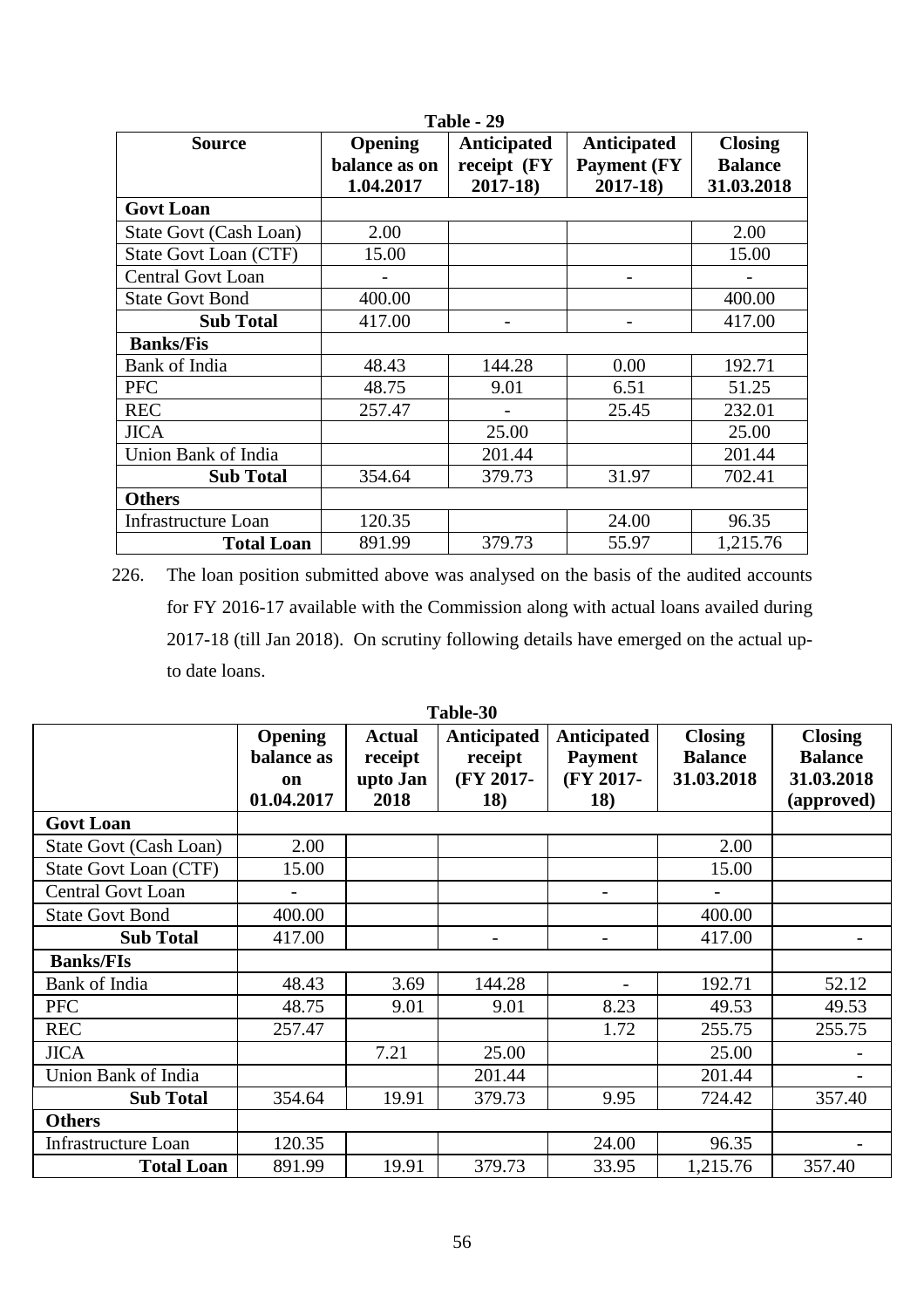- 227. The amount proposed to be availed during 2018-19 has not been considered for calculation of interest. OPTCL shall make effort to reduce interest cost through swapping of loan wherever possible.
- 228. Source wise break up on loan as on 31.03.2018 and 31.03.2019, average rate of interest on the above loan and the amount of interest determined and approved for 2018-19 is given in table below:

|               |                                |                             |                                            |                             | (Rs. Crore)               |                           |
|---------------|--------------------------------|-----------------------------|--------------------------------------------|-----------------------------|---------------------------|---------------------------|
| <b>Source</b> | Average<br>rate of<br>interest | Loan as<br>on<br>31.03.2018 | Anticipated<br><b>Payment</b><br>(FY 2018- | Loan as<br>on<br>31.03.2019 | Average<br>Loan<br>amount | <b>Interest</b><br>amount |
|               | $(\%)$                         |                             | 19)                                        |                             |                           |                           |
| Bank of India | 9.70                           | 52.12                       | 6.75                                       | 45.37                       | 48.75                     | 4.73                      |
| <b>REC</b>    | 12.25                          | 255.75                      | 25.45                                      | 230.30                      | 243.03                    | 29.77                     |
| <b>PFC</b>    | 12.25                          | 49.53                       | 6.00                                       | 43.53                       | 46.53                     | 5.70                      |
| <b>Total</b>  |                                | 357.40                      | 38.20                                      | 319.20                      | 338.30                    | 40.20                     |

| able |  |
|------|--|
|------|--|

229. The Commission allows Rs.40.20 crore towards interest on Loan for FY 2018-19.

#### **B. Interest on Working Capital**

230. OPTCL has proposed an amount of Rs.13.92 crore towards interest on working capital under Regulation 8.26 of OERC Regulations, 2014. The table showing calculation of interest on working capital is given in table below:

| <b>Calculation of Interest on Working Capital</b>       |                  |
|---------------------------------------------------------|------------------|
| <b>Parameters</b>                                       | <b>Rs. Crore</b> |
| (i) Receivables equivalent to two months of fixed cost. | 87.88            |
| (ii) Maintenance Spares $@$ 15% of O&M expenses         | 91.41            |
| (iii) Operation & Maintenance expenses for one month    | 50.79            |

**Total Working Capital** 230.08

**Table- 32** 

231. As per the OERC (Terms and Conditions for Determination of Transmission Tariff) Regulation, 2014 read with para 8.26 it has been mentioned that in case of STU (OPTCL) the Commission shall determine the quantum of working capital if needed depending upon the cash flow position of the licensee and shall allow interest on the same. OPTCL furnished the cash flow statement up to November 2017. According to this revenue receipt is shown at Rs.450.41 crore whereas the revenue expenditure is Rs.337.83 crore. The gap is Rs.161.59 crore positive including opening surplus

**Interest on Working Capital @ 12.10% for 15 days** 13.92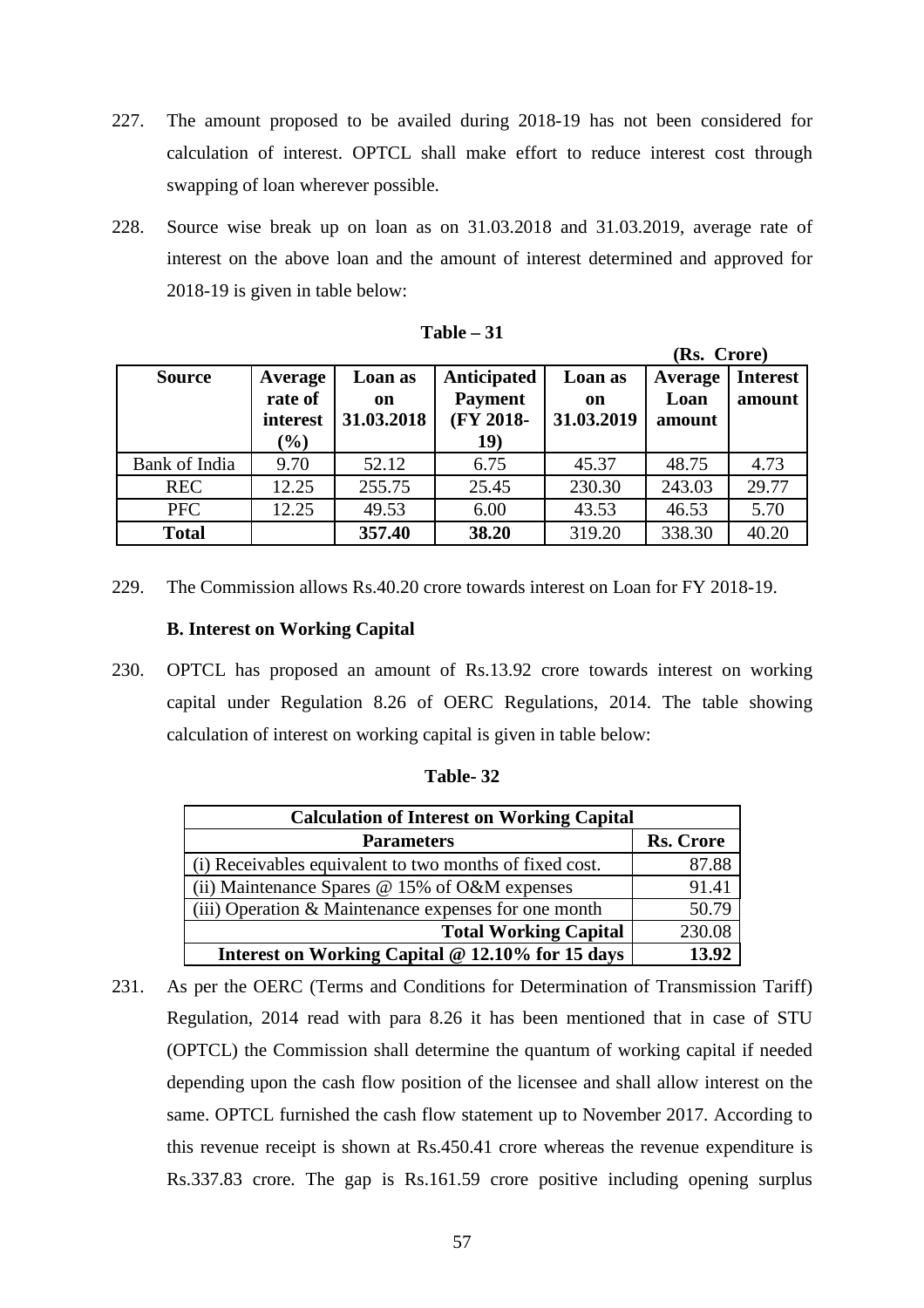balance of Rs.49.01crore. The Commission therefore is not inclined to allow Interest on Working Capital in the revenue requirement for FY 2018-19.

# **Depreciation**

232. It is revealed from the latest submission of Audited accounts for FY 2016-17 that OPTCL has adopted Ind- AS system of accounting. As reported in the said audited accounts the deemed cost of Assets as on 31.03.2017 is 3042.57 crore. However the Commission in the last Tariff order approved the Total Assets of OPTCL as on 31.03.2017 to the tune of Rs. 4086.91 crore. Therefore now the asset value has been reduced by Rs. 1044.34 crore due to the implementation of Ind- AS system of accounting. The OPTCL have submitted that assets worth of Rs. 613.35 crore will be added during FY 2017-18. The details of their submission regarding assets and depreciation is given in the following table:

| <b>Transmission Assets</b>       | <b>OERC</b>         | <b>Deemed</b> | <b>Addition</b> | <b>Depreciation</b> |
|----------------------------------|---------------------|---------------|-----------------|---------------------|
|                                  | <b>Depreciation</b> | Cost as on    | during          |                     |
|                                  | Rate as per         | 01.04.2018    | FY 2018-        |                     |
|                                  | Regulations,        |               | 19              |                     |
|                                  | 2014                |               |                 |                     |
| Free Hold Land                   |                     | 46.35         | 11.47           |                     |
| Lease Hold Land                  |                     | 40.10         | 9.92            | 0.66                |
| <b>Buildings</b>                 | 3.34%               | 72.39         | 17.91           | 3.37                |
| Plant and Machinery (Other Civil | 3.34%               | 18.63         | 4.61            | 0.68                |
| Work)                            |                     |               |                 |                     |
| Plant and Machinery              | 5.28%               | 1887.85       | 467.06          | 122.08              |
| Plant and Machinery              | 0.00%               | 250.60        | 39.60           |                     |
| (By Beneficiary)                 |                     |               |                 |                     |
| Plant and Machinery:             | 5.28%               | 1305.12       | 322.89          | 88.44               |
| (Lines, Cables & Network)        |                     |               |                 |                     |
| Vehicles                         | 9.50%               | 1.06          | 0.26            | 0.11                |
| Furniture, Fixture               | 6.33%               | 4.47          | 1.11            | 0.31                |
| Office Equipment& Others         | 6.33%               | 21.26         | 5.26            | 2.25                |
| Capital stores and spares        |                     | 35.43         | 8.76            |                     |
| <b>Grand Total</b>               |                     | 3683.25       | 888.84          | 217.91              |

**Table - 33** 

- 233. OPTCL has accordingly claimed an amount of Rs.217.91 crore towards depreciation for the FY 2018-19.
- 234. The commission in its tariff orders allows depreciation on the historical costs of the assets without considering the effect of up valuation. The Govt. of Odisha in successive years has also communicated to keep in abeyance the effect of up valuation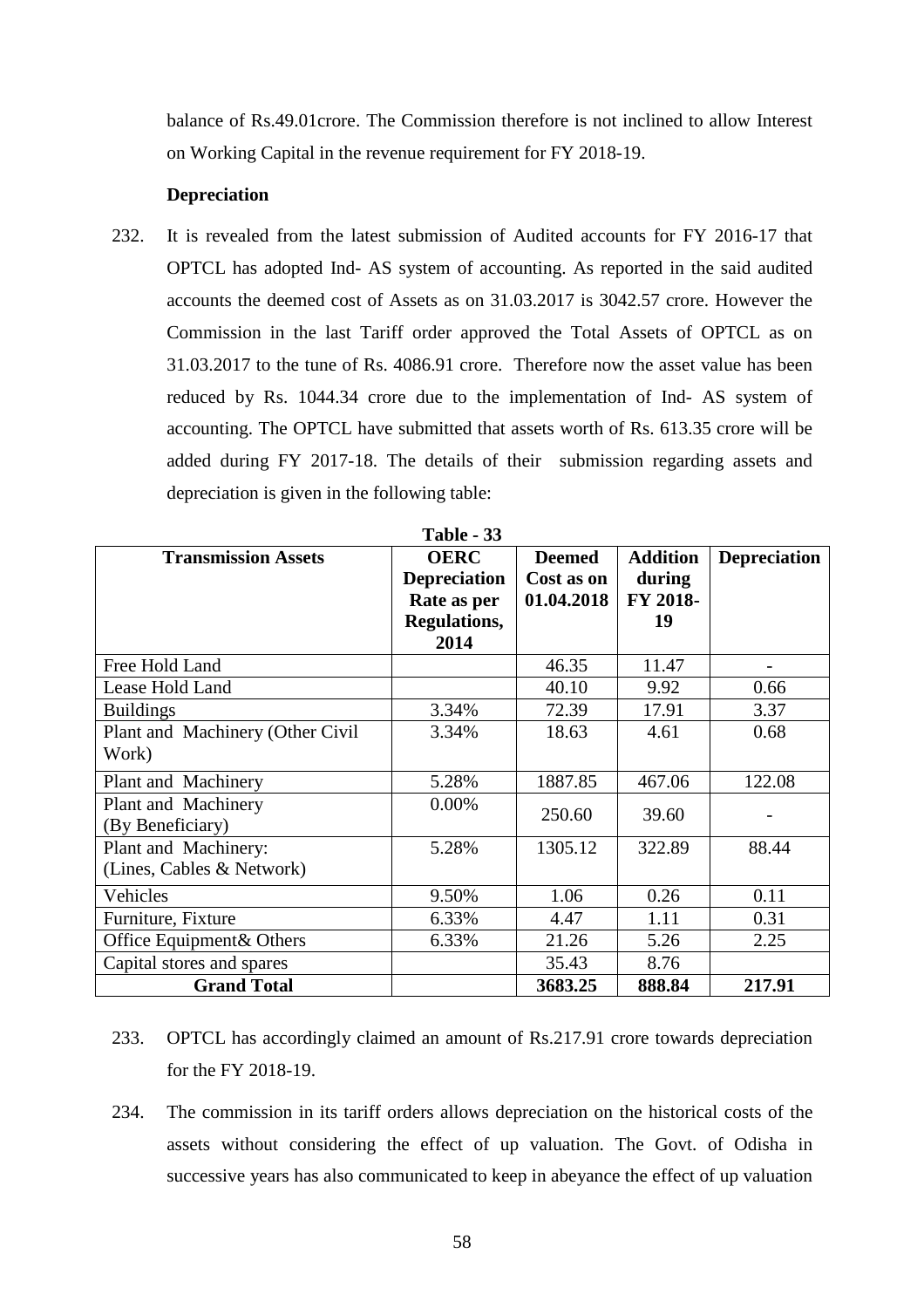of assets from the ARR calculation. In line with the same principle, the Commission considers the calculation of depreciation on the pre up valued assets. The commission has accordingly derived the effect of up-valuation which is shown in the following table:

|                                                        |                                                                                                                                                         |         | (Rs. Crore)                                    |
|--------------------------------------------------------|---------------------------------------------------------------------------------------------------------------------------------------------------------|---------|------------------------------------------------|
| <b>Transmission Assets</b>                             | <b>Assets as on 31.03.2016</b><br>Assets as on<br>31.03.2016 as per<br>as approved by<br>audited report<br>commission (pre-<br>(up valued)<br>upvalued) |         | <b>Difference</b><br>(Up valuation)<br>effect) |
| Free Hold Land                                         | 34.46                                                                                                                                                   |         |                                                |
| Lease Hold Land                                        | 26.75                                                                                                                                                   | 55.57   | 5.64                                           |
| <b>Buildings</b>                                       | 87.70                                                                                                                                                   | 86.35   | 1.35                                           |
| Electrical installation                                | 1.39                                                                                                                                                    |         | 1.39                                           |
| Plant and Machinery (other<br>civil works)             | 8.88                                                                                                                                                    | 8.69    | 0.19                                           |
| Plant and Machinery                                    | 1903.18                                                                                                                                                 | 1832.31 | 70.87                                          |
| Plant and Machinery (By<br>Beneficiary)                | 193.28                                                                                                                                                  |         | 193.28                                         |
| Plant and Machinery:<br>(Lines, Cables and<br>Network) | 1953.76                                                                                                                                                 | 1502.47 | 451.29                                         |
| Vehicles                                               | 2.09                                                                                                                                                    | 1.65    | 0.44                                           |
| Furniture, Fixture                                     | 4.51                                                                                                                                                    | 3.31    | 1.20                                           |
| Office Equipment& Others                               | 25.66                                                                                                                                                   | 23.45   | 2.21                                           |
| Total                                                  | 4241.66                                                                                                                                                 | 3513.80 | 727.86                                         |

**Table - 34** 

235. The depreciation is allowed as per the rate prescribed in the OERC Transmission Regulation 2014. A statement of Fixed Asset and block wise computation of depreciation allowed for FY 2018-19 given in the following table :

### **Table - 35**

|                                               |                                                                               |                                           |                                | (Rs. Crore)                                                       |                     |
|-----------------------------------------------|-------------------------------------------------------------------------------|-------------------------------------------|--------------------------------|-------------------------------------------------------------------|---------------------|
| <b>Transmission</b><br><b>Assets</b>          | <b>OERC</b><br><b>Depreciation Rate</b><br>as per<br><b>Regulations, 2014</b> | <b>Deemed</b><br>Cost as on<br>01.04.2018 | $U_{p}$<br>valuation<br>effect | <b>Approved (Pre-</b><br>up-valued)<br>assets as on<br>01.04.2018 | <b>Depreciation</b> |
| Free Hold Land                                |                                                                               | 46.35                                     |                                | 46.35                                                             |                     |
| Lease Hold Land                               |                                                                               | 40.10                                     | 5.64                           | 34.46                                                             |                     |
| <b>Buildings</b>                              | 3.34%                                                                         | 72.39                                     | 1.35                           | 71.04                                                             | 2.37                |
| Plant and<br>Machinery (other<br>civil works) | 3.34%                                                                         | 18.63                                     | 1.58                           | 17.05                                                             | 0.57                |
| Plant and<br>Machinery                        | 5.28%                                                                         | 1887.85                                   | 70.87                          | 1816.98                                                           | 95.94               |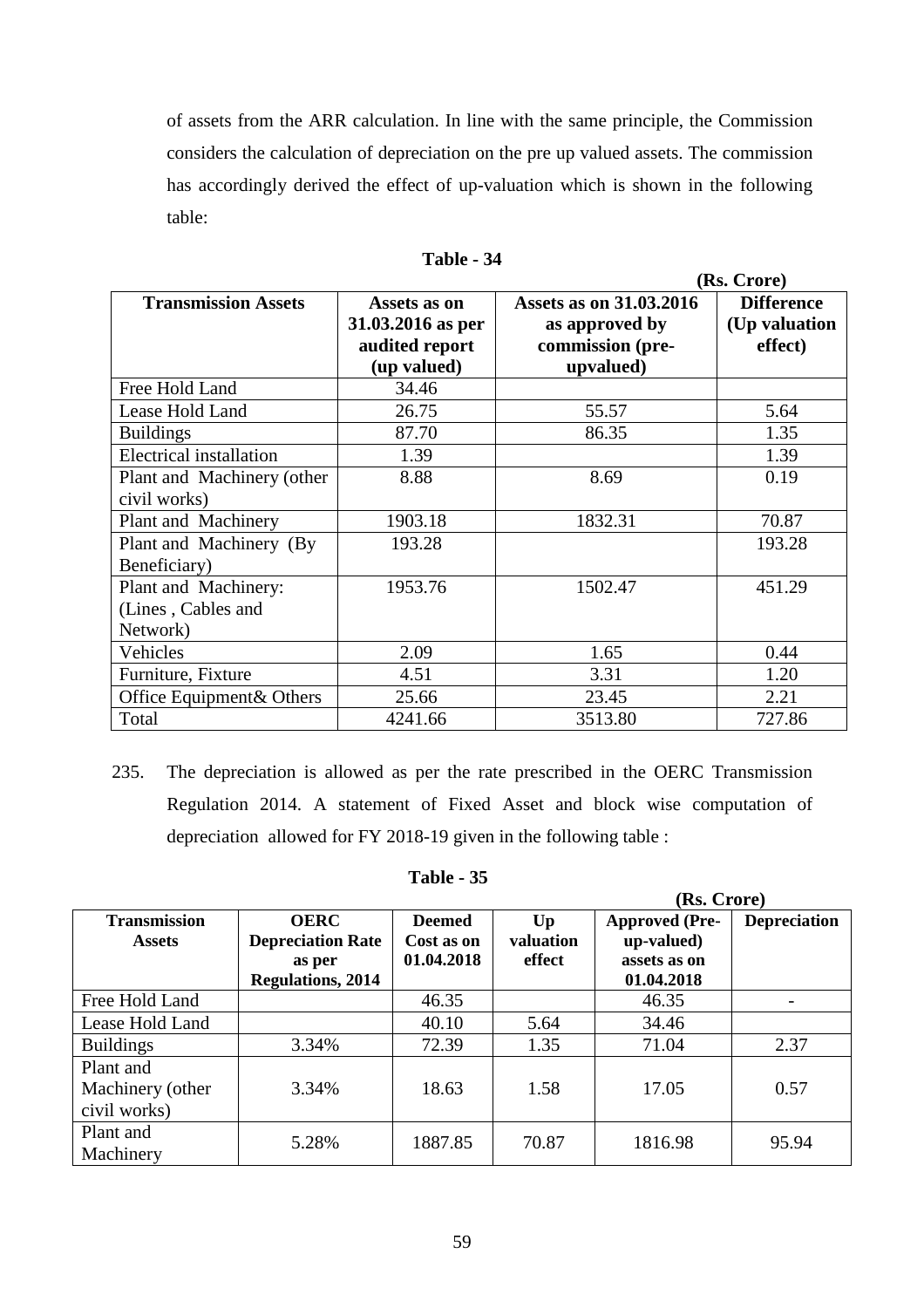| <b>Transmission</b><br><b>Assets</b> | <b>OERC</b><br><b>Depreciation Rate</b> | <b>Deemed</b><br>Cost as on | $U_{p}$<br>valuation | <b>Approved (Pre-</b><br>up-valued) | <b>Depreciation</b> |
|--------------------------------------|-----------------------------------------|-----------------------------|----------------------|-------------------------------------|---------------------|
|                                      | as per                                  | 01.04.2018                  | effect               | assets as on                        |                     |
|                                      | <b>Regulations, 2014</b>                |                             |                      | 01.04.2018                          |                     |
| Plant and                            |                                         |                             |                      |                                     |                     |
| Machinery (By                        | $0.00\%$                                | 250.60                      | 193.28               | 57.32                               |                     |
| Beneficiary)                         |                                         |                             |                      |                                     |                     |
| Plant and                            |                                         |                             |                      |                                     |                     |
| Machinery: (Lines,                   | 5.28%                                   | 1305.12                     | 451.29               | 853.83                              | 45.08               |
| Cables and                           |                                         |                             |                      |                                     |                     |
| Network)                             |                                         |                             |                      |                                     |                     |
| Vehicles                             | 9.50%                                   | 1.06                        | 0.44                 | 0.62                                | 0.06                |
| Furniture, Fixture                   | 6.33%                                   | 4.47                        | 1.20                 | 3.27                                | 0.21                |
| Office                               |                                         |                             |                      |                                     |                     |
| Equipment&                           | 6.33%                                   | 21.26                       | 2.21                 | 19.05                               | 1.21                |
| Others                               |                                         |                             |                      |                                     |                     |
| Capital stores and                   |                                         | 35.43                       |                      | 35.43                               |                     |
| spares                               |                                         |                             |                      |                                     |                     |
| <b>Grand Total</b>                   |                                         | 3683.25                     | 727.86               | 2955.39                             | 145.43              |

<sup>236.</sup> Accordingly, Commission approves an amount of Rs.145.43 crore towards depreciation for the FY 2018-19.

# **Return on Equity**

- 237. OPTCL has claimed an amount of Rs.69.75 crore during FY 2018-19 as per clause 8.28 of Regulation, 2014 on equity share capital of Rs.450 crore @ 15.5%.
- 238. As per the Regulation 8.28 of OERC (Terms and Conditions for Determination of Transmission Tariff) Regulations, 2014, return on equity shall be computed on pre-tax basis @15.5% to be grossed up as per Clause (2) of this Regulation. The amount of equity infused by State Govt. till 2017-18 amounts to Rs.450 crore. The sanction order and date of Govt. fund is given in table below:

| $Table - 36$ |                                    |                     |  |
|--------------|------------------------------------|---------------------|--|
| Sl. No.      | <b>Sanction Order No. and Date</b> | Amount (Rs. in cr.) |  |
| 1.           | R&R-I-01/2009-3560 dt.25.03.09     | 23.04               |  |
| 2.           | R&R-I-01/2009-2003 dt.24.02.09     | 0.01                |  |
| 3.           | R&R-I-01/2009-9464 dt.11.09.09     | 5.0                 |  |
| 4.           | R&R-I-01/2009-4826 dt.01.06.10     | 20.0                |  |
| 5.           | R&R-I/73/2010-2438 dt.23.03.2011   | 51.95               |  |
| 6.           | R&R-6/12-685 dt.31.01.2012         | 1.00                |  |
| 7.           | R&R-6/12-690 dt.31.01.2012         | 39.00               |  |
| 8.           | R&R-6/12-695 dt.31.01.2012         | 3.00                |  |
| 9.           | R&R-6/12-629 dt.22.01.2013         | 25.76               |  |
| 10.          | R&R-6/12-634 dt.22.01.2013         | 16.60               |  |
| 11.          | R&R-6/12-624 dt.22.01.2013         | 7.64                |  |
| 12.          | R&R-6/12-5693 dt.18.07.2013        | 29.19               |  |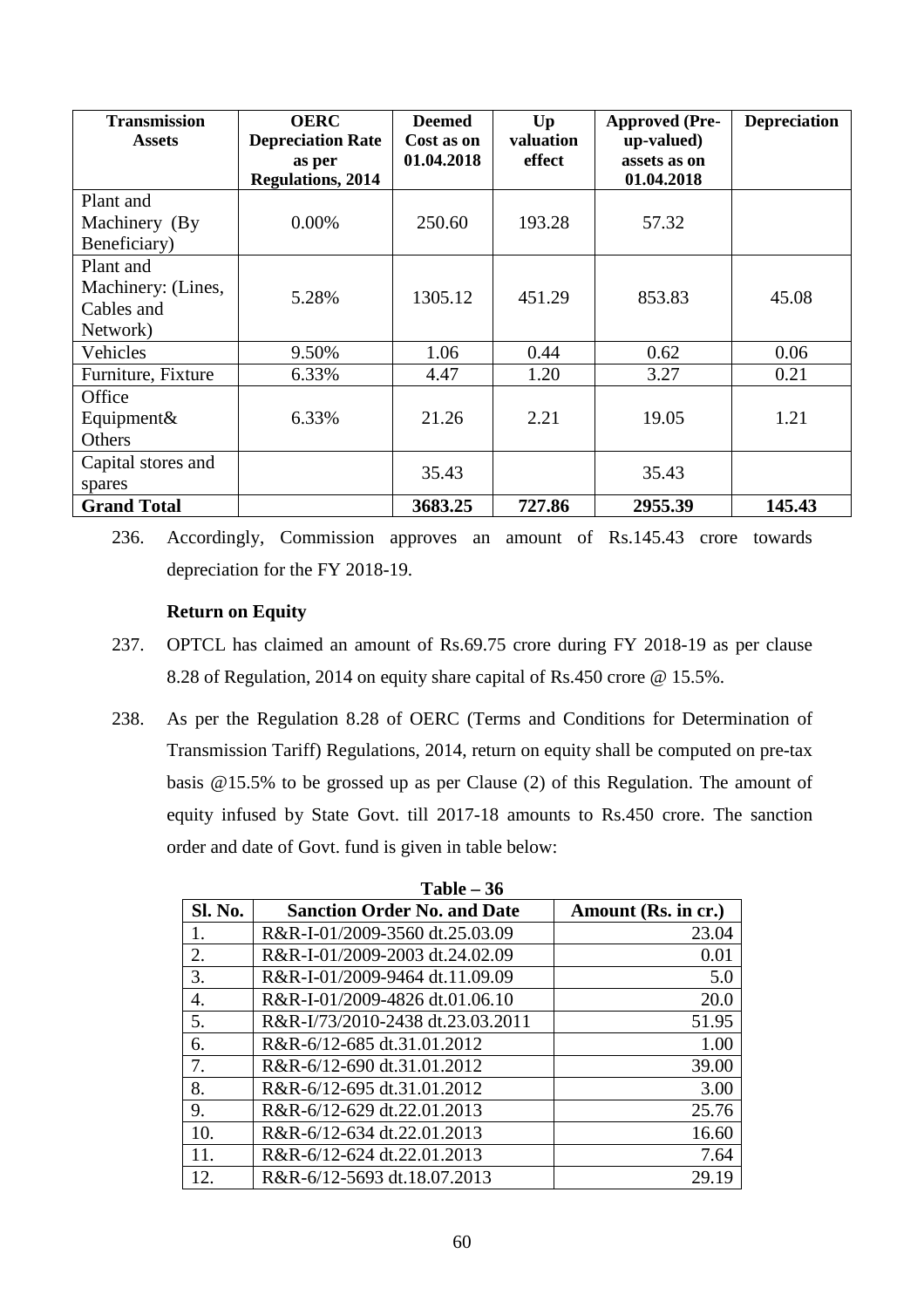| <b>Sl. No.</b> | <b>Sanction Order No. and Date</b> | Amount (Rs. in cr.) |
|----------------|------------------------------------|---------------------|
| 13.            | R&R-6/12-5698 dt.18.07.2013        | 11.97               |
| 14.            | R&R-6/12-5703 dt.18.07.2013        | 8.84                |
| 15.            | R&R-69/14-10445 dt.29.12.2014      | 10.50               |
| 16.            | R&R-69/14-10450 dt.29.12.2014      | 27.50               |
| 17.            | R&R-69/14-10455 dt.29.12.2014      | 12.00               |
| 18.            | R&R-69/14-6823 dt.06.08.2015       | 19.68               |
| 19.            | R&R-69/14-6818 dt.06.08.2015       | 17.22               |
| 20.            | R&R-69/14-6813 dt.06.08.2015       | 20.03               |
| 21.            | BT(P)-15/15-10291 dt.21.12.2015    | 0.07                |
| 22.            | R&R-69/14-5364 dt.18.7.2016        | 10.00               |
| 23.            | R&R-69/14-5369 dt.18.7.2016        | 20.00               |
| 24.            | R&R-69/14-5374 dt.18.7.2016        | 20.00               |
| 22.            | BT(P)-04/2018/En-1786 dt. 26.02.18 | 15.00               |
| 23.            | BT(P)-04/2018/En-1791 dt. 26.02.18 | 20.00               |
| 24.            | BT(P)-04/2018/En-1796 dt. 26.02.18 | 15.00               |
| 25             | <b>Total</b>                       | 450.00              |

- 239. The Commission allows return at the rate of 15.5% on the equity value of Rs.450 crore amounting to Rs.69.75 crore**.** The Commission approves the same as a pass through in the ARR of 2018-19.
- 240. Further, OPTCL has proposed an amount of Rs.6.07 Crore towards income tax for 2018-19. The Commission allows the actual income tax expenses of Rs.4.16 crore booked in the audited accounts by OPTCL for FY 2016-17 as a pass through in the ARR of 2018-19 as against their claim of Rs. 6.07 crore.

#### **Expenses relating to auxiliary energy consumption in the s/s**

241. OPTCL has claimed an amount of Rs.5.54 crore under this head for FY 2018-19. The Commission do not consider the same as a pass through in the ARR since as per Regulation 8.5 of OERC (Terms & Conditions for determination of Transmission Tariff) Regulation, 2014 the charges for auxiliary energy consumption in the substation for the purpose of air conditioning, lighting and consumption in other equipment shall be borne by the transmission licensee/STU and included in the operation and maintenance expenses.

#### **Other miscellaneous expenses**

242. (a) **Grid Co-ordination Committee Expenses:** OPTCL claimed an amount of Rs.0.88 crore under the head GCC expenses for the FY 2018-19 against the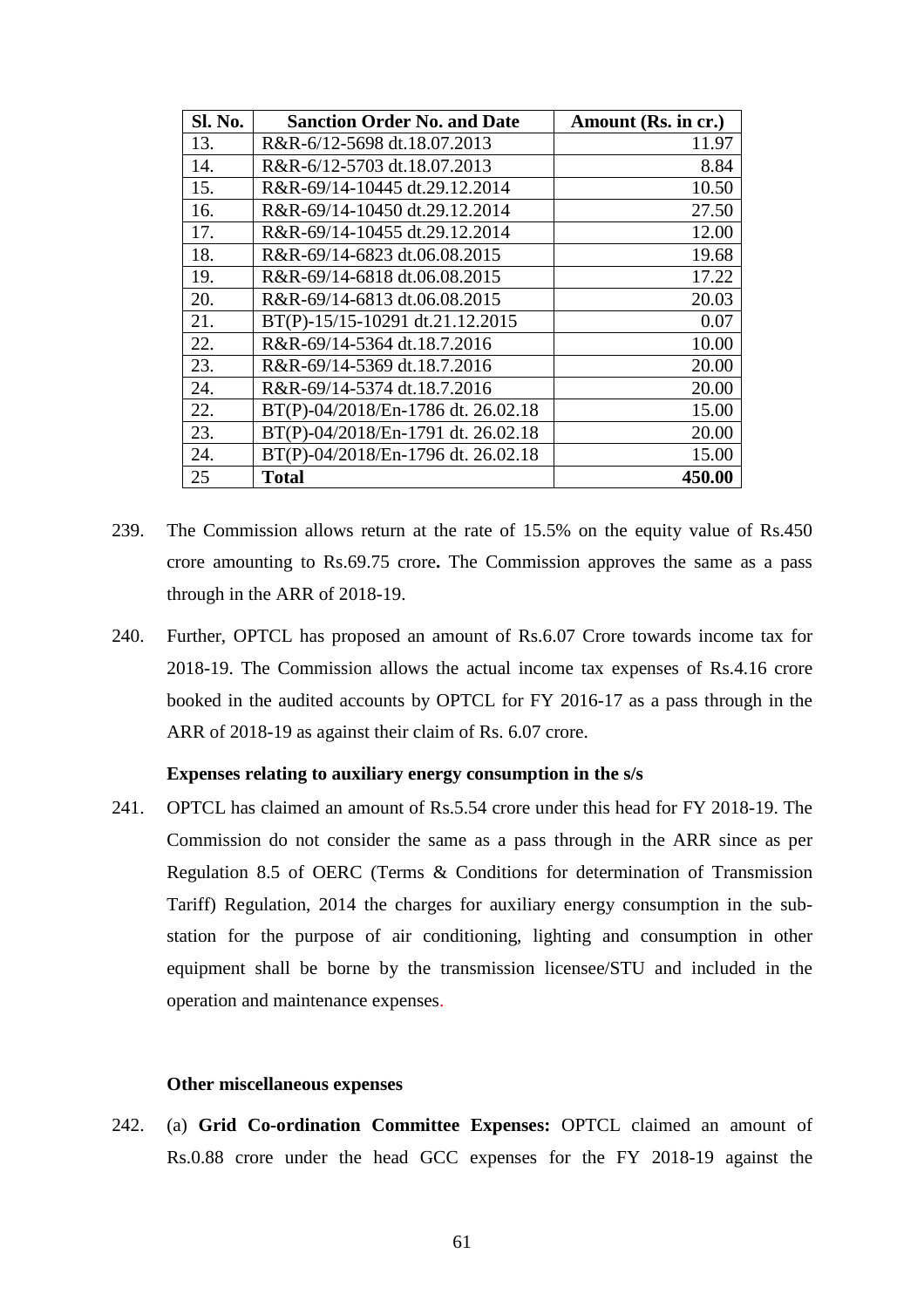Commission's approval of Rs.0.34 crore for FY 2017-18. The said expenditure for GCC is in general a part of A&G expenses. Therefore, the Commission allows an amount of Rs.0.34 crore towards GCC expenses for the year 2018-19 in line with approval of the last year ARR with stipulation that this provision should be treated as a controllable expense.

#### **Payment of SLDC Charges**

243. Based on CERC (Fees and Charges of Regional Load Despatch and Other related matters) Regulations, 2009 and OERC (Fees and Charges of SLDC and other Matters) Regulation, 2010, the Commission has approved the ARR for SLDC for FY 2017-18 wherein it has been determined that OPTCL has to Pay 10% of SOC to SLDC. Accordingly, OPTCL will pay an amount of Rs.0.80 crore per annum to SLDC towards System Operation Charges for FY 2017-18. The details of SOC are available in the ARR of SLDC approved in Case No.78 of 2017. The said amount of Rs.0.80 crore is allowed in the ARR of OPTCL to be recovered through its Transmission Tariff.

#### **Incentive for system availability**

- 244. OPTCL in its submission has claimed an incentive of Rs.9.30 crore to be passed on the ARR of FY 2018-19 as the system availability of OPTCL Transmission Network for FY 2016-17 was 99.97%, which is more than Normative Annual Transmission System Availability Factor (NATAF) of 98.5%. The OPTCL system availability of 99.97% has been duly checked & certified by SLDC.
- 245. The Commission examined the relevant provision of Act & Regulations on payment of incentive to OPTCL. As SLDC has verified the System Availability of 99.97% during FY 2016-17 and is expected to maintain NATAF more than 98.5% during FY 2017-18, pending verification, the Commission approves an amount of Rs.5.00 crore as an incentive in the ARR of OPTCL for FY 2018-19 with a rider that this incentive amount approved by the Commission should be spent in the Grid substations only where the EHT voltage is not within (-) 12.5% of the normative voltage level at 220 KV /132 KV continuously suffering from low voltage. The Commission desires that this incentive amount of Rs.5.00Cr. should be spent in such a way that its secondary side 33 KV supplies to DISCOMs should be within permissible range of 33 KV. OPTCL is directed to submit the breakup of the amount spent under this.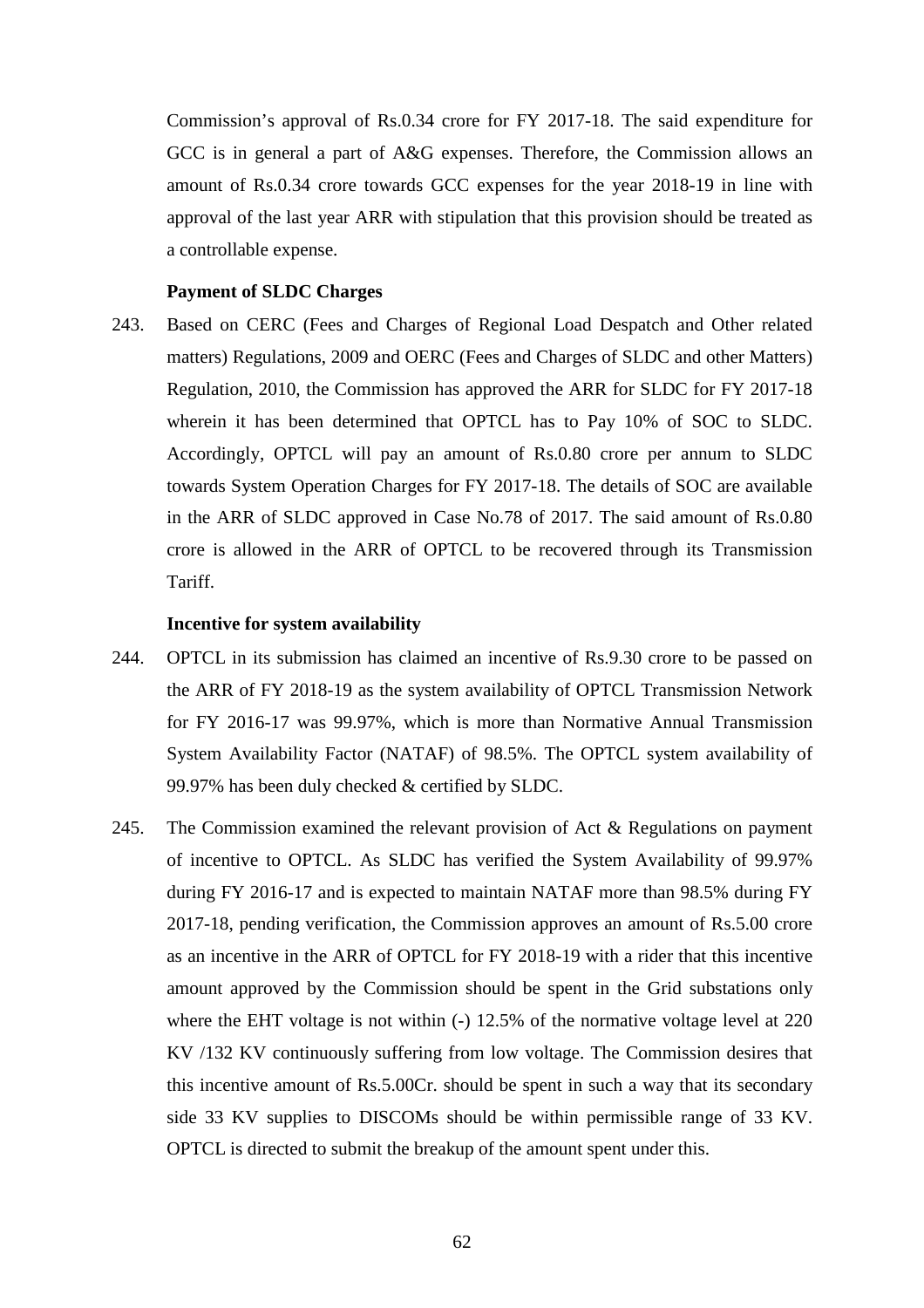#### **Rebate**

246. As per Regulation 8.49 of OERC Regulation, 2014 a rebate of 2% is to be allowed by the transmission licensee in case the payment is received within 2 working days. Similarly, as per the Regulations, 8.50 a rebate of 1% is to be allowed by the transmission licensee in case the payment is received after 2 working days and within a period of 30 days. Accordingly OPTCL has projected an amount of 19.81 crore towards rebate for FY 2018-19. The Commission approves an amount of Rs.13.20 crore towards rebate as a pass through in the ARR.

#### **Miscellaneous Receipts**

247. OPTCL has proposed an amount of Rs.50 crore towards miscellaneous receipt from inter-state wheeling, Intra-State short term Open Access, Inter-State short term Open Access, STU charges received from Energy Exchange and supervision charges. OPTCL in its submission stated the following: During  $1<sup>st</sup>$  six months of FY 2017-18, Miscellaneous Receipt of OPTCL from different sources is about Rs.20.64 crore. As required by the Commission the OPTCL submitted its cash flow statement up to November, 2017 as per which the miscellaneous receipt for the  $1<sup>st</sup>$  6 months of the current financial year worked out to Rs.48.78 crore. The details are given in table below:

| Table-37                                                  |                  |  |
|-----------------------------------------------------------|------------------|--|
| Miscellaneous Receipt during 1st six months of FY 2017-18 |                  |  |
| <b>Source</b>                                             | <b>Rs. Crore</b> |  |
| Inter-State Wheeling                                      | 13.78            |  |
| <b>NALCO</b>                                              | 4.53             |  |
| <b>IMFA</b>                                               | 6.38             |  |
| <b>Short-Term Open Access</b>                             | 12.89            |  |
| <b>IEX</b>                                                | 7.59             |  |
| <b>Supervision Charge</b>                                 | 0.82             |  |
| Sale of tender papers and other miscellaneous receipt     | 2.79             |  |
| <b>Total</b>                                              | 48.78            |  |

248. Extrapolating the above amount of Rs.48.78 crore for a period of 12 month the miscellaneous receipt for the entire year works out to Rs.97.56 crore for the FY 2017- 18. Apart from the above income, there are certain incomes which are earned by OPTCL like interest on Bank Deposits. In the audited accounts for FY 2016-17 interest earned from Bank deposits was Rs. 19.21 crore. The Commission assumes the same amount to be earned from interest on Bank deposits in the FY 2018-19.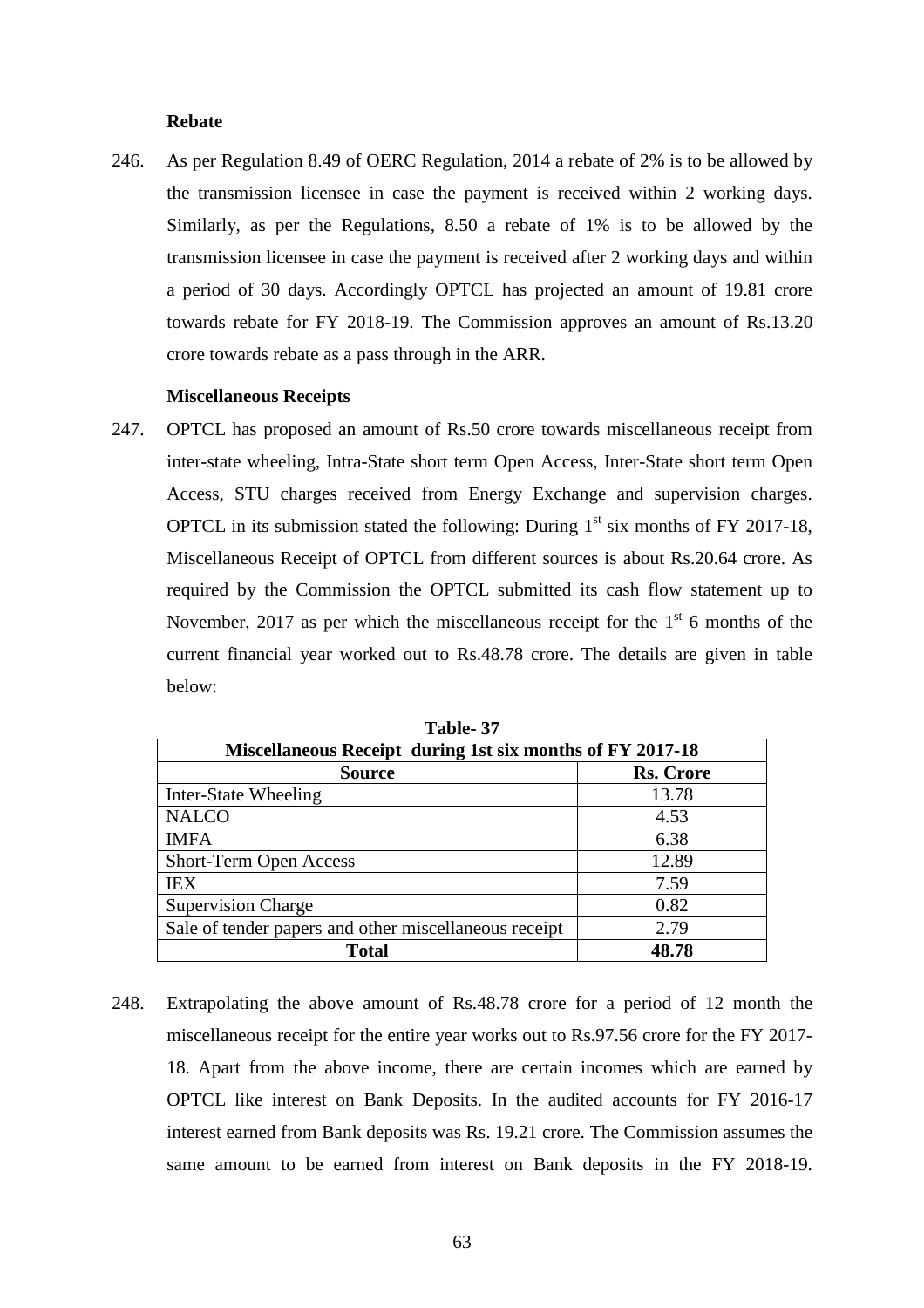Therefore Commission considers the amount of Rs.116.77 crore i,e.(Rs.97.56 + Rs.19.21) crore towards Miscellaneous Receipt for the year 2018-19.

#### **Transmission Cost**

249. OPTCL in its ARR application has considered demand projection of all four DISCOMs totalling 26561 MU for FY 2018-19. It envisages 200 MU of energy to be transacted in DISCOMs 33kV & 11 kV network, OPTCL is not entitled to receive any transmission charge as per Commission's order on this. Hence, total MU to be transmitted in OPTCL network for DISCOMs is reduced to 26361 MU. The Commission scrutinized the proposal of OPTCL and the total energy to be transmitted in the OPTCL system is estimated at 26400 MU for FY 2018-19, the details of which are mentioned in the table below:

| 1 adie – 90                                        |                    |                    |  |  |
|----------------------------------------------------|--------------------|--------------------|--|--|
| <b>Details of Energy for</b>                       | <b>Proposed by</b> | <b>Approved by</b> |  |  |
| <b>Transmission</b>                                | <b>OPTCL (MU)</b>  | <b>OERC</b> (MU)   |  |  |
| <b>Total Demand of DISCOM</b>                      | 26,561.0           | 25,990.0           |  |  |
| Less energy transmitted in 33KV<br>& 11 KV network | 200.0              | 200.0              |  |  |
| <b>Energy Transmitted for DISCOM</b>               | 26,361.0           | 25,790.0           |  |  |
| Wheeling to industries from CGPs                   | 600.0              | 600.0              |  |  |
| Sale to CGPs by GRIDCO                             | 10.0               | 10.0               |  |  |
| <b>Total</b>                                       | 26,971.0           | 26,400.0           |  |  |

| l'able | ١X |
|--------|----|
|--------|----|

250. The details of expenses proposed by OPTCL and approved by the Commission for FY 2018-19 towards transmission charges are depicted in table below:

**Table – 39** 

| $1$ avit $-12$                                    |             |                 |             |
|---------------------------------------------------|-------------|-----------------|-------------|
| ARR Proposed and Approved for OPTCL for 2018-19   |             |                 |             |
| <b>Particulars</b>                                | Approved    | <b>Proposed</b> | Approved    |
|                                                   | for 2017-18 | for 2018-19     | for 2018-19 |
| <b>Employees Cost including Terminal Benefits</b> | 304.50      | 419.57          | 360.40      |
| <b>R&amp;M</b> Cost                               | 124.97      | 156.19          | 111.00      |
| A&G Cost                                          | 25.60       | 27.23           | 26.44       |
| Interest and financial charges                    | 46.56       | 94.46           | 40.20       |
| Depreciation                                      | 130.76      | 217.90          | 145.43      |
| Return on Equity                                  | 62.00       | 69.75           | 69.75       |
| <b>Income Tax</b>                                 | 8.15        | 6.07            | 4.16        |
| <b>Interest on Working Capital</b>                |             | 13.92           |             |
| <b>Sub-Total</b>                                  | 702.54      | 1,005.09        | 757.38      |
| Special Appropriation                             |             |                 |             |
| Pass Through Expenses                             |             |                 |             |
| <b>Contingency Reserve</b>                        |             |                 |             |
| Other miscellaneous expenses (Aux.)               |             | 5.58            |             |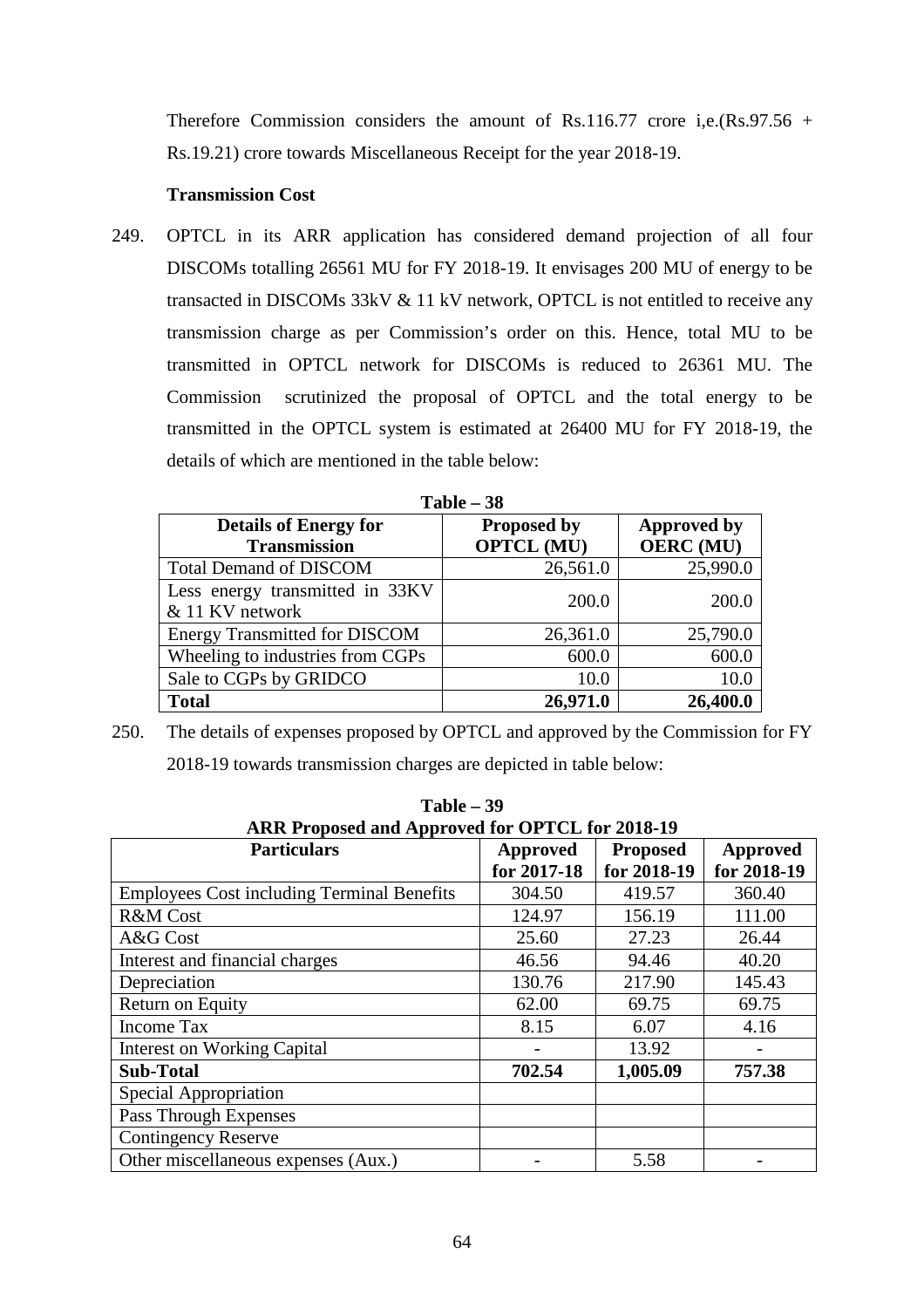| <b>Particulars</b>                          | Approved    | <b>Proposed</b> | <b>Approved</b> |
|---------------------------------------------|-------------|-----------------|-----------------|
|                                             | for 2017-18 | for 2018-19     | for 2018-19     |
| GCC Expense including SLDC charges and      | 0.99        | 0.88            | 1.14            |
| <b>CSR</b>                                  |             |                 |                 |
| Incentive for system availability           | 5.00        | 9.30            | 5.00            |
| Rebate                                      | 12.80       | 19.80           | 13.20           |
| <b>Total</b>                                | 721.33      | 1,040.65        | 776.72          |
| Less Misc. Receipts                         | 81.94       | 50.00           | 116.77          |
| Annual Revenue Requirement to be recovered  |             |                 |                 |
| from LTOA Consumers (i.e. DISCOMs &         | 639.40      | 990.65          | 659.95          |
| CGPs)                                       |             |                 |                 |
| No. of Units to be handled                  | 25,545.00   | 26,971.00       | 26,400.00       |
| <b>Transmission Charges (Paise/Unit)</b>    | 25.03       | 36.73           | 25.00           |
| (Rounded)                                   |             |                 |                 |
| <b>Expected Revenue from LTOA Customers</b> | 639.40      | 674.28          |                 |
| Deficit                                     |             | (316.37)        |                 |

# **TARIFF DESIGN**

#### **Transmission Charges**

- 251. The Commission has followed the same principle of Postage Stamp Method as in earlier years for determination of Transmission Charges of OPTCL system. Accordingly, the Transmission Charges have been worked out at 25.00 paisa per unit which shall be applicable for transmission of power at 400 kV/220 kV/132 kV over OPTCL's EHT Transmission Lines and Sub-stations and shall be payable by the DISCOMs. It will also be applicable for the purpose of transmission of energy from a CGP to its industries located at a separate place(s) within the State.
- 252. The Commission has notified the Intra-state Open Access Regulations, 2005 under Section 42 (2) of the Electricity Act, 2003.Consumers availing both long term & short term open access shall be required to pay the transmission charges for use of the Transmission Lines and Substations of OPTCL. The estimated energy for transmission in OPTCL's system is 26400 MU with an average demand of 3014 MW. The net transmission cost as indicated in the table above is Rs.659.95 crore. Accordingly, the LTOA charges work out to a rounded sum of Rs.6000.00/MW/day or Rs.250/MWh. The long term open access customer availing Open Access under relevant Regulations of OERC shall pay Rs.6000.00/MW/Day (Rs.250/MWh) towards transmission charges. In accordance with OERC Regulation, 2005, the short term open access customers shall pay at the rate of 25% of the long-term open access charges. Accordingly the Commission approves the rate of Rs.1500.00/MW/day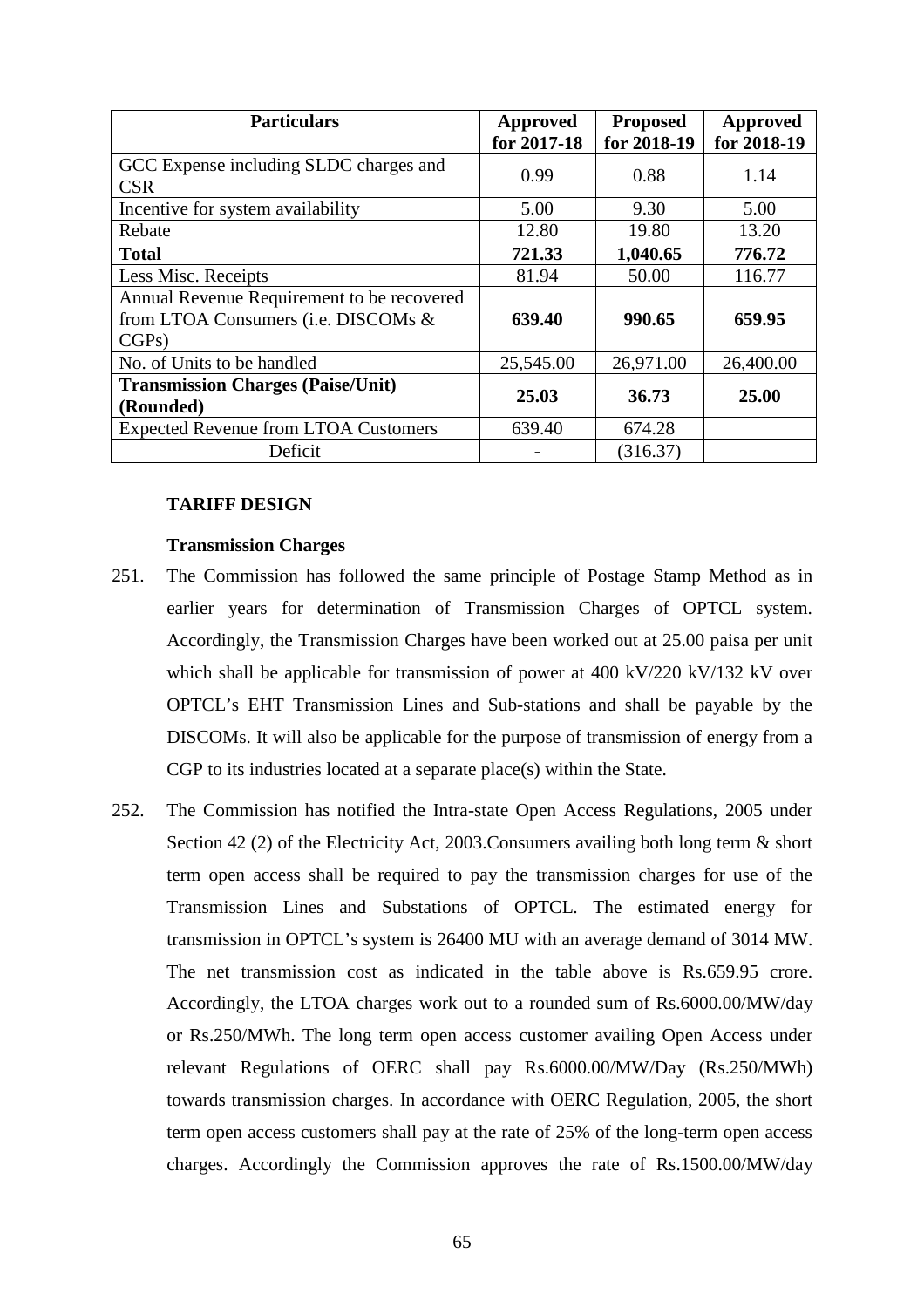(Rs.62.50/MWh) for STOA customers. This will be in addition to other charges in accordance with Open Access Regulations, 2005 & 2006.

#### **Transmission Loss for Wheeling**

253. OPTCL had proposed that out of the energy supplied to transmission licensee, 3.25% shall be deducted towards transmission loss and balance is liable to be delivered at delivery point at 400kV/220kV/132kV. The Commission has approved the transmission loss of 3.00% for wheeling for FY 2018-19. However, the Commission expects that OPTCL shall strive to reduce the loss further by 0.20% by adopting best practices by end of 2018-19.

#### **Reactive Energy Charges:**

254. OPTCL in its ARR application submitted that the Commission in Para 262 of the ARR & Transmission Tariff order dated 23.03.2017 for FY 2017-18 (Case No. 64/2016) had directed OPTCL to submit the applications for determination of reactive energy charges for FY 2016-17 and 2017-18 within 31.07.2017. In compliance with such direction, OPTCL has filed its application before the Commission on 03.08.2017 for determination of Reactive Energy Charges for FY 2016-17 and FY 2017-18.The charges have been worked out @ 3 paise/KVArh for FY 2016-17 &also for FY 2017- 18. Since during FY 2018-19, there is no plan to install Capacitor Banks at any other grid S/S, OPTCL proposes that 3paise/KVARh may be approved provisionally as Reactive Energy Charges FY 2018-19. The said application is under active consideration of the Commission. The Commission will decide matter on Reactive energy charges after hearing from the stakeholders and considering other relavant issues.

## **Transmission Charge Payment Mechanism**

255. The Commission vide Para 372 & 373 in Transmission Tariff order 2010-11 had stated the principle to be followed for payment of Transmission Charges of OPTCL. The said principle followed for the past Financial Years for payment of monthly SLDC Charges to SLDC & Transmission Charge to OPTCL shall also to be followed for the Year 2018-19.

#### **Rebate**

256. For payment of bills through a letter of credit or NEFT/RTGS or by payment in cash within two working days (except holidays under N.I. Act) from the presentation of